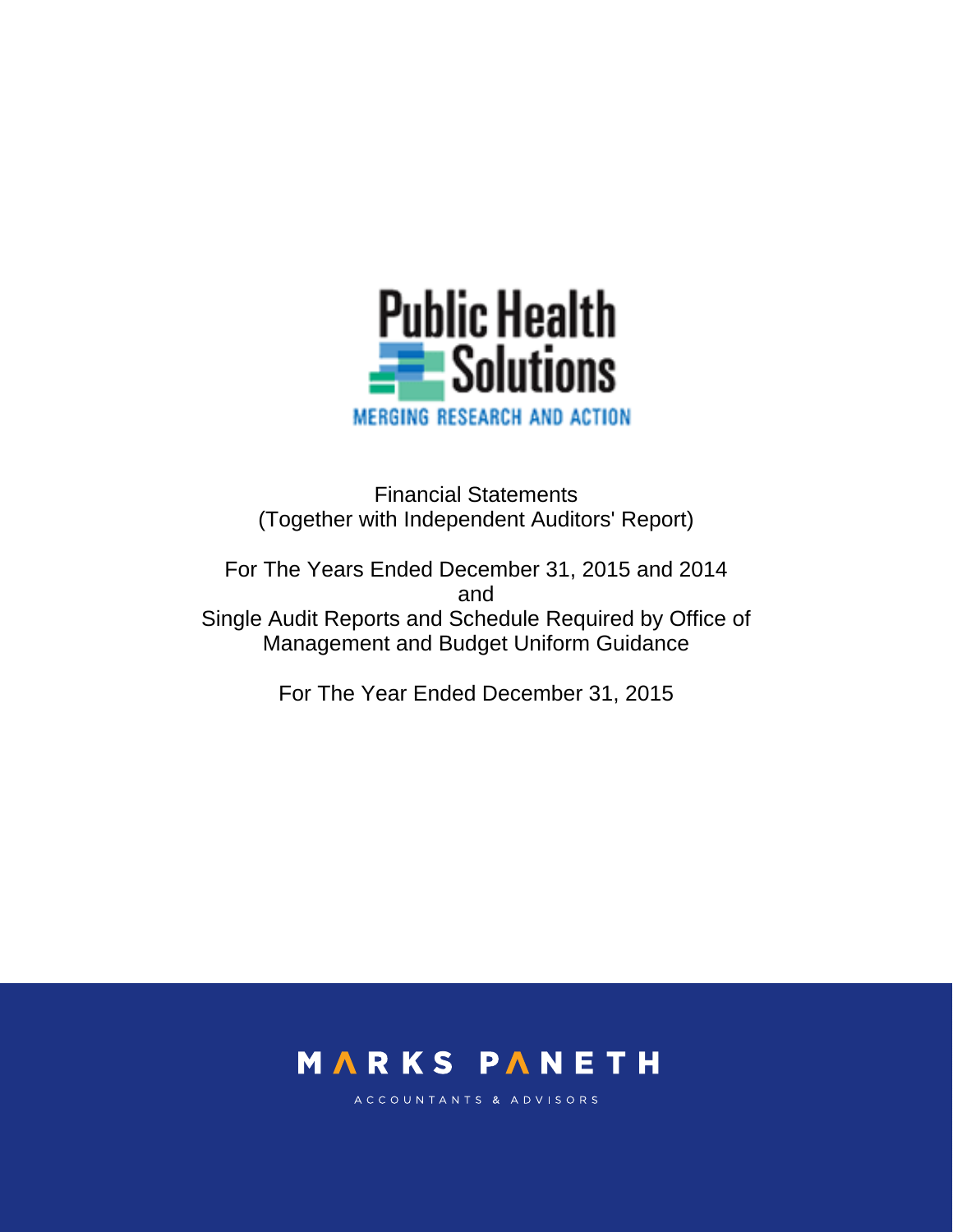#### **PUBLIC HEALTH SOLUTIONS FINANCIAL STATEMENTS (Together with Independent Auditors' Report)**

## **FOR THE YEARS ENDED DECEMBER 31, 2015 AND 2014**

#### **AND SINGLE AUDIT REPORTS AND SCHEDULE REQUIRED BY OFFICE OF MANAGEMENT AND BUDGET UNIFORM GUIDANCE**

## **FOR THE YEAR ENDED DECEMBER 31, 2015**

## **CONTENTS**

**Page** 

| <b>Financial Statements:</b> |  |
|------------------------------|--|
|                              |  |
|                              |  |
|                              |  |
|                              |  |
|                              |  |

## **Single Audit:**

| Independent Auditors' Report on Internal Control Over Financial Reporting and on Compliance<br>and Other Matters Based on an Audit of Financial Statements Performed in Accordance with |  |
|-----------------------------------------------------------------------------------------------------------------------------------------------------------------------------------------|--|
| Independent Auditors' Report on Compliance for Each Major Federal Program and Report on Internal                                                                                        |  |
|                                                                                                                                                                                         |  |
|                                                                                                                                                                                         |  |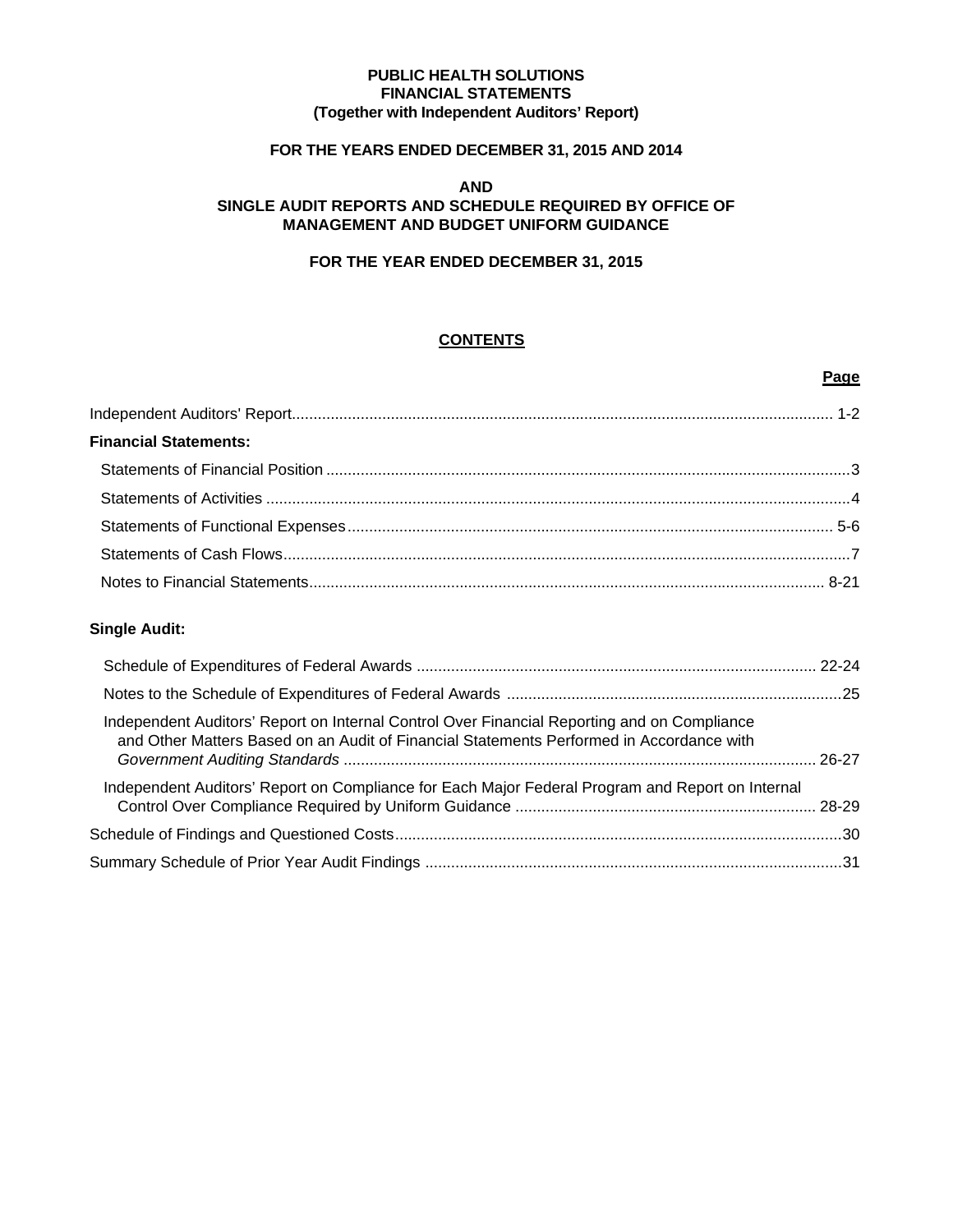Marks Paneth LLP New York 685 Third Avenue New Jersey New York, NY 10017 Pennsylvania P 212.503.8800 Washington, DC F 212.370.3759 www.markspaneth.com



#### **INDEPENDENT AUDITORS' REPORT**

The Board of Directors of Public Health Solutions

#### **Report on the Financial Statements**

We have audited the accompanying financial statements of Public Health Solutions (the "Organization") which comprise the statements of financial position as of December 31, 2015 and 2014, and the related statements of activities, functional expenses, and cash flows for the years then ended, and the related notes to the financial statements.

#### *Management's Responsibility for the Financial Statements*

Management is responsible for the preparation and fair presentation of these financial statements in accordance with accounting principles generally accepted in the United States of America; this includes the design, implementation, and maintenance of internal control relevant to the preparation and fair presentation of financial statements that are free from material misstatement, whether due to fraud or error.

#### *Auditors' Responsibility*

Our responsibility is to express an opinion on these financial statements based on our audits. We conducted our audits in accordance with auditing standards generally accepted in the United States of America, and the standards applicable to financial audits contained in *Government Auditing Standards*, issued by the Comptroller General of the United States. Those standards require that we plan and perform the audit to obtain reasonable assurance about whether the financial statements are free from material misstatement.

An audit involves performing procedures to obtain audit evidence about the amounts and disclosures in the financial statements. The procedures selected depend on the auditor's judgment, including the assessment of the risks of material misstatement of the financial statements, whether due to fraud or error. In making those risk assessments, the auditor considers internal control relevant to the entity's preparation and fair presentation of the financial statements in order to design audit procedures that are appropriate in the circumstances, but not for the purpose of expressing an opinion on the effectiveness of the entity's internal control. Accordingly, we express no such opinion. An audit also includes evaluating the appropriateness of accounting policies used and the reasonableness of significant accounting estimates made by management, as well as evaluating the overall presentation of the financial statements.

We believe that the audit evidence we have obtained is sufficient and appropriate to provide a basis for our audit opinion.

#### *Opinion*

In our opinion, the financial statements referred to above present fairly, in all material respects, the financial position of Public Health Solutions as of December 31, 2015 and 2014, and the changes in its net assets and its cash flows for the years then ended in accordance with accounting principles generally accepted in the United States of America.

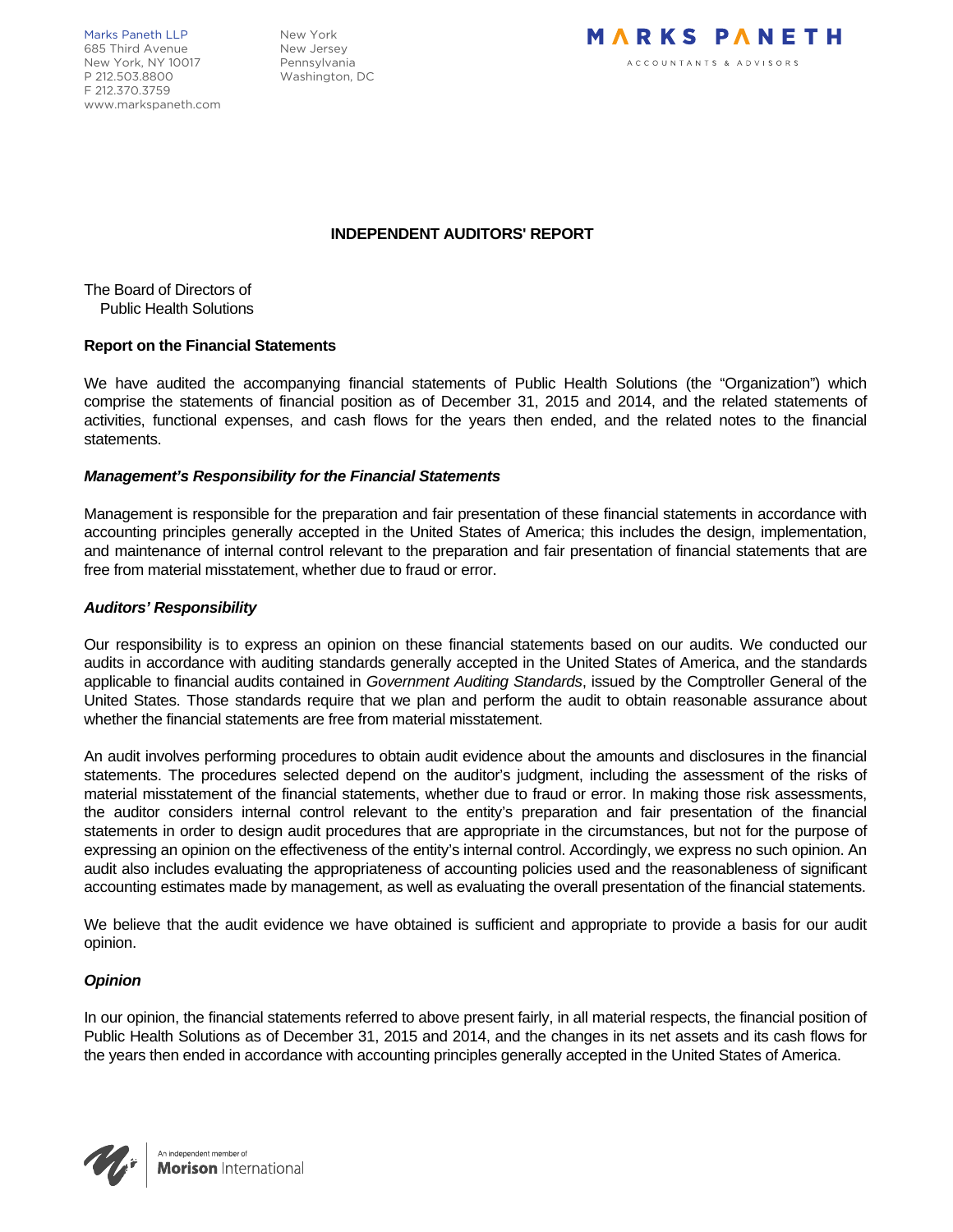#### *Other Matters*

Our audits were conducted for the purpose of forming an opinion on the financial statements as a whole. The accompanying schedule of expenditures of federal awards, for the year ended December 31, 2015, (shown on pages 22-24) as required by Title 2 U.S. Code of Federal Regulations ("CFR") Part 200, *Uniform Administrative Requirements, Cost Principles, and Audit Requirements for Federal Awards* ("Uniform Guidance"), is presented for purposes of additional analysis and is not a required part of the financial statements. Such information is the responsibility of management and was derived from and relates directly to the underlying accounting and other records used to prepare the financial statements. The information has been subjected to the auditing procedures applied in the audits of the financial statements and certain additional procedures, including comparing and reconciling such information directly to the underlying accounting and other records used to prepare the financial statements or to the financial statements themselves, and other additional procedures in accordance with auditing standards generally accepted in the United States of America. In our opinion, the information is fairly stated in all material respects in relation to the financial statements as a whole.

#### **Other Reporting Required by** *Government Auditing Standards*

In accordance with *Government Auditing Standards,* we have also issued our report dated July 18, 2016 on our consideration of the Organization's internal control over financial reporting and on our tests of its compliance with certain provisions of laws, regulations, contracts and grant agreements and other matters. The purpose of that report is to describe the scope of our testing of internal control over financial reporting and compliance and the results of that testing, and not to provide an opinion on internal control over financial reporting or on compliance. That report is an integral part of an audit performed in accordance with *Government Auditing Standards* in considering the Organization's internal control over financial reporting and compliance.

Marks Pareth LLP

New York, NY July 18, 2016, except for the Schedule of Expenditures of Federal Awards as to which the date is September 16, 2016.



ACCOUNTANTS & ADVISORS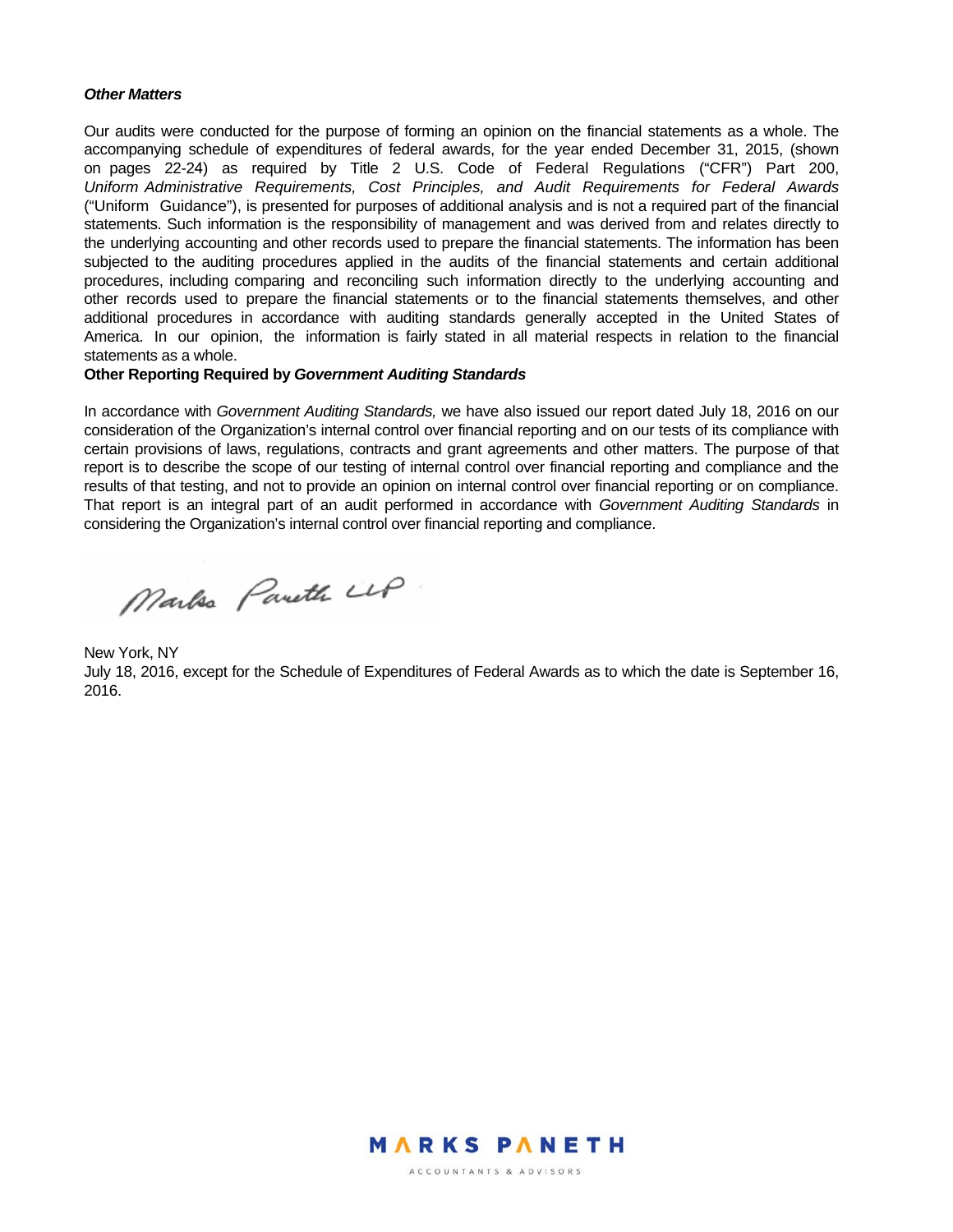#### **PUBLIC HEALTH SOLUTIONS STATEMENTS OF FINANCIAL POSITION AS OF DECEMBER 31, 2015 AND 2014**

|                                                          | 2015             | 2014             |
|----------------------------------------------------------|------------------|------------------|
| <b>ASSETS</b>                                            |                  |                  |
| <b>Current assets:</b>                                   |                  |                  |
| Cash and cash equivalents (Notes 2B and 3)               | \$<br>24,864,976 | \$<br>22,794,877 |
| Certificates of deposit (Notes 2C and 3)                 | 371,737          | 369,346          |
| Grants receivable (Notes 2D and 3):                      |                  |                  |
| Federal                                                  | 13,416,633       | 4,437,372        |
| New York State/New York City                             | 4,009,417        | 3,300,595        |
| Private                                                  | 1,235,263        | 1,120,522        |
| Contributions receivable (Note 2J)                       | 62,450           | 97,010           |
| Service reimbursement receivable (Notes 2K and 3)        | 1,049,587        | 1,351,638        |
| Supplies inventory (Note 2E)                             | 90,933           | 85,955           |
| Advances to subcontractors (Note 2G)                     | 979,021          | 191,234          |
| Deposits and other assets                                | 346,756          | 135,134          |
| Total current assets                                     | 46,426,773       | 33,883,683       |
| <b>Non-current assets:</b>                               |                  |                  |
| Property and equipment, net of accumulated               |                  |                  |
| depreciation and amortization (Notes 2F and 4)           | 888,658          | 458,428          |
| Deposits and other assets                                | 363,594          | 356,494          |
| Total non-current assets                                 | 1,252,252        | 814,922          |
| <b>TOTAL ASSETS</b>                                      | 47,679,025<br>\$ | 34,698,605<br>\$ |
| <b>LIABILITIES</b><br><b>Current liabilities:</b>        |                  |                  |
| Accounts payable and accrued liabilities (Note 9C)       | \$<br>32,863,448 | S<br>24,436,822  |
| Borrowings under line of credit (Note 6)                 | 3,400,000        | 1,400,000        |
| Advances from government and other agencies (Note 2H)    | 11,395,303       | 8,068,484        |
| <b>Total current liabilities</b>                         | 47,658,751       | 33,905,306       |
| <b>Non-current liabilities:</b>                          |                  |                  |
| Pension liability (Note 5)                               | 22,796,442       | 23,627,710       |
| <b>Total non-current liabilities</b>                     | 22,796,442       | 23,627,710       |
|                                                          |                  |                  |
| <b>TOTAL LIABILITIES</b>                                 | 70,455,193       | 57,533,016       |
| <b>COMMITMENTS AND CONTINGENCIES (Notes 8 and 9)</b>     |                  |                  |
| <b>NET ASSETS (DEFICIT) (Note 2I)</b>                    |                  |                  |
| Unrestricted:                                            |                  |                  |
| Undesignated                                             | 11,368,412       | 10,367,001       |
| Net unrecognized actuarial loss on pension plan (Note 5) | (34, 802, 229)   | (34, 456, 573)   |
| <b>Total unrestricted</b>                                | (23, 433, 817)   | (24,089,572)     |
| Temporarily restricted (Note 7)                          | 393,046          | 1,255,161        |
| Permanently restricted (Note 7)                          | 264,603          |                  |
| <b>TOTAL NET ASSETS (DEFICIT)</b>                        | (22, 776, 168)   | (22, 834, 411)   |
| TOTAL LIABILITIES AND NET ASSETS                         | \$<br>47,679,025 | 34,698,605<br>\$ |

The accompanying notes are an integral part of these financial statements.  $\sim$  3 -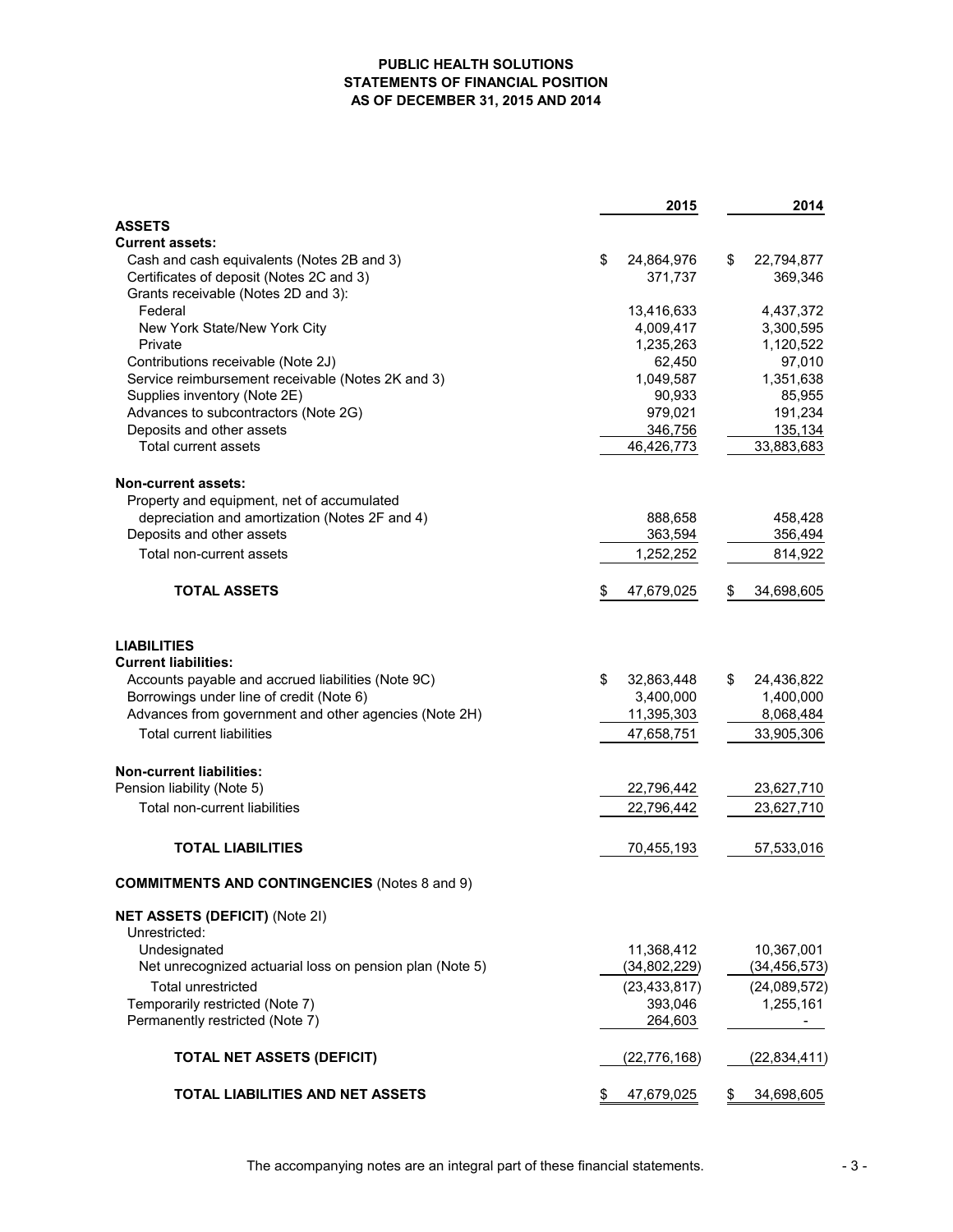#### **PUBLIC HEALTH SOLUTIONS STATEMENTS OF ACTIVITIES FOR THE YEARS ENDED DECEMBER 31, 2015 AND 2014**

|                                                   | Year Ended December 31, 2015 |                                         |                                  |                      | Year Ended December 31, 2014 |                                         |                      |  |
|---------------------------------------------------|------------------------------|-----------------------------------------|----------------------------------|----------------------|------------------------------|-----------------------------------------|----------------------|--|
|                                                   | Unrestricted                 | <b>Temporarily</b><br><b>Restricted</b> | Permanently<br><b>Restricted</b> | <b>Total</b><br>2015 | <b>Unrestricted</b>          | <b>Temporarily</b><br><b>Restricted</b> | <b>Total</b><br>2014 |  |
| <b>REVENUES AND SUPPORT:</b>                      |                              |                                         |                                  |                      |                              |                                         |                      |  |
| Government grants, service contracts              |                              |                                         |                                  |                      |                              |                                         |                      |  |
| and medical reimbursements (Note 2K):             |                              |                                         |                                  |                      |                              |                                         |                      |  |
| <b>New York State</b>                             | \$<br>15.285.086             | \$                                      | \$                               | \$<br>15.285.086     | \$<br>14,769,108             | \$                                      | \$<br>14.769.108     |  |
| New York City                                     | 124,843,190                  |                                         |                                  | 124,843,190          | 134,866,862                  |                                         | 134,866,862          |  |
| Federal                                           | 45,130,319                   |                                         |                                  | 45,130,319           | 34,627,365                   |                                         | 34,627,365           |  |
| Medicaid and other third party                    | 7,205,811                    |                                         |                                  | 7,205,811            | 8,230,236                    |                                         | 8,230,236            |  |
| Interest income                                   | 20,540                       | 927                                     |                                  | 21,467               | 17,840                       |                                         | 17,840               |  |
| Other income                                      | 1,578,750                    |                                         |                                  | 1,578,750            | 1,010,800                    |                                         | 1,010,800            |  |
| Nongovernment grants and contributions (Note 2J): |                              |                                         |                                  |                      |                              |                                         |                      |  |
| Foundations and private grants                    | 12,377,687                   |                                         |                                  | 12,377,687           | 17,099,978                   |                                         | 17,099,978           |  |
| Contributions                                     | 438,833                      | 342,068                                 | 264,603                          | 1,045,504            | 632,036                      | 1,239,625                               | 1,871,661            |  |
| Net assets released from restrictions (Note 7)    | 1,205,110                    | (1, 205, 110)                           |                                  |                      | 1,109,548                    | (1, 109, 548)                           | $\sim$               |  |
| TOTAL REVENUE AND SUPPORT                         | 208,085,326                  | (862, 115)                              | 264,603                          | 207,487,814          | 212,363,773                  | 130,077                                 | 212,493,850          |  |
| <b>EXPENSES</b> (Note 2M):                        |                              |                                         |                                  |                      |                              |                                         |                      |  |
| Program services:                                 |                              |                                         |                                  |                      |                              |                                         |                      |  |
| Reproductive health                               | 8.283.997                    |                                         |                                  | 8,283,997            | 7,404,120                    |                                         | 7.404.120            |  |
| <b>HIV/STD</b>                                    | 118,970,417                  |                                         |                                  | 118,970,417          | 126,657,279                  |                                         | 126,657,279          |  |
| Nutrition                                         | 10,115,120                   |                                         |                                  | 10,115,120           | 9,997,725                    |                                         | 9,997,725            |  |
| Child health and development                      | 8,567,419                    |                                         |                                  | 8,567,419            | 9,165,038                    |                                         | 9,165,038            |  |
| Emergency preparedness                            | 35,317,686                   |                                         |                                  | 35,317,686           | 29,768,118                   |                                         | 29,768,118           |  |
| Training and technical assistance                 | 1,280,049                    |                                         |                                  | 1,280,049            | 1,710,394                    |                                         | 1,710,394            |  |
| Other miscellaneous programs                      | 17,005,963                   |                                         |                                  | 17,005,963           | 18,110,791                   | $\blacksquare$                          | 18,110,791           |  |
| Total program services                            | 199,540,651                  |                                         |                                  | 199,540,651          | 202,813,465                  |                                         | 202,813,465          |  |
| Management and general                            | 7,195,092                    |                                         |                                  | 7,195,092            | 6,440,816                    |                                         | 6,440,816            |  |
| Fundraising and development                       | 348,172                      |                                         | $\overline{\phantom{a}}$         | 348,172              | 418,534                      |                                         | 418,534              |  |
|                                                   |                              |                                         |                                  |                      |                              |                                         |                      |  |
| <b>TOTAL EXPENSES</b>                             | 207,083,915                  |                                         | $\sim$                           | 207,083,915          | 209,672,815                  |                                         | 209,672,815          |  |
| <b>CHANGE IN NET ASSETS BEFORE PENSION</b>        |                              |                                         |                                  |                      |                              |                                         |                      |  |
| <b>LIABILITY ADJUSTMENT</b>                       | 1,001,411                    | (862, 115)                              | 264,603                          | 403,899              | 2,690,958                    | 130,077                                 | 2,821,035            |  |
| Pension liability adjustment (Note 5)             | (345, 656)                   |                                         |                                  | (345, 656)           | (9, 147, 387)                |                                         | (9, 147, 387)        |  |
| <b>CHANGE IN NET ASSETS</b>                       | 655,755                      | (862, 115)                              | 264,603                          | 58,243               | (6, 456, 429)                | 130,077                                 | (6, 326, 352)        |  |
| Net assets - beginning of year                    | (24,089,572)                 | 1,255,161                               |                                  | (22, 834, 411)       | (17,633,143)                 | 1,125,084                               | (16,508,059)         |  |
| <b>NET ASSETS - END OF YEAR</b>                   | (23, 433, 817)<br>\$         | 393,046<br>\$                           | 264,603<br>\$                    | (22, 776, 168)<br>\$ | (24,089,572)<br>\$           | 1,255,161<br>\$                         | (22, 834, 411)<br>\$ |  |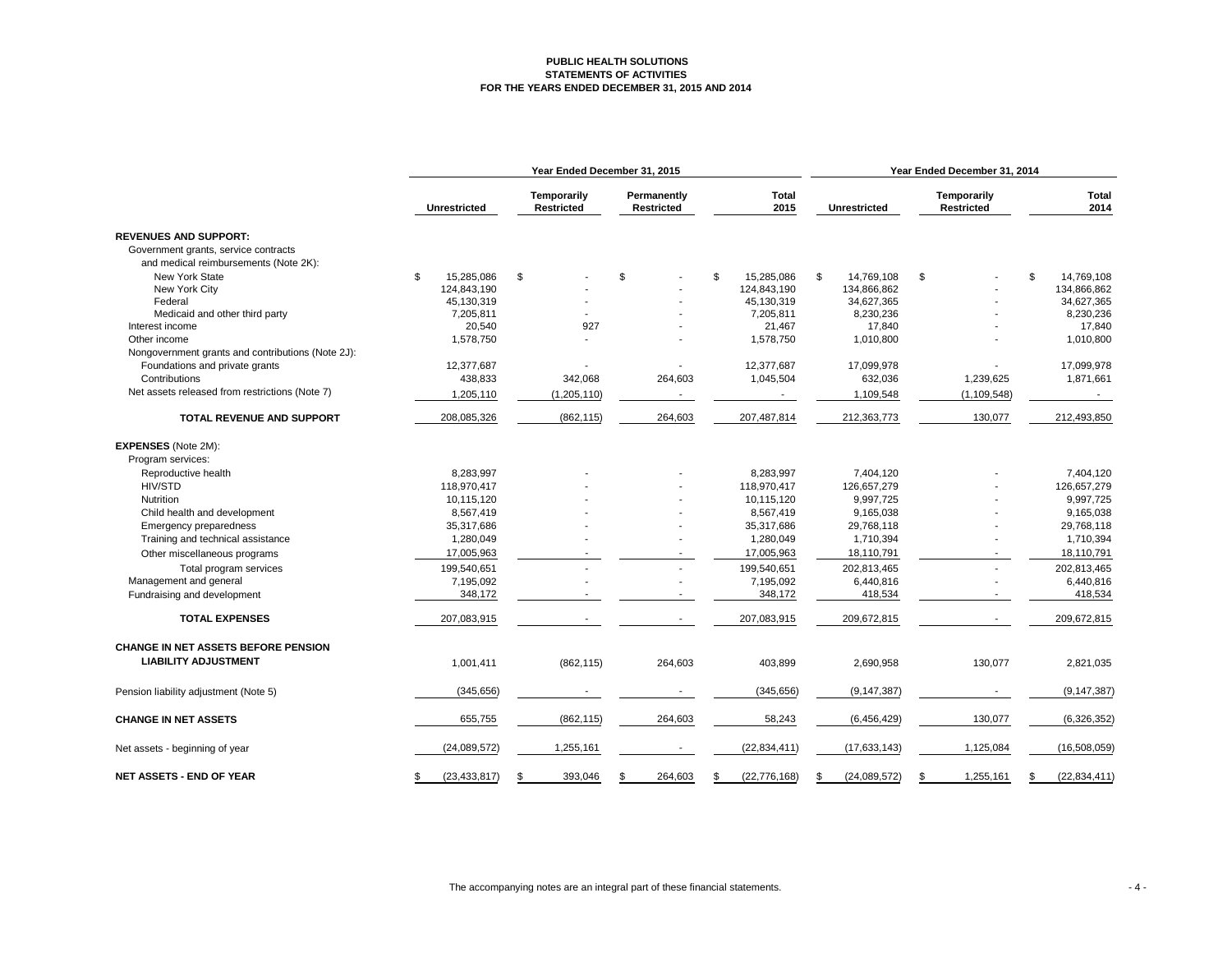# **PUBLIC HEALTH SOLUTIONS STATEMENT OF FUNCTIONAL EXPENSES FOR THE YEAR ENDED DECEMBER 31, 2015**

|                                                         | <b>Program Services</b> |                          |                  |                                        |                           |                                                       |                                          |                                     |                              |                                          |                      |
|---------------------------------------------------------|-------------------------|--------------------------|------------------|----------------------------------------|---------------------------|-------------------------------------------------------|------------------------------------------|-------------------------------------|------------------------------|------------------------------------------|----------------------|
|                                                         | Reproductive<br>Health  | <b>HIV/STD</b>           | <b>Nutrition</b> | <b>Child Health and</b><br>Development | Emergency<br>Preparedness | <b>Training and</b><br><b>Technical</b><br>Assistance | Other<br><b>Miscellaneous</b><br>Program | Total<br>Program<br><b>Services</b> | Management<br>and<br>General | <b>Fundraising</b><br>and<br>Development | <b>TOTAL</b><br>2015 |
| Salaries and wages                                      | 2,757,108<br>S          | 4,962,014<br>- \$        | 6,268,504<br>S   | 5,753,673<br>- \$                      | 1,548,968<br>-S           | 204,585<br>S                                          | 9,045,706<br>- \$                        | 30,540,558<br>-S                    | 4,207,102<br>£.              | 169,714<br>-S                            | 34,917,374<br>-S     |
| Payroll taxes and employee benefits                     |                         |                          |                  |                                        |                           |                                                       |                                          |                                     |                              |                                          |                      |
| excluding defined benefit plan (ERISA Funding) (Note 5) | 655,997                 | 1,179,603                | 1,496,101        | 1,369,577                              | 368,709                   | 120,025                                               | 2,153,196                                | 7,343,208                           | 1,002,968                    | 40,398                                   | 8,386,574            |
| Net periodic benefit cost (Note 5)                      | (55, 582)               | (99, 946)                | (126, 762)       | (116, 042)                             | (31, 240)                 | (10, 170)                                             | (182, 437)                               | (622, 179)                          | (84,980)                     | (3, 422)                                 | (710, 581)           |
| Defined benefit plan (ERISA Funding) (Note 5)           | 157,453                 | 283,129                  | 359,096          | 328,727                                | 88,498                    | 28,809                                                | 516,812                                  | 1,762,524                           | 240,733                      | 9,696                                    | 2,012,953            |
|                                                         | 3,514,976               | 6,324,800                | 7,996,939        | 7,335,935                              | 1,974,935                 | 343,249                                               | 11,533,277                               | 39,024,111                          | 5,365,823                    | 216,386                                  | 44,606,320           |
| Subcontractors:                                         |                         |                          |                  |                                        |                           |                                                       |                                          |                                     |                              |                                          |                      |
| Title X                                                 | 2,442,541               |                          |                  |                                        |                           |                                                       |                                          | 2,442,541                           |                              |                                          | 2,442,541            |
| <b>Ryan White</b>                                       |                         | 83,258,320               |                  |                                        |                           |                                                       |                                          | 83,258,320                          |                              |                                          | 83,258,320           |
| <b>HIV Prevention</b>                                   |                         | 20,337,800               |                  |                                        |                           |                                                       |                                          | 20,337,800                          |                              |                                          | 20,337,800           |
| <b>HOPWA</b>                                            |                         | 1,485,977                |                  |                                        |                           |                                                       |                                          | 1,485,977                           |                              |                                          | 1,485,977            |
| <b>Emergency Preparedness</b>                           |                         | $\overline{\phantom{a}}$ |                  |                                        | 12,954,067                |                                                       |                                          | 12,954,067                          |                              |                                          | 12,954,067           |
| Various                                                 | 529,145                 | 256,603                  |                  |                                        | 1,637,722                 |                                                       | 614,478                                  | 3,037,948                           |                              |                                          | 3,037,948            |
| Patient care                                            | 220,910                 | $\overline{\phantom{a}}$ |                  |                                        |                           | $\sim$                                                | $\sim$                                   | 220,910                             | $\overline{\phantom{a}}$     | $\overline{\phantom{a}}$                 | 220,910              |
| Purchased services                                      | 78,786                  | 93,466                   | 83,536           | 83,591                                 | 284,256                   | 428,550                                               | 121,079                                  | 1,173,264                           | 108,845                      | 1,798                                    | 1,283,907            |
| Occupancy (Note 8)                                      | 208,826                 | 456,747                  | 892,961          | 778,450                                | 161,255                   | $\sim$                                                | 2,646,311                                | 5,144,550                           | 577,818                      | $\overline{\phantom{a}}$                 | 5,722,368            |
| Supplies                                                | 268,296                 | 2,561,015                | 307,998          | 87,109                                 | 1,989,551                 | 3,435                                                 | 330,911                                  | 5,548,315                           | 129,563                      | 5,979                                    | 5,683,857            |
| Communications                                          | 67,850                  | 61,416                   | 88,120           | 160,734                                | 114,921                   | $\sim$                                                | 52,119                                   | 545,160                             | 59,680                       | 240                                      | 605,080              |
| Project Renovations/Non-Capital                         |                         |                          |                  |                                        | 97,106                    |                                                       | $\sim$                                   | 97,106                              | $\sim$                       |                                          | 97,106               |
| Maintenance and repairs                                 | 67,511                  | 28,495                   | 147,864          | 32,994                                 | 506,909                   | $\sim$                                                | 79,615                                   | 863,388                             | 154,291                      | 853                                      | 1,018,532            |
| Postage                                                 | 2,308                   | 3,615                    | 45,903           | 17,039                                 | 1,475                     | 539                                                   | 5.633                                    | 76,512                              | 19,960                       | 3,562                                    | 100,034              |
| Marketing and promotion                                 | 33,759                  | 1,525,315                | 16,443           | 41,763                                 | 117,806                   | $\sim$                                                | 696,912                                  | 2,431,998                           | $\sim$                       |                                          | 2,431,998            |
| Printing                                                | 10,931                  | 258,055                  | 26,937           | 15,921                                 | 165,830                   | 262                                                   | 23,939                                   | 501,875                             | 8,167                        | 20,289                                   | 530,331              |
| Insurance                                               | 136,558                 | 29,130                   | 20,626           | 9,090                                  | 1,161                     | 1,273                                                 | 15,890                                   | 213,728                             | 71,617                       |                                          | 285,345              |
| Travel                                                  | 77,265                  | 70,028                   | 161,668          | 53,065                                 | 27,119                    | 26,436                                                | 70,298                                   | 485,879                             | 14,425                       | (1,329)                                  | 498,975              |
| Equipment rental                                        | 28,196                  | 26,877                   | 33,679           | 70,427                                 | 4,288                     | $\sim$                                                | 41,545                                   | 205,012                             | 44,864                       | 93                                       | 249,969              |
| Professional fees                                       | 574,982                 | 2,008,993                | 480,771          | 35,122                                 | 15,208,339                | 345.632                                               | 885,027                                  | 19,538,866                          | 508,013                      | 96,428                                   | 20, 143, 307         |
| Recruitment and training                                | 51,589                  | 132,026                  | 5,494            | 42,452                                 | 84,195                    | 55,189                                                | 15,123                                   | 386,068                             | 202,248                      | 995                                      | 589,311              |
| Interest expense                                        | 55,033                  | $\overline{\phantom{a}}$ |                  |                                        |                           |                                                       | $\sim$                                   | 55,033                              | 387                          | 3,648                                    | 59,068               |
| Sundry expenses                                         | 14,954                  | 203,626                  | 4,768            | 13,913                                 | 44,009                    | 94,123                                                | 80.076                                   | 455,469                             | 43,672                       | 5,504                                    | 504,645              |
| Total expenses before                                   |                         |                          |                  |                                        |                           |                                                       |                                          |                                     |                              |                                          |                      |
| depreciation and amortization                           | 8,384,416               | 119,122,304              | 10,313,707       | 8,777,605                              | 35,374,944                | 1,298,688                                             | 17,212,233                               | 200,483,897                         | 7,309,373                    | 354,446                                  | 208, 147, 716        |
|                                                         | 1,452                   | 31,296                   | 33,747           | 2,499                                  |                           |                                                       | 128,105                                  | 197,099                             | 41,472                       |                                          | 238,571              |
| Depreciation and amortization                           |                         |                          |                  |                                        |                           |                                                       |                                          |                                     |                              |                                          |                      |
| Total expenses including                                |                         |                          |                  |                                        |                           |                                                       |                                          |                                     |                              |                                          |                      |
| ERISA Funding, excluding NPBC (A)                       | 8,385,868               | 119,153,600              | 10,347,454       | 8,780,104                              | 35,374,944                | 1,298,688                                             | 17,340,338                               | 200,680,996                         | 7,350,845                    | 354,446                                  | 208,386,287          |
| Net periodic benefit cost (Note 5)                      | 55,582                  | 99,946                   | 126,762          | 116,042                                | 31,240                    | 10,170                                                | 182,437                                  | 622,179                             | 84,980                       | 3,422                                    | 710,581              |
| ERISA Funding Adjustment                                | (157, 453)              | (283, 129)               | (359, 096)       | (328, 727)                             | (88, 498)                 | (28, 809)                                             | (516, 812)                               | (1,762,524)                         | (240, 733)                   | (9,696)                                  | (2,012,953)          |
| <b>TOTAL EXPENSES (B)</b>                               | 8,283,997<br>S          | \$118,970,417            | 10,115,120<br>S  | 8,567,419<br>£.                        | 35,317,686<br>\$.         | 1,280,049<br>\$.                                      | 17,005,963                               | 199.540.651<br>S.                   | 7,195,092<br>S               | 348.172                                  | 207,083,915<br>-S    |

(A) Represents total expenses including \$2,012,953 cash payments in accordance with required ERISA funding standards and excluding \$710,581 in net periodic benefit cost.

(B) Represents total expenses after application of \$2,012,953 cash payments against pension liability and including \$710,581 in net period benefit cost in accordance with accounting principles generally accepted in the Uni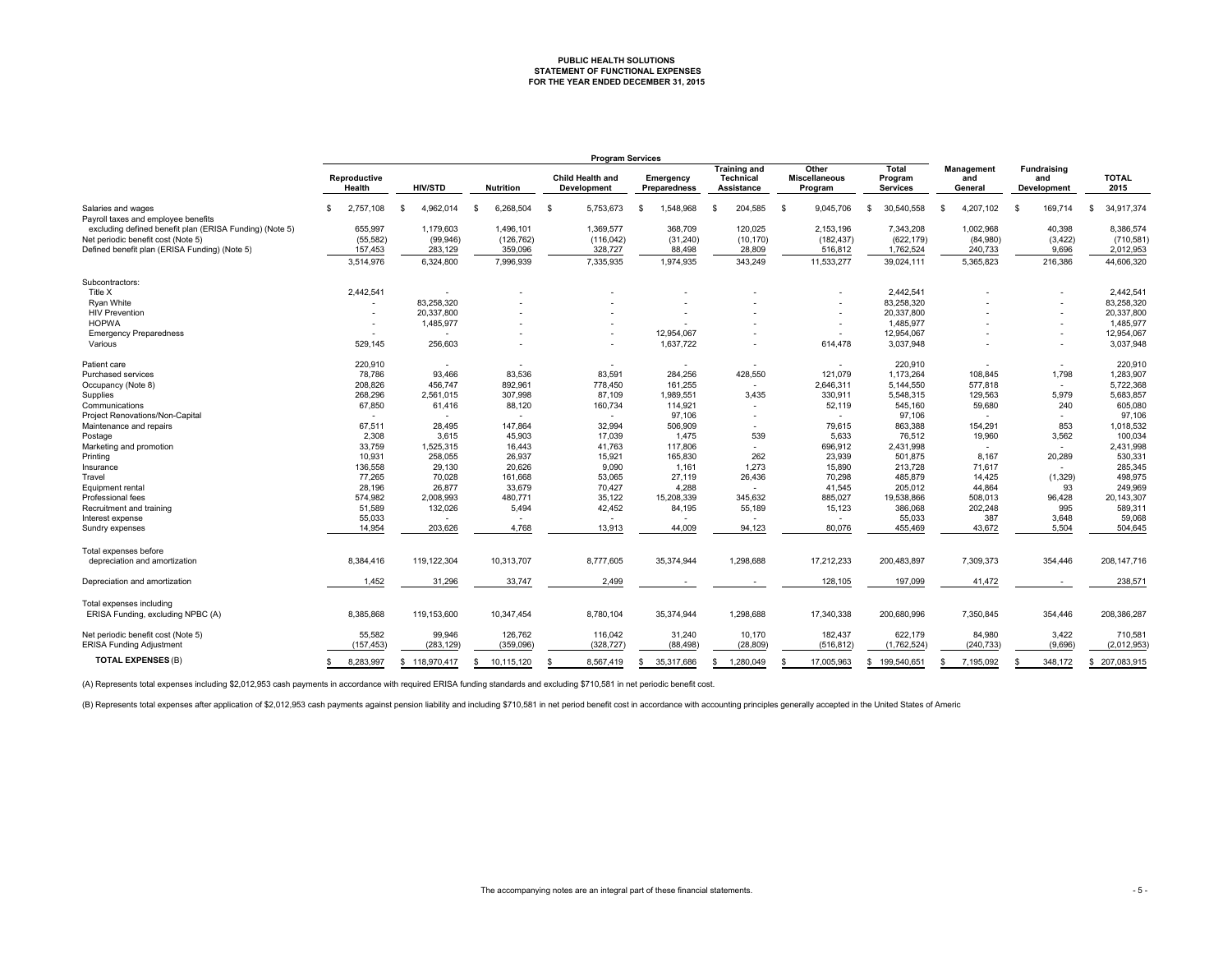## **PUBLIC HEALTH SOLUTIONS STATEMENT OF FUNCTIONAL EXPENSES FOR THE YEAR ENDED DECEMBER 31, 2014**

|                                                           | <b>Program Services</b> |                   |                  |                                 |                           |                                                       |                                          |                                            |                              |                                          |                      |
|-----------------------------------------------------------|-------------------------|-------------------|------------------|---------------------------------|---------------------------|-------------------------------------------------------|------------------------------------------|--------------------------------------------|------------------------------|------------------------------------------|----------------------|
|                                                           | Reproductive<br>Health  | <b>HIV/STD</b>    | <b>Nutrition</b> | Child Health and<br>Development | Emergency<br>Preparedness | <b>Training and</b><br><b>Technical</b><br>Assistance | Other<br><b>Miscellaneous</b><br>Program | <b>Total</b><br>Program<br><b>Services</b> | Management<br>and<br>General | <b>Fundraising</b><br>and<br>Development | <b>TOTAL</b><br>2014 |
| Salaries and wages<br>Payroll taxes and employee benefits | 2,653,787               | 5,037,040         | 6,480,707        | 6,200,685                       | 1,686,111                 | 267,678                                               | 11,395,382                               | 33.721.390<br>s.                           | 3,887,212<br>- \$            | 173,589<br>-S                            | 37,782,191<br>\$.    |
| excluding defined benefit plan (ERISA Funding) (Note 5)   | 578,047                 | 1,094,939         | 1,408,738        | 1,347,892                       | 366,526                   | 117.689                                               | 2,477,108                                | 7.390.939                                  | 845,016                      | 37,734                                   | 8,273,689            |
| Net periodic benefit cost (Note 5)                        | (44, 946)               | (85, 138)         | (109, 537)       | (104, 806)                      | (28, 499)                 | (9, 151)                                              | (192, 609)                               | (574, 686)                                 | (65, 706)                    | (2,934)                                  | (643, 326)           |
| Defined benefit plan (ERISA Funding) (Note 5)             | 198,174                 | 375,382           | 482,963          | 462,103                         | 125,657                   | 40,348                                                | 849,236                                  | 2,533,863                                  | 289,700                      | 12,936                                   | 2,836,499            |
|                                                           | 3,385,062               | 6,422,223         | 8,262,871        | 7,905,874                       | 2,149,795                 | 416,564                                               | 14,529,117                               | 43,071,506                                 | 4,956,222                    | 221,325                                  | 48,249,053           |
| Subcontractors:                                           |                         |                   |                  |                                 |                           |                                                       |                                          |                                            |                              |                                          |                      |
| Title X                                                   | 2,102,699               |                   |                  |                                 |                           |                                                       |                                          | 2,102,699                                  |                              |                                          | 2,102,699            |
| Ryan White                                                |                         | 93,445,821        |                  |                                 |                           |                                                       |                                          | 93,445,821                                 |                              |                                          | 93,445,821           |
| <b>HIV Prevention</b>                                     |                         | 19,460,726        |                  |                                 |                           |                                                       |                                          | 19,460,726                                 |                              |                                          | 19,460,726           |
| <b>HOPWA</b>                                              |                         | 46,369            |                  |                                 |                           |                                                       |                                          | 46,369                                     |                              |                                          | 46,369               |
| <b>Emergency Preparedness</b>                             |                         |                   |                  |                                 | 13,751,539                |                                                       |                                          | 13,751,539                                 |                              |                                          | 13,751,539           |
| Various                                                   |                         | 425,367           |                  |                                 | 1,623,938                 |                                                       |                                          | 2,049,305                                  |                              |                                          | 2,049,305            |
| Patient care                                              | 217,422                 | $\sim$            |                  |                                 |                           |                                                       |                                          | 217,422                                    |                              |                                          | 217,422              |
| <b>Purchased services</b>                                 | 133,876                 | 107,773           | 34,037           | 101,046                         | 115,501                   | 502,380                                               | 145,092                                  | 1,139,705                                  | 99,559                       |                                          | 1,239,264            |
| Occupancy (Note 8)                                        | 236,053                 | 448,816           | 887,338          | 783,801                         | 153,683                   | 1,500                                                 | 2,555,512                                | 5,066,703                                  | 679,212                      | $\overline{\phantom{a}}$                 | 5,745,915            |
| Supplies                                                  | 355,197                 | 2,745,015         | 190,401          | 109,787                         | 474,179                   | 29,399                                                | 61,474                                   | 3,965,452                                  | 103,576                      | 253                                      | 4,069,281            |
| Communications                                            | 65,651                  | 65,526            | 109,616          | 143,808                         | 170,247                   |                                                       | 36,107                                   | 590,955                                    | 57,976                       | 1,986                                    | 650,917              |
| Maintenance and repairs                                   | 104,321                 | (119, 532)        | 104,817          | 43,665                          | 699,193                   |                                                       | 79,238                                   | 911,702                                    | 108,025                      | 804                                      | 1,020,531            |
| Postage                                                   | 2,441                   | 3,406             | 32,283           | 24.393                          | 916                       | 1,346                                                 | 3.580                                    | 68.365                                     | 18,520                       | 10,762                                   | 97,647               |
| Marketing and promotion                                   | 23,894                  | 854,367           | 11,473           | 67.010                          | 313,688                   | $\sim$                                                | 475,648                                  | 1,746,080                                  | $\sim$                       |                                          | 1,746,080            |
| Printing                                                  | 8,247                   | 93,892            | 18,311           | 27,606                          | 63,165                    | 790                                                   | 7,834                                    | 219,845                                    | 9,610                        | 14,308                                   | 243,763              |
| Insurance                                                 | 125,427                 | 27,494            | 17,146           | 9,154                           | 1,491                     | 1,269                                                 | 19,014                                   | 200,995                                    | 66,784                       |                                          | 267,779              |
| Travel                                                    | 34,992                  | 27,289            | 228,309          | 77.723                          | 59,862                    | 96,253                                                | 22.744                                   | 547.172                                    | 21,902                       | 60,588                                   | 629,662              |
| Equipment rental                                          | 5,029                   | 11,931            | 26,761           | 62,332                          | 6,571                     |                                                       | 31.493                                   | 144,117                                    | 63,971                       |                                          | 208,088              |
| Professional fees                                         | 677.549                 | 2,770,114         | 402,321          | 119,594                         | 10,065,761                | 259.828                                               | 609.243                                  | 14,904,410                                 | 337,740                      | 112,502                                  | 15,354,652           |
| Recruitment and training                                  | 15,669                  | 42,102            | 13,453           | 37,278                          | 153,093                   | 377,586                                               | 8,048                                    | 647,229                                    | 90,536                       | 1,816                                    | 739,581              |
| Interest expense                                          | 48,514                  | $\overline{a}$    | $\overline{a}$   |                                 |                           |                                                       | 4,837                                    | 53,351                                     | 505                          | 2,631                                    | 56,487               |
| Sundry expenses                                           | 7,544                   | 41,715            | 28,718           | 11,451                          | 62,654                    | 54,676                                                | 40.722                                   | 247,480                                    | 35,405                       | 1,561                                    | 284,446              |
| Total expenses before                                     |                         |                   |                  |                                 |                           |                                                       |                                          |                                            |                              |                                          |                      |
| depreciation and amortization                             | 7,549,587               | 126,920,414       | 10,367,855       | 9,524,522                       | 29,865,276                | 1,741,591                                             | 18,629,703                               | 204,598,948                                | 6,649,543                    | 428,536                                  | 211,677,027          |
| Depreciation and amortization                             | 7,761                   | 27,109            | 3,296            | (2, 187)                        |                           |                                                       | 137,715                                  | 173,694                                    | 15,267                       |                                          | 188,961              |
| Total expenses including                                  |                         |                   |                  |                                 |                           |                                                       |                                          |                                            |                              |                                          |                      |
| ERISA Funding, excluding NPBC (A)                         | 7,557,348               | 126,947,523       | 10,371,151       | 9,522,335                       | 29,865,276                | 1,741,591                                             | 18,767,418                               | 204,772,642                                | 6,664,810                    | 428,536                                  | 211,865,988          |
| Net periodic benefit cost (Note 5)                        | 44,946                  | 85,138            | 109,537          | 104,806                         | 28,499                    | 9,151                                                 | 192.609                                  | 574,686                                    | 65,706                       | 2,934                                    | 643,326              |
| <b>ERISA Funding Adjustment</b>                           | (198, 174)              | (375, 382)        | (482, 963)       | (462, 103)                      | (125, 657)                | (40, 348)                                             | (849, 236)                               | (2,533,863)                                | (289, 700)                   | (12, 936)                                | (2,836,499)          |
| <b>TOTAL EXPENSES (B)</b>                                 | 7,404,120<br>\$.        | 126.657.279<br>-S | 9,997,725<br>\$  | -S<br>9,165,038                 | 29.768.118<br>\$.         | s.<br>1.710.394                                       | 18.110.791                               | 202,813,465<br>\$.                         | 6.440.816<br>S.              | 418,534<br>S                             | \$ 209,672,815       |

(A) Represents total expenses including \$2,836,499 cash payments in accordance with required ERISA funding standards and excluding \$643,326 in net periodic benefit cost.

(B) Represents total expenses after application of \$2,836,499 cash payments against pension liability and including \$643,326 in net period benefit cost in accordance with accounting principles generally accepted in the Uni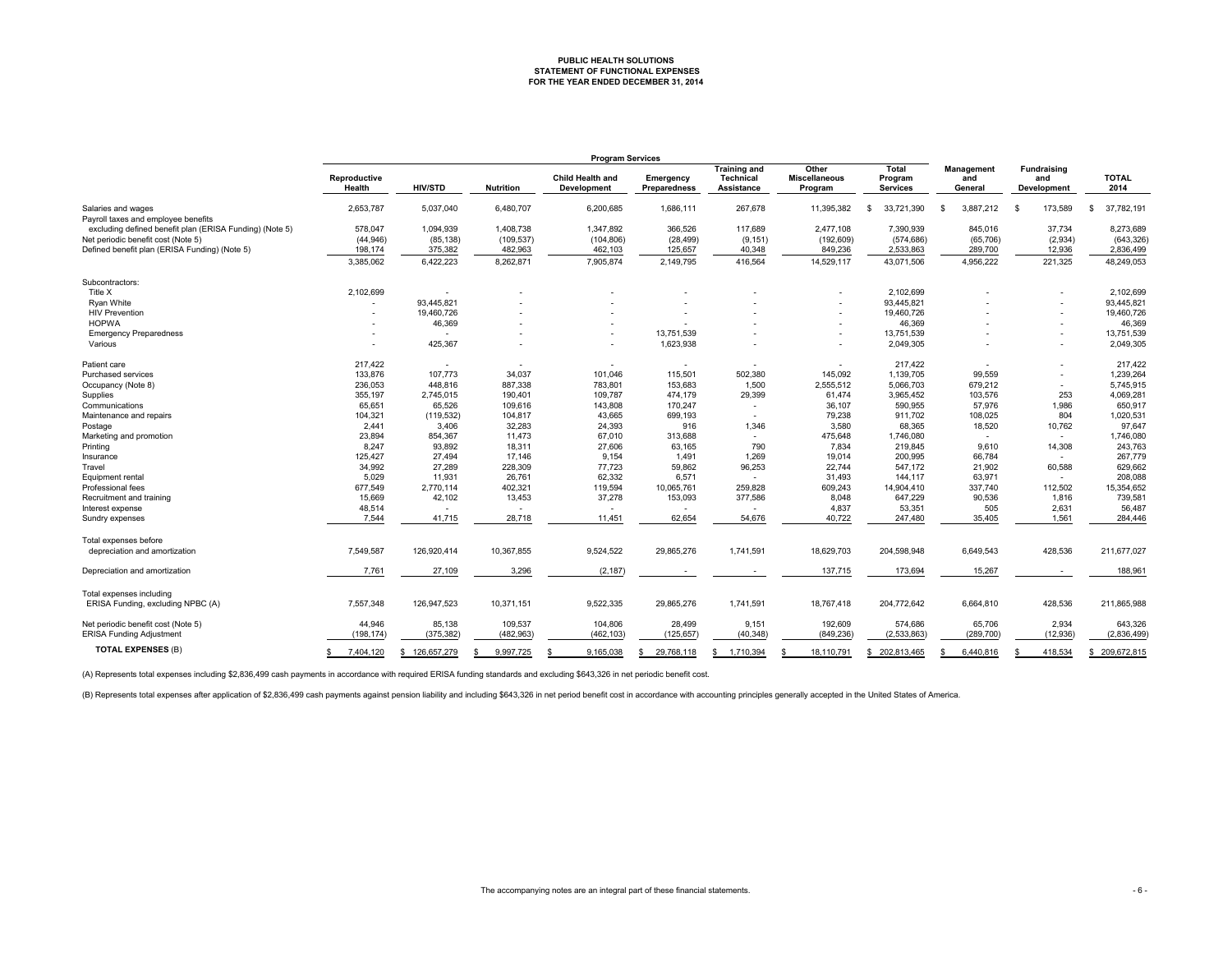#### **PUBLIC HEALTH SOLUTIONS STATEMENTS OF CASH FLOWS FOR THE YEARS ENDED DECEMBER 31, 2015 AND 2014**

|                                                                                                    | 2015          |    | 2014          |
|----------------------------------------------------------------------------------------------------|---------------|----|---------------|
| <b>CASH FLOWS FROM OPERATING ACTIVITIES</b>                                                        |               |    |               |
| Change in net assets                                                                               | \$<br>58,243  | \$ | (6,326,352)   |
| Adjustments to reconcile change in net assets to                                                   |               |    |               |
| net cash provided by (used in) operating activities:<br>Depreciation and amortization              | 238,571       |    | 188,961       |
| Pension related changes other than net periodic pension cost                                       | 345,656       |    | 9,147,387     |
| Decrease (increase) in assets:                                                                     |               |    |               |
| Grants receivable                                                                                  | (9,802,824)   |    | 4,183,646     |
| Contribution receivable                                                                            | 34,560        |    | 159,939       |
| Service reimbursements receivable                                                                  | 302,051       |    | (22, 914)     |
| Supplies inventory                                                                                 | (4,978)       |    | (4, 490)      |
| Advances to subcontractors                                                                         | (787, 787)    |    | 1,114,359     |
| Deposits and other assets                                                                          | (218, 722)    |    | (59, 805)     |
| Increase (decrease) in liabilities:                                                                |               |    |               |
| Accounts payable and accrued liabilities                                                           | 8,426,626     |    | (2,682,099)   |
| Advances from government and other agencies                                                        | 3,326,819     |    | (10,822,081)  |
| Pension liability                                                                                  | (1, 176, 924) |    | (2, 193, 174) |
| Net Cash Provided by (Used in) Operating Activities                                                | 741,291       |    | (7,316,623)   |
| <b>CASH FLOWS FROM INVESTING ACTIVITIES</b>                                                        |               |    |               |
| Purchases of property and equipment                                                                | (668, 801)    |    | (313, 892)    |
| Increase in certificates of deposit                                                                | (2, 391)      |    | (2, 375)      |
| <b>Net Cash Used in Investing Activities</b>                                                       | (671, 192)    |    | (316, 267)    |
| <b>CASH FLOWS FROM FINANCING ACTIVITIES</b>                                                        |               |    |               |
| Proceeds from line of credit                                                                       | 2,000,000     |    |               |
| Repayment of borrowings on line of credit                                                          |               |    | (410,000)     |
| Payments of capital lease obligations                                                              |               |    | (17, 684)     |
| Net Cash Provided by (Used in) Financing Activities                                                | 2,000,000     |    | (427, 684)    |
| NET INCREASE (DECREASE) IN CASH AND CASH EQUIVALENTS                                               | 2,070,099     |    | (8,060,574)   |
| Cash and Cash Equivalents - Beginning of Year                                                      | 22,794,877    |    | 30,855,451    |
| <b>CASH AND CASH EQUIVALENTS - END OF YEAR</b>                                                     | 24,864,976    | S  | 22,794,877    |
| <b>Supplemental Disclosure of Cash Flow Information:</b><br>Cash paid during the year for interest | \$<br>54.770  | \$ | 56.638        |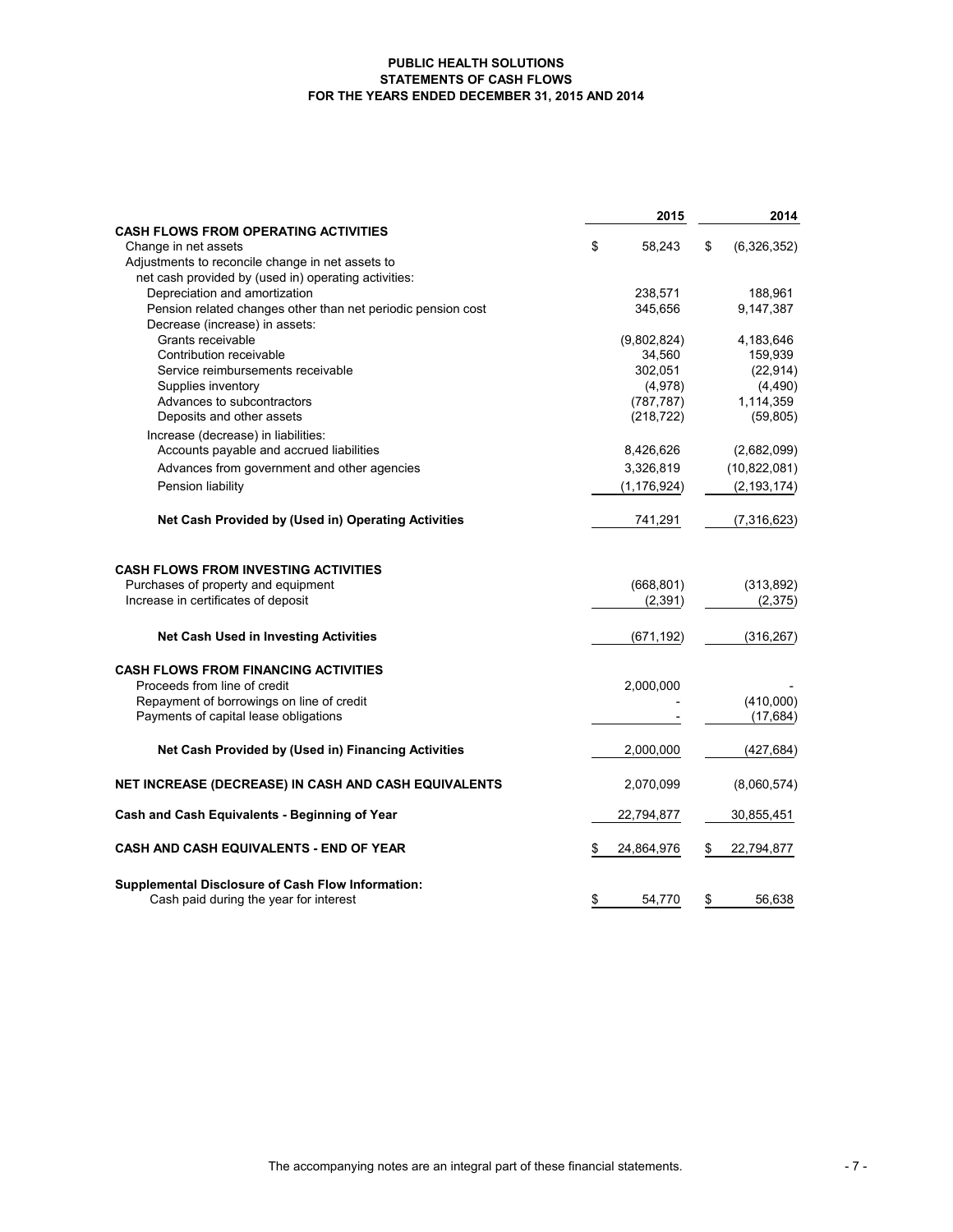## **NOTE 1 – NATURE OF ACTIVITIES**

Incorporated in November 1957 in the State of New York, Public Health Solutions is a major New York Citybased nonprofit organization. As one of the country's largest public health institutes, its mission is to integrate research, policy, capacity building, and service to improve the health of people and communities throughout the country.

For more than 50 years, it has led the quest for innovation and progress in community health through its three core areas of work: both direct and contracted services to improve health, with a focus on disparities in access and outcomes; capacity and organization-building support for the nonprofit and governmental sectors; and cutting-edge research and evaluation across its fields.

Public Health Solutions is a public charity, classified as a 501(c)(3) organization and is exempt from federal income taxes under Section 501(a) of the Internal Revenue Code. Accordingly, no provision for income taxes has been reflected in the accompanying financial statements.

## **NOTE 2 – SUMMARY OF SIGNIFICANT ACCOUNTING POLICIES**

#### A. *Basis of Presentation*

The accompanying financial statements have been prepared on the accrual basis of accounting in conformity with accounting principles generally accepted in the United States of America ("U.S. GAAP").

## B. *Cash Equivalents*

Cash and cash equivalents include all cash balances and highly liquid investments with a maturity of three months or less when acquired.

Under provisions stipulated by certain of Public Health Solutions' funding agencies, cash advances for program services are required to be held in separate accounts. Cash maintained in these segregated accounts for the Ryan White, HIV Prevention, Housing Opportunities for Persons with AIDS ("HOPWA") and Regional Catastrophic Preparedness Grant programs totaled approximately \$22,025,000 and \$18,424,000 at December 31, 2015 and 2014, respectively.

## C. *Certificates of Deposit*

Certificates of deposit that are not debt securities are carried at cost, which approximates fair value because of the short maturities of the certificates of deposit.

## D. *Grants Receivable*

Grants receivable are recognized to the extent of support earned in excess of advances and payments received.

## E. *Supplies Inventory*

Supplies inventory, consisting primarily of pharmaceuticals, is stated at cost using the first-in, first-out method.

## F. *Property and Equipment*

Public Health Solutions capitalizes property and equipment valued at \$5,000 or greater. Capital assets are stated at cost at the date of acquisition or fair value at the date of contribution, if donated. Public Health Solutions retains assets purchased with grantor restricted funds, unless the grantor requests that such equipment be returned. Purchases of property and equipment reimbursed by governmental funding sources and for which the contractual agreement specifies that title to these assets rests with the governmental funding sources are expensed.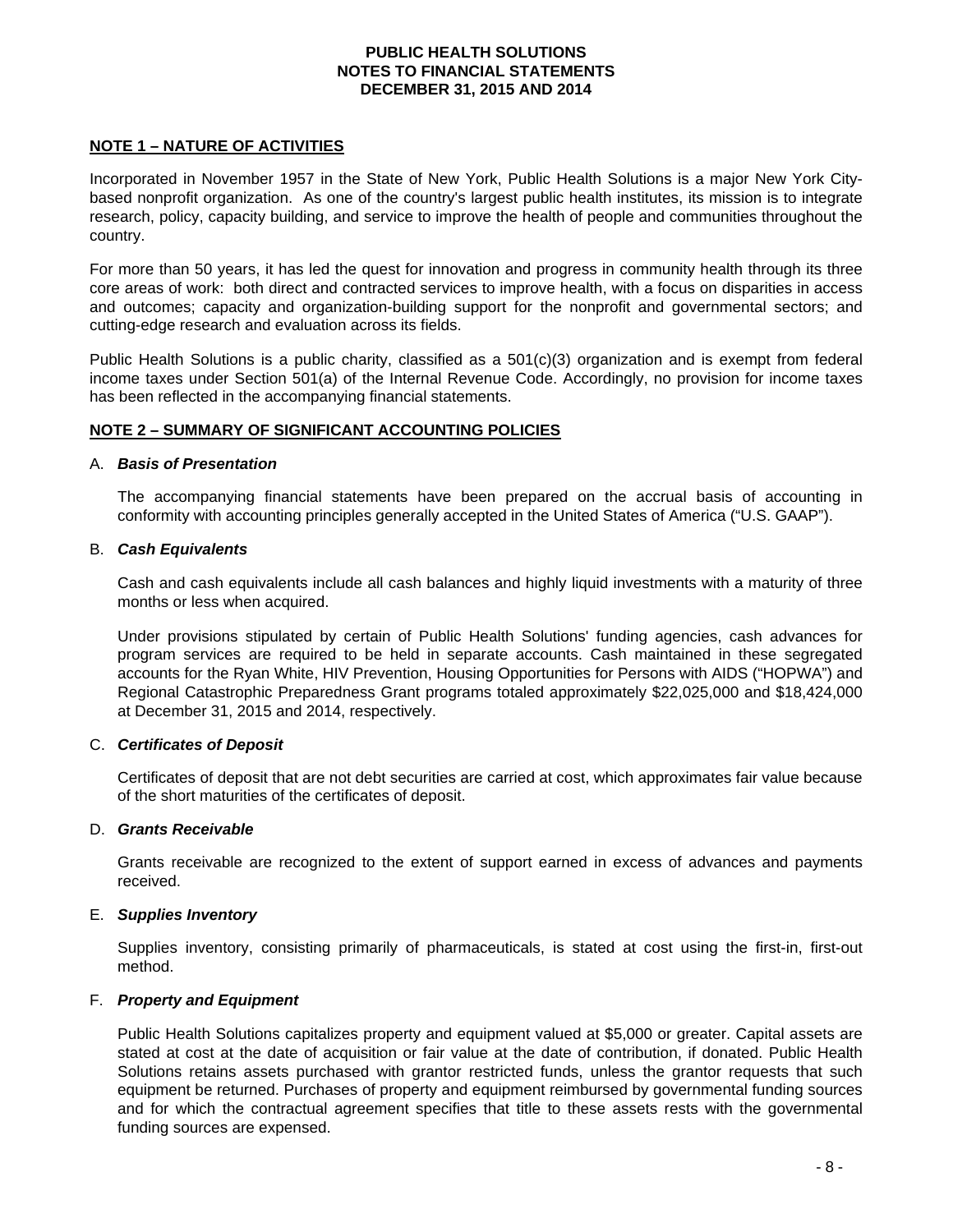#### **NOTE 2 – SUMMARY OF SIGNIFICANT ACCOUNTING POLICIES (Continued)**

Equipment, furniture and fixtures are depreciated over a five-year estimated useful life using the straight-line method. Leasehold improvements are amortized over the shorter of the lease term or the estimated useful life of the asset. Improvements on premises having no lease are amortized over estimated useful lives of five years. Amortization of fixed assets held under capital leases is included in depreciation and amortization expense.

#### G. *Advances to Subcontractors*

Advances to subcontractors consist of advances Public Health Solutions has made to subcontractors under various agreements. The amounts advanced are generally equal to 25 percent of the total grant award and will be offset against expenses incurred by the subcontractor during the grant award year. Unreimbursed allowable expenditures incurred by the subcontractors are recorded as accounts payable prior to final settlement.

#### H. *Advances from Government Agencies*

Advances from government agencies and all other sources are deferred when received and recorded as revenue in the period in which the related services are rendered.

#### I. *Net Assets (Net Deficit)*

Public Health Solutions' resources are classified and reported based on the existence or absence of donorimposed restrictions as follows:

*Unrestricted* - include resources not subject to donor-imposed restrictions.

*Temporarily restricted* - include resources subject to donor-imposed stipulations that limit their use either through purpose or time restrictions. When donor restrictions expire, that is, when a time restriction ends or a purpose restriction is accomplished, temporarily restricted net assets are reclassified as unrestricted net assets and reported as net assets released from restrictions.

*Permanently restricted* - include resources subject to donor-imposed stipulations, requiring that the principal be maintained in perpetuity, but permit Public Health Solutions to expend part or all of the income and gains derived therefrom.

#### J. *Contributions*

Public Health Solutions records contributions of cash and other assets when an unconditional promise to give is received from a donor. Contributions are recorded at the fair value of the assets received and are classified as either unrestricted, temporarily restricted or permanently restricted support depending on the existence of any donor restrictions.

Donor-restricted contributions whose restrictions are met in the same reporting period are reported as unrestricted contributions.

Material contributions of noncash assets are recorded at their fair value in the period received.

#### K. *Government Grants, Service Contracts and Medical Reimbursement Revenue*

Public Health Solutions' grants and contracts are primarily expense reimbursement agreements; however, some arrangements are performance based.

The terms under which government grants are awarded for reimbursement of actual expenditures within the grant period. Funds are received in either predetermined installments or in increments based on estimated or actual expenditures for the period. When grants end, unexpended funds received are returnable to the grantor. Accordingly, grant income under these awards is recognized in amounts equal to actual expenditures incurred.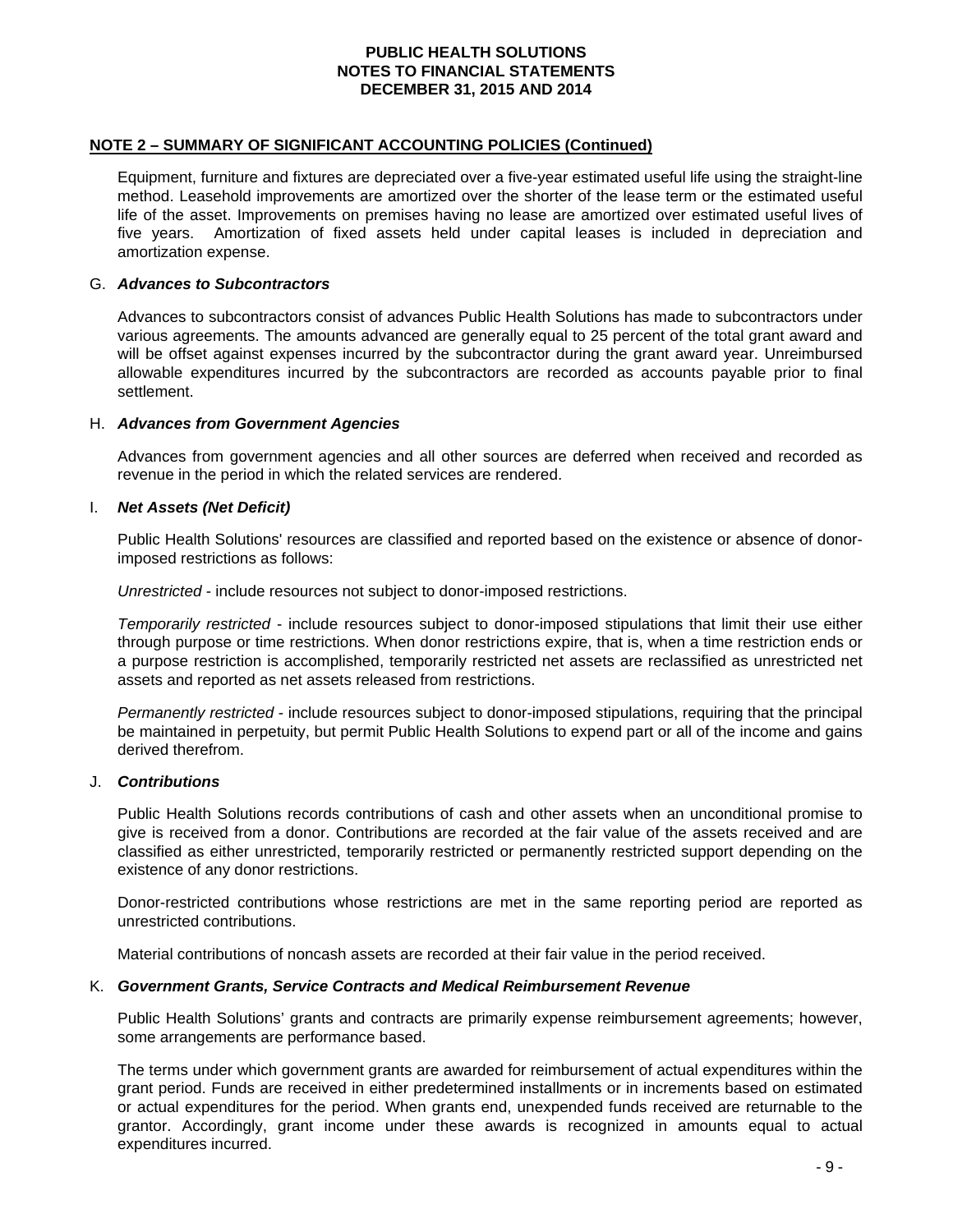#### **NOTE 2 – SUMMARY OF SIGNIFICANT ACCOUNTING POLICIES (Continued)**

Any deficiency or excess of receipts under or over actual expenditures incurred is reported in the financial statements under the appropriate captions "Grants receivable" or "Advances from government and other agencies."

For performance based agreements, revenue is recognized when performance goals are met and/or contract deliverables are completed.

Service contract revenue and medical reimbursement revenue are recognized at the time the contractual service is delivered.

#### L. *Use of Estimates*

The preparation of financial statements in conformity with U.S. GAAP requires management to make estimates and assumptions that affect certain reported amounts and disclosures. Accordingly, actual results could differ from those estimates.

#### M. *Functional Expense Allocation*

The costs of providing various programs and other activities have been summarized on a functional basis in the statements of activities. Accordingly, certain costs have been allocated among the programs and supporting services.

#### N. *Fair Value Measurements*

Fair value measurements are based on the price that would be received to sell an asset or paid to transfer a liability in an orderly transaction between market participants at the measurement date. In order to increase consistency and comparability in fair value measurements, a fair value hierarchy prioritizes observable and unobservable inputs used to measure fair value into three levels, as described in Note 5.

## **NOTE 3 – CONCENTRATION OF CREDIT RISK**

The financial instruments that potentially subject Public Health Solutions to concentrations of credit risk consist principally of cash and cash equivalents, certificates of deposit, and grants and service reimbursement receivables.

At times during the year, Public Health Solutions' cash balances and certificates of deposit may exceed the limits of Federal Deposit Insurance Corporation ("FDIC") insurance coverage. At December 31, 2015 and 2014, Public Health Solutions' uninsured cash balances and certificates of deposit totaled approximately \$30.4 million and \$28.7 million, respectively. Management does not anticipate nonperformance by the financial institution and believes that the credit risk related to these accounts is negligible.

Grants and service reimbursement receivables' credit risk is limited due to the nature of the grants and the services. Public Health Solutions regularly monitors its grant and service reimbursement receivables by investigating delayed payments and differences when payments received do not conform to the amount billed. Public Health Solutions considered all grant and service reimbursements receivables at December 31, 2015 and 2014 as collectible.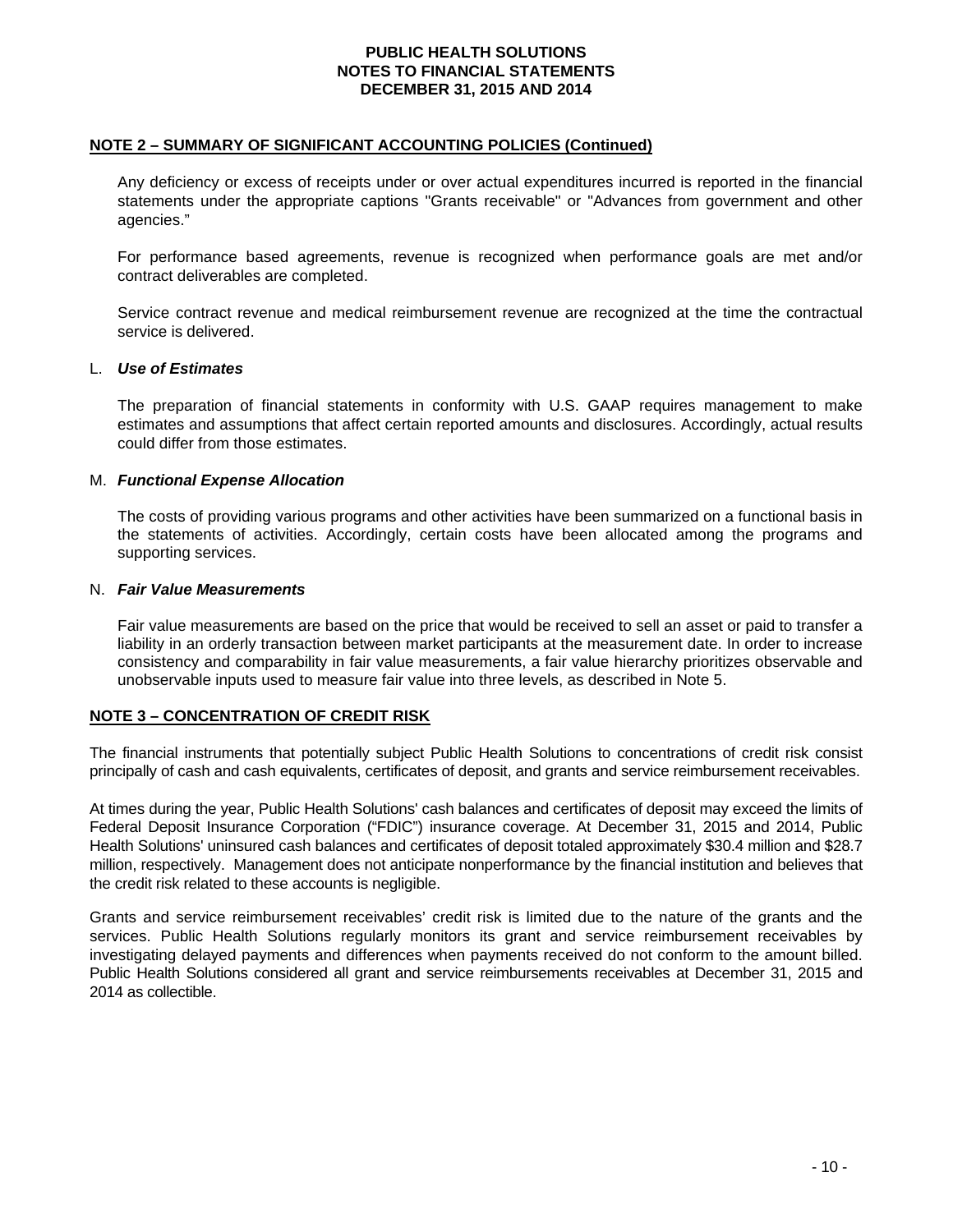## **NOTE 4 – PROPERTY AND EQUIPMENT**

Property and equipment consisted of the following as of December 31:

|                                                 | 2015           | 2014            | Estimated<br>Useful Lives |
|-------------------------------------------------|----------------|-----------------|---------------------------|
| Leasehold improvements                          | 3,861,005<br>S | 3.824.496<br>\$ | 5 to 10 Years             |
| Equipment, furniture and fixtures               | 1,279,350      | 1,248,747       | 5 Years                   |
| Construction in progress                        | 441,613        |                 |                           |
| <b>Total cost</b>                               | 5,581,968      | 5,073,243       |                           |
| Less: Accumulated depreciation and amortization | (4,693,310)    | (4,614,815)     |                           |
| Net book value                                  | 888.658        | 458,428         |                           |

Depreciation expenses amounted to \$238,571 and \$188,961 for the years ended December 31, 2015 and 2014, respectively. During the years ended December 31, 2015 and 2014, Public Health Solutions wrote-off fully depreciated property and equipment of \$160,076 and \$60,203, respectively.

As of December 31, 2015, construction in progress primarily consists of the renovation of the Early Intervention program site. It was completed in January 2016. The additional cost to complete the renovation amounted to approximately \$100,000.

The following is a summary of property and equipment held under capital leases at December 31, 2015 and 2014, which are included in the amounts above:

|                                                 | 2015        | 2014        |
|-------------------------------------------------|-------------|-------------|
| Leasehold improvements                          | 1,344,924   | 1.344.924   |
| Equipment, furniture and fixtures               | 608,184     | 608,184     |
| Total cost                                      | 1,953,108   | 1,953,108   |
| Less: Accumulated depreciation and amortization | (1,953,108) | (1,953,108) |
| Net book value                                  | \$          | -           |

The property and equipment listed above collateralize certain capital lease obligations (see Note 8).

#### **NOTE 5 – PENSION PLANS**

Public Health Solutions has a frozen defined benefit pension plan (the "Plan") covering certain employees who completed 1,000 hours of service for each of the five years required to vest. The Plan calls for benefits to be paid to eligible employees at retirement based primarily on years of service and average salary, as defined.

Plan valuation for funding purposes and for financial reporting purposes is prepared using the required projected unit credit method. Public Health Solutions' policy is to fund the pension expenses determined by the projected unit credit method, subject to the Internal Revenue Service funding limitation rules.

The obligations and funded status of the Plan was as follows:

|                                                                               | 2015                             |      | 2014                       |
|-------------------------------------------------------------------------------|----------------------------------|------|----------------------------|
| Benefit obligation at December 31<br>Fair value of Plan assets at December 31 | \$<br>(59,995,608)<br>37,199,166 | - \$ | (63,099,935)<br>39,472,225 |
| Net unfunded status of the Plan at December 31                                | (22,796,442)                     |      | <u>(23,627,710)</u>        |
| Net periodic benefit cost                                                     | 710,581                          | \$.  | 643,326                    |
| Accumulated benefit obligation at December 31                                 | <u>(59,995,608)</u>              |      | <u>(63,099,935)</u>        |
| <b>Employer contributions</b>                                                 | 1,887,733                        | \$   | 2,836,500                  |
| Benefits paid                                                                 | 3,141,304                        |      | 3.060.608                  |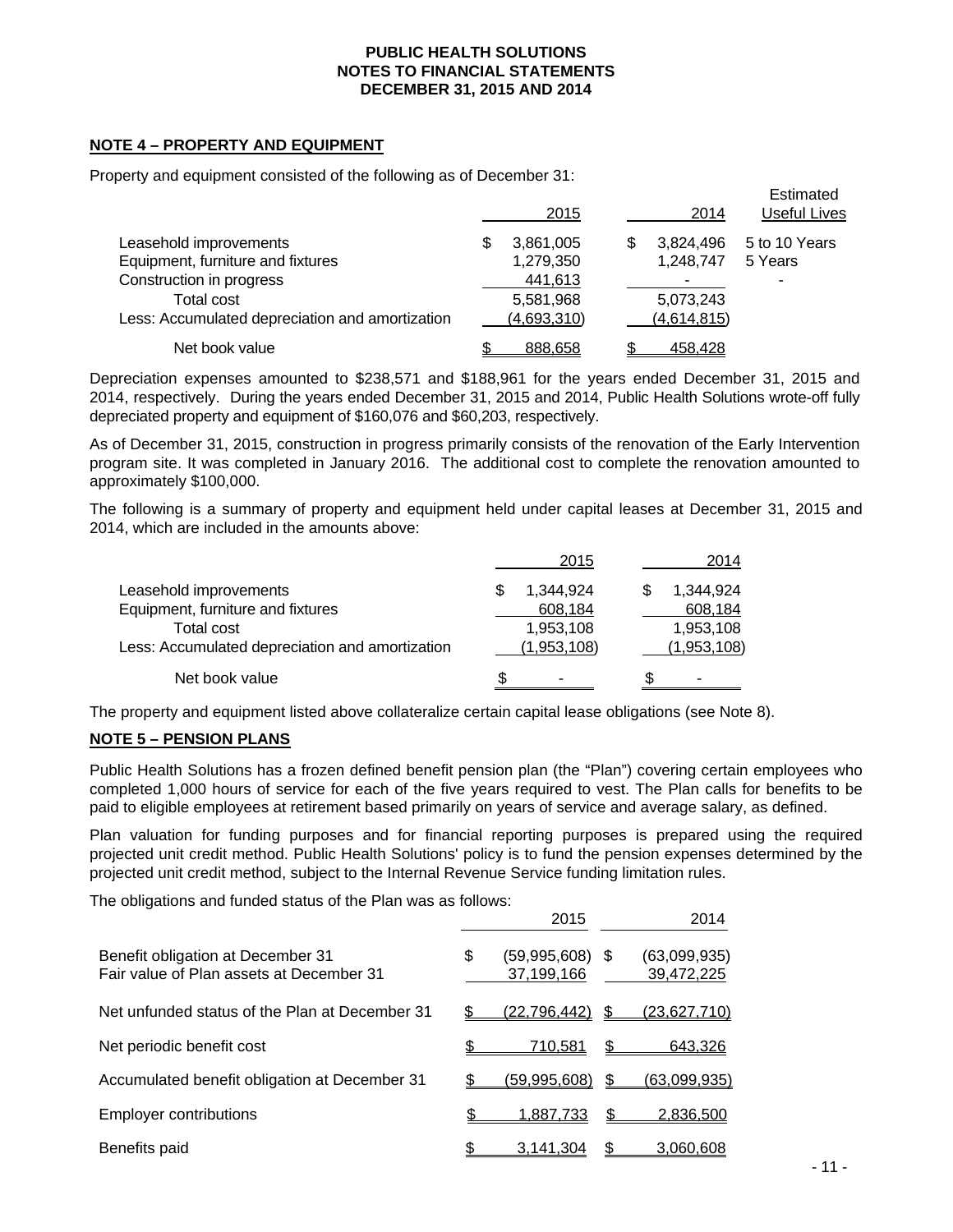## **NOTE 5 – PENSION PLANS (Continued)**

|                                                                                | 2015       | 2014       |
|--------------------------------------------------------------------------------|------------|------------|
| Accrued pension liability recognized in the<br>statement of financial position | 22.796.442 | 23,627,710 |
| Net unrecognized actuarial loss included in<br>unrestricted net assets         | 34.802.229 | 34.456.573 |

The change in net unrecognized actuarial loss during 2015 and 2014 included the following:

|                                                                                     | 2015             |     | 2014        |
|-------------------------------------------------------------------------------------|------------------|-----|-------------|
| January 1, net unrecognized actuarial loss                                          |                  |     |             |
| included in unrestricted net assets                                                 | \$<br>34,456,573 | \$. | 25,309,186  |
| Actual loss (return) on plan assets                                                 | 412,507          |     | (1,896,741) |
| Expected return on plan assets                                                      | 2,841,142        |     | 2,715,328   |
| Actuarial loss (gain)                                                               | (2, 446, 588)    |     | 8,662,732   |
| Amortization of net loss                                                            | (1,068,158)      |     | (809, 835)  |
| Plan expenses paid                                                                  | 606,753          |     | 475,903     |
| December 31, net unrecognized actuarial loss<br>included in unrestricted net assets | 34.802.2         |     |             |
|                                                                                     |                  |     | 34.456.573  |

Other changes in plan assets and benefit obligations recognized in the change in unrestricted net assets for the years ended December 31, 2015 and 2014 were as follows:

|                                                                                        | 2015                           |    | 2014                    |
|----------------------------------------------------------------------------------------|--------------------------------|----|-------------------------|
| Net loss/(gain)<br>Amortization of net loss                                            | \$<br>1,413,814<br>(1,068,158) | S. | 9,957,222<br>(809, 835) |
| Total recognized in change in<br>unrestricted net assets                               | 345.656                        |    | 9,147,387               |
| Total recognized in net periodic pension cost and<br>change in unrestricted net assets | <u>1,056,237</u>               |    | 9,790,713               |

The estimated net loss for the pension plan that will be amortized from the unrestricted net asset balance into net periodic benefit cost over the next fiscal year is \$1,060,216.

The following table provides weighted average assumptions and certain other information for the Plan:

|                                                                                                   | 2015   | 2014  |
|---------------------------------------------------------------------------------------------------|--------|-------|
| The weighted average assumptions used to determine benefit<br>obligations were as follows:        |        |       |
| Discount rate                                                                                     | 4.37%* | 4.00% |
| The weighted average assumptions used to determine net periodic<br>benefit costs were as follows: |        |       |
| Discount rate                                                                                     | 4.00%  | 4.75% |
| Expected long-term return on plan assets                                                          | 7.50%  | 7.50% |

\* Single effective rate representing end of year benefit obligation determined by applying the individual spot rates from the bond yield curve to each future year's cash flows. As such, a single effective rate no longer applies. PHS has selected to use the SYC20 curve for discounting the cash flows.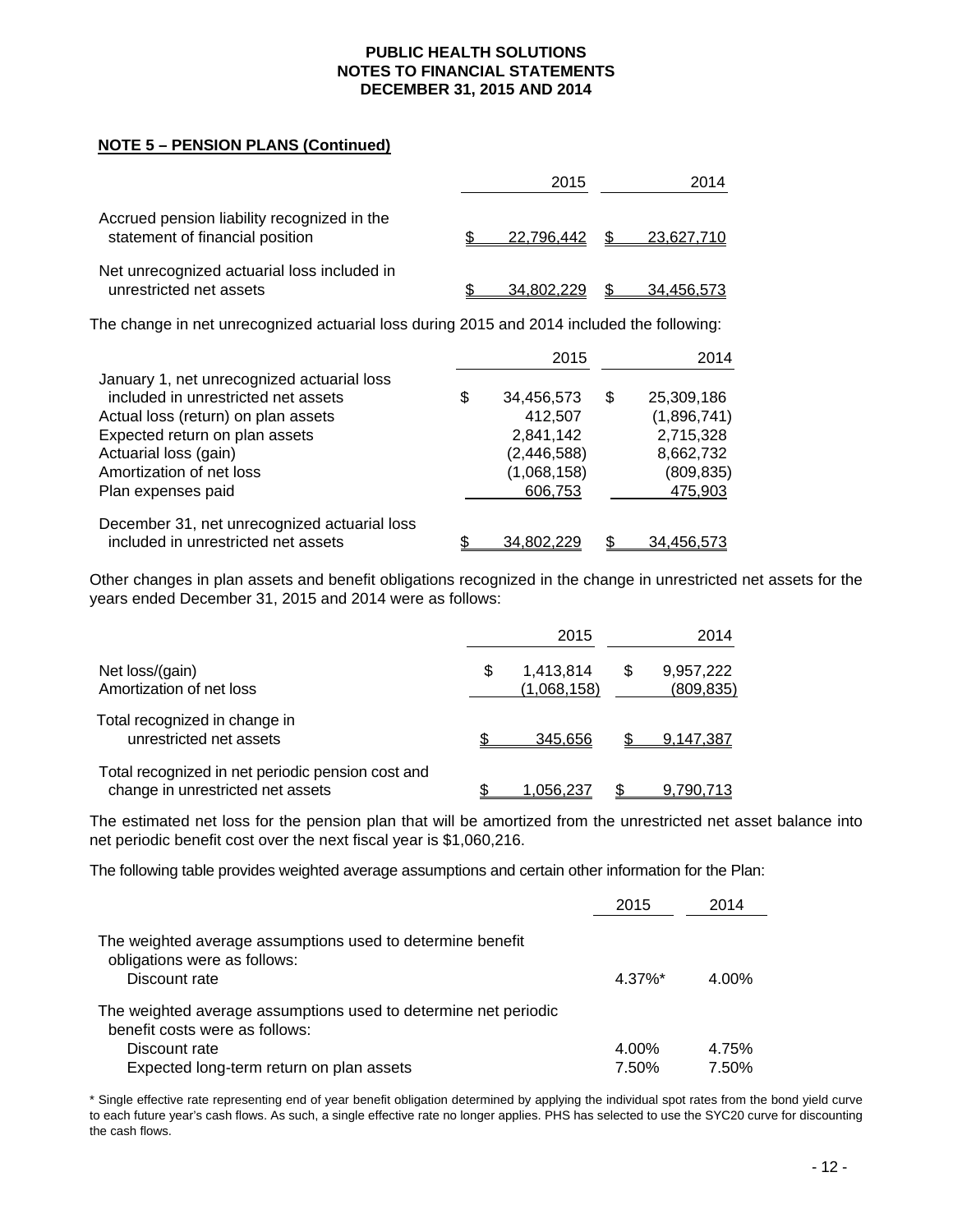## **NOTE 5 – PENSION PLANS (Continued)**

The expected long-term rate of return on assets assumption represents the average earnings rate expected on the funds invested or to be invested to cover the accumulated benefit obligation. The assumption reflects expectations regarding future rates of return for the investment portfolio, with consideration given to the distribution of investments by asset class and historical rates of return for each individual asset class.

Estimated future benefit payments based on expected future service for each of the five years subsequent to December 31, 2015 and in the aggregate for the five years thereafter are as follows:

| 2016      | 35 | 3,486,519  |
|-----------|----|------------|
| 2017      |    | 3,539,734  |
| 2018      |    | 3,573,390  |
| 2019      |    | 3,616,999  |
| 2020      |    | 3,630,154  |
| 2021-2025 |    | 17.942.837 |
|           |    |            |

#### *Investment Policies and Strategies*

State Street Bank & Trust Company is the custodian for all Plan funds.

The Plan is managed under a diversified investment program with the goals of capital preservation and income generation. Plan assets are allocated among specialized long-term investment strategies designed to maximize total return while minimizing the risk of loss of principal and the erosion of principal due to inflation.

The primary means by which capital preservation is to be achieved is through the diversification of the Plan's investments across asset classes. The appropriate level of risk for the Plan is determined by examining the risk and reward of numerous asset allocation alternatives.

The adopted asset allocation policy as of December 31, 2015 was as follows:

|                                         | Target | Range             |
|-----------------------------------------|--------|-------------------|
| Domestic Equity - Large Cap             | 14.50% | $9.50 - 19.50\%$  |
| Domestic Equity - Small Cap             | 13.50% | $8.50 - 18.50\%$  |
| International Equity - Developed        | 15.00% | $10.00 - 20.00\%$ |
| International Equity - Emerging Markets | 7.75%  | $2.75 - 12.55%$   |
| Fixed Income - Core                     | 15.00% | $10.00 - 20.00\%$ |
| Fixed Income - High Yield               | 4.75%  | $0.00 - 9.75%$    |
| <b>Real Estate</b>                      | 9.50%  | $4.50 - 14.50\%$  |
| Hedge Fund of Funds                     | 5.00%  | $0.00 - 10.00\%$  |
| <b>Real Assets</b>                      | 5.00%  | $0.00 - 10.00\%$  |
| Private Market - Debt                   | 5.00%  | $0.00 - 10.00\%$  |
| Private Market - Equity                 | 5.00%  | $0.00 - 10.00\%$  |

The Plan's Trustees desire to achieve investment results that will culminate in promised plan benefits being ultimately paid to plan participants and their beneficiaries. Benefits will be paid from a combination of employer contributions and investment earnings of the Plan's assets. The amount the employer is obligated to contribute to the Plan is dependent on the performance of the invested assets.

It is the intention of the Trustees to allow each Investment Manager discretion in investing the account it manages on the Plan's behalf (its "Account") within the scope of the Plan's statement of overall investment objectives and policy, and any legal documentation such as prospectuses or other representations and warrantees.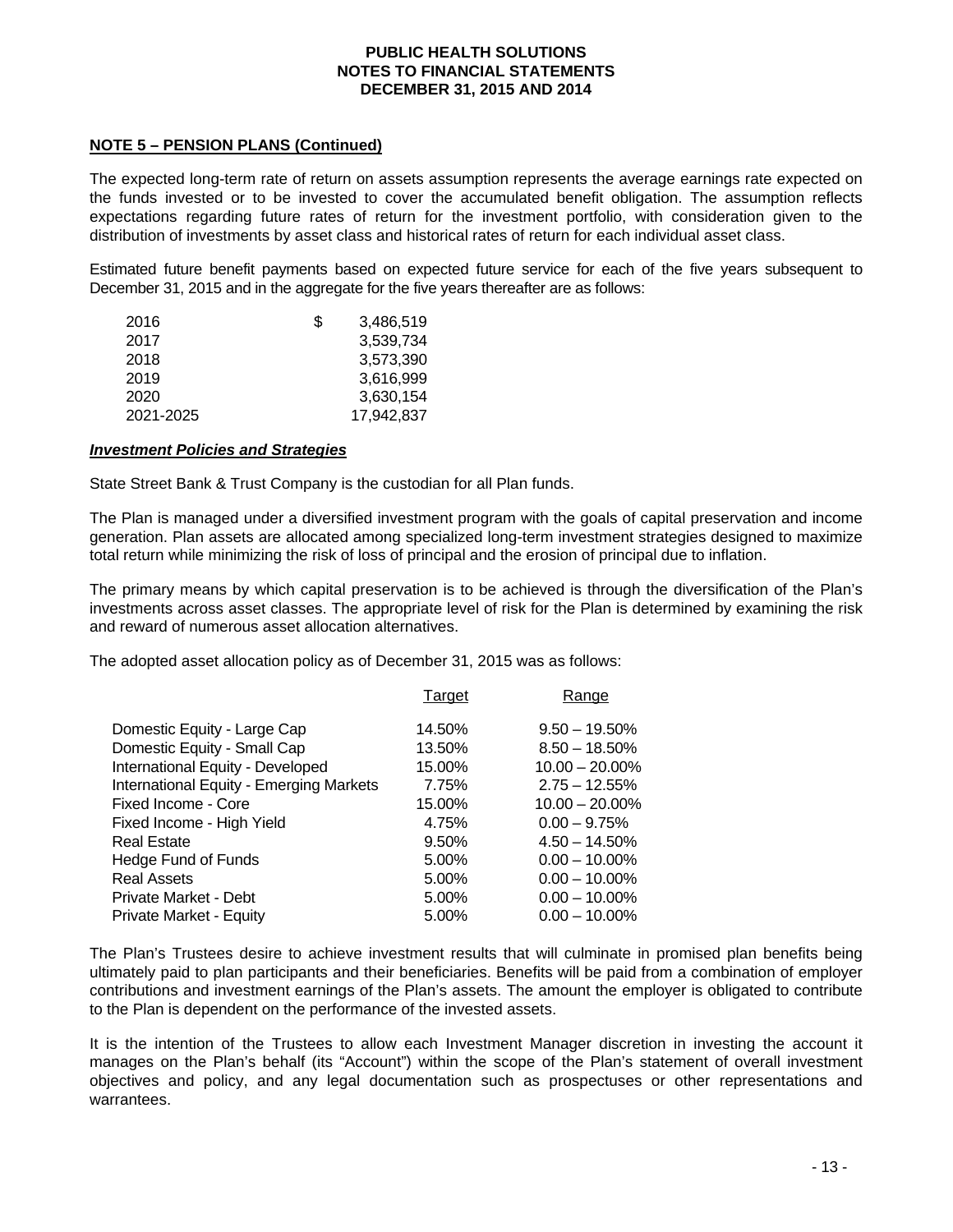## **NOTE 5 – PENSION PLANS (Continued)**

The Plan will invest in:

Six commingled funds, managed by State Street Global Advisors:

- S&P 500 Index Fund
- Russell 2000 Index Fund
- Passive Bond Market Index Fund
- Daily MSCI EAFE Index Non-Lending Fund
- MSCI Emerging Markets Index Fund
- Real Asset Non-Lending Fund

Three funds, managed by Neuberger Berman:

- The Neuberger Berman High Income Bond R6 Fund (NRHIX)
- The Neuberger Berman Private Debt Fund
- The Neuberger Berman Crossroads XXI Fund (Private Equity)

An open-ended real estate fund, managed by UBS Realty Advisors:

UBS Trumbull Property Fund

An open-ended hedge fund of funds, managed by Aetos Capital:

Capital Growth Portfolio

The investment strategies used will be determined by mutual consent of the Trustees and the investment managers, and no changes in the accounts will be made without the mutual consent of both parties.

The expected long term rate of return on assets is between 7% and 8% per annum. The assumption is based on the investment consultant's projected returns for each major category. The assumptions combine a historical and forward thinking approach. The building blocks approach is utilized to determine the major categories' assumptions. The 10-year Treasury Strip is used as the initial building block for a number of reasons. The yield on the 10-year Treasury Strip is a guaranteed payment in 10 years, which would correspond to a more predictable risk-free rate. In addition, it has the same horizon that the capital market assumptions are intended to forecast.

The next building block for the equity assumptions is the risk premium. The equity risk premium is determined by taking into account various white papers, presentations, and interviews with thought leaders and industry experts coupled with the consultant's view of the economic environment. For each equity category, various additions to this premium are made based on the specific asset class.

For fixed income the consultant begins with the risk-free rate adding various premia based on historical spread and default risk, mindful of specific characteristics relevant to each asset class.

A similar approach is taken in the alternative space to develop assumptions for real estate, hedge funds and commodities. The fixed income framework is applied for real estate.

In order to allow for uncertainties associated with forecasting capital market assumptions, the consultant uses stochastic modeling for all asset allocation studies, which provides a broad range of possible outcomes. Stochastic modeling generates a thousand iterations or possible outcomes, which are then averaged to present results for further analysis, including the probability of achieving a particular outcome. Asset allocation studies include return and wealth percentile charts that emphasize the range of probable outcomes.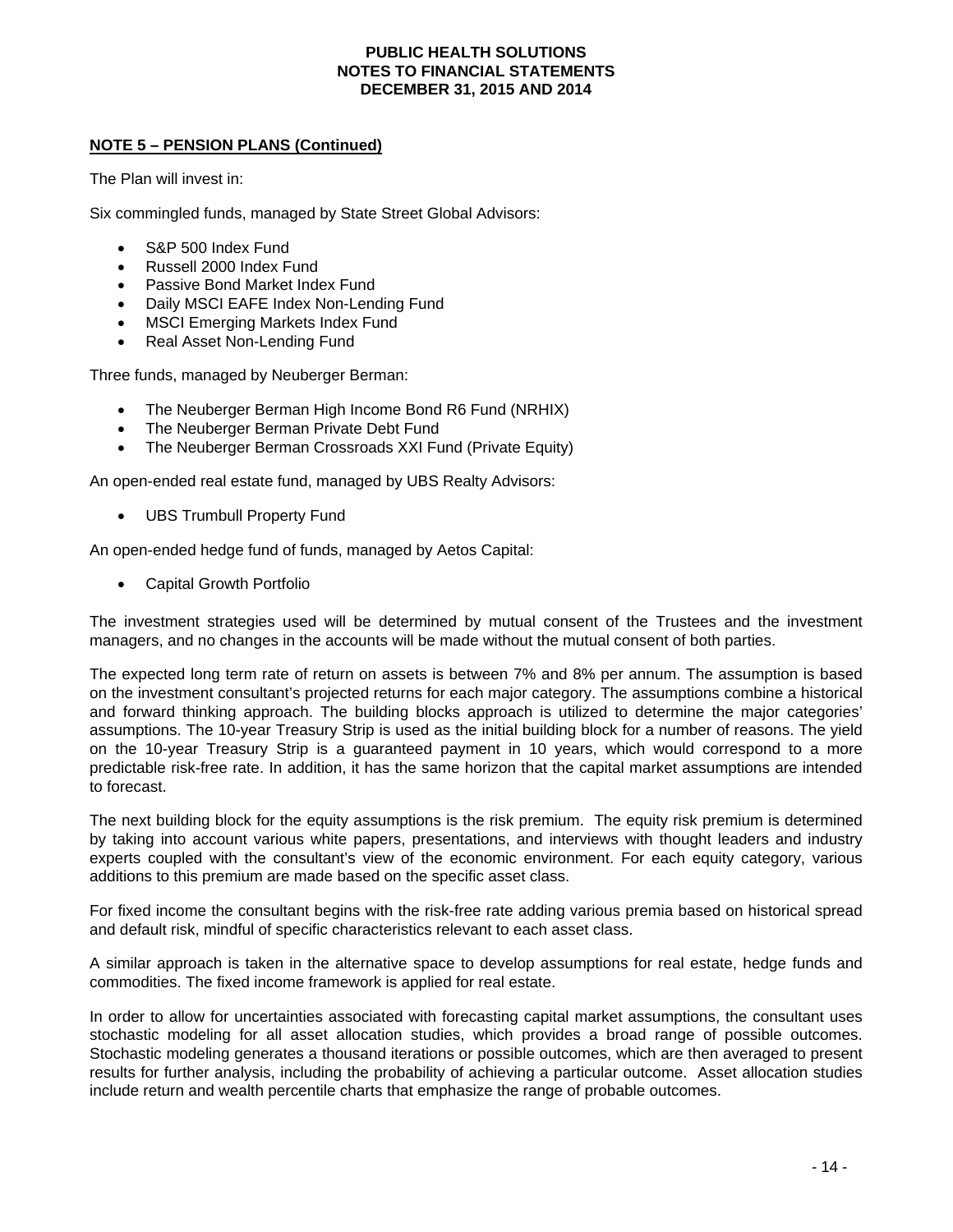## **NOTE 5 – PENSION PLANS (Continued)**

#### *Significant Concentrations of Risk*

Investments within each major category are diversified among type of investment, sectors within the investment and weight in the total account to reduce concentration risk. The major categories can be categorized from least risky to most risky in terms of investment mandate as follows: domestic fixed income, real estate, high yield fixed income, large cap equity, small cap equity, international equity, emerging markets equity.

#### *Fair Value Measurements of Plan Assets*

The Plan values its assets and liabilities based on the price that would be received to sell an asset or paid to transfer a liability in an orderly transaction between market participants at the measurement date. In order to increase consistency and comparability in fair value measurements, a fair value hierarchy prioritizes observable and unobservable inputs used to measure fair value into three levels as follows:

Level 1: Valuations based on quoted prices (unadjusted) in an active market that are accessible at the measurement date for identical assets or liabilities. The fair value hierarchy gives the highest priority to Level 1 inputs.

Level 2: Valuations based on observable inputs other than Level 1 prices such as quoted prices for similar assets or liabilities; quoted prices in inactive markets; or model-derived valuations in which all significant inputs are observable or can be derived principally from or corroborated with observable market data.

Level 3: Valuations based on unobservable inputs are used when little or no market data is available. The fair value hierarchy gives lowest priority to Level 3 inputs.

The three levels denote a classification of the inputs used to measure fair value and are not intended to provide an indication of the quality or safety of the investments and other financial assets.

The Plan's financial assets measured at fair value on a recurring basis as of December 31, 2015 were classified in the tables below in one of the three categories as defined above:

|                                         | Level 1 |    | Level 2    | Level 3   | Total            |
|-----------------------------------------|---------|----|------------|-----------|------------------|
| Common/Collective Trusts:               |         |    |            |           |                  |
| Domestic Equity - Large Cap             | \$      | \$ | 7,227,733  | \$        | \$<br>7,227,733  |
| Domestic Equity - Small Cap             |         |    | 4,676,727  |           | 4,676,727        |
| International Equity - Developed        |         |    | 5,246,181  |           | 5,246,181        |
| Fixed Income - High Yield               |         |    | 6,638,637  |           | 6,638,637        |
| <b>Total Common Collective Trusts</b>   |         |    | 23,789,278 |           | 23,789,278       |
| Registered Investment Company:          |         |    |            |           |                  |
| <b>Real Asset</b>                       |         |    | 1,772,364  |           | 1,772,364        |
| International Equity - Emerging Markets |         |    | 2,691,875  |           | 2,691,875        |
| Fixed Income High Yield                 |         |    | 1,704,789  |           | 1,707,789        |
| Total Registered Inv. Company           |         |    | 6,169,028  |           | 6,169,028        |
| Partnership/Joint Venture Interest:     |         |    |            |           |                  |
| <b>Real Estate</b>                      |         |    |            | 4,225,488 | 4,225,488        |
| Hedge Fund of Funds                     |         |    |            | 1,890,677 | 1,890,677        |
| <b>Private Debt</b>                     |         |    |            | 1,124,636 | 1,124,636        |
| Cash Equivalents and Receivables for    |         |    |            |           |                  |
| <b>Securities Sold</b>                  | 59      |    |            |           | 59               |
| <b>Total Plan Assets</b>                | 59      | Ж. | 29,958,306 | 7,240,801 | \$<br>37,199,166 |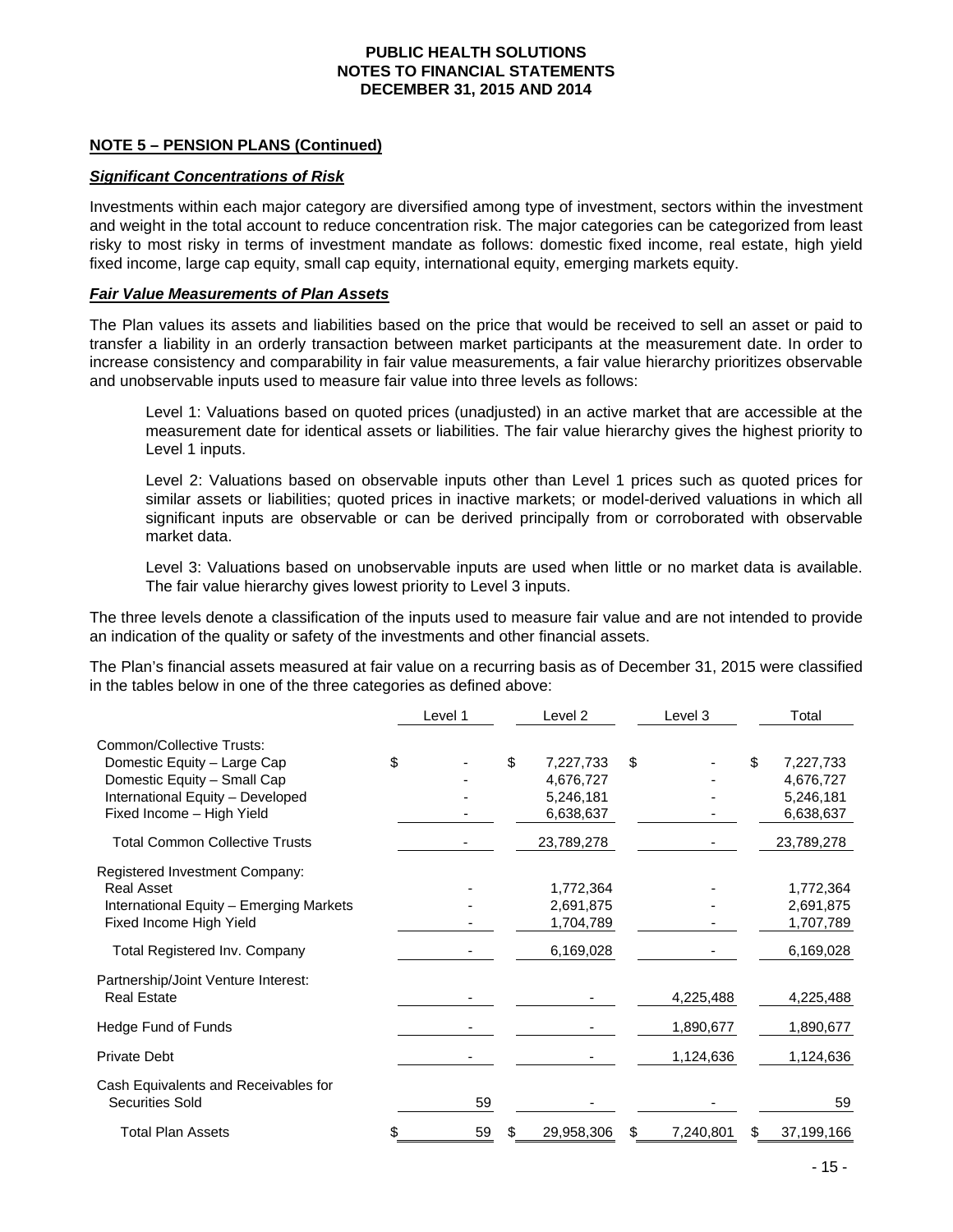## **NOTE 5 – PENSION PLANS (Continued)**

The changes in assets measured at fair value for which the Plan has used Level 3 inputs to determine fair value are as follows for the year ended December 31, 2015:

|                                                 |                                |                                                       | Level 3 Reconciliation |                                     |                                  |                                                                                                    |
|-------------------------------------------------|--------------------------------|-------------------------------------------------------|------------------------|-------------------------------------|----------------------------------|----------------------------------------------------------------------------------------------------|
|                                                 | Balance.<br>January 1,<br>2015 | Advisory,<br>Management<br>and<br>Performance<br>Fees | Investment<br>Income   | Realized and<br>Unrealized<br>Gains | Balance.<br>December 31.<br>2015 | Change in<br>Unrealized<br>Gain (Loss) for<br>Investments<br>Still Held at<br>December 31,<br>2015 |
| Real Estate/Hedge Funds/<br><b>Private Debt</b> | \$6,672,282                    | (49, 818)                                             | 297,554                | 320,783                             | 7,240,801                        | 292,440                                                                                            |

The Plan's financial assets measured at fair value on a recurring basis as of December 31, 2014 were classified in the tables below in one of the three categories as defined above:

|                                                         | Level 1     | Level 2          |    | Level 3   |    | Total      |
|---------------------------------------------------------|-------------|------------------|----|-----------|----|------------|
| <b>Common/Collective Trusts:</b>                        |             |                  |    |           |    |            |
| Domestic Equity - Large Cap                             | \$          | \$<br>7,892,742  | \$ |           | \$ | 7,892,742  |
| Domestic Equity - Small Cap                             |             | 5,222,505        |    |           |    | 5,222,505  |
| International Equity - Developed                        |             | 5,716,072        |    |           |    | 5,716,072  |
| Fixed Income - Core                                     |             | 7,248,006        |    |           |    | 7,248,006  |
| <b>Total Common Collective Trusts</b>                   |             | 26,079,325       |    |           |    | 26,079,325 |
| Registered Investment Company:                          |             |                  |    |           |    |            |
| <b>Real Asset</b>                                       |             | 1,918,213        |    |           |    | 1,918,213  |
| International Equity - Emerging Markets                 |             | 2,966,217        |    |           |    | 2,966,217  |
| Fixed Income High Yield                                 |             | 1,836,959        |    |           |    | 1,836,959  |
| Total Registered Inv. Company                           |             | 6,721,389        |    |           |    | 6,721,389  |
| Partnership/Joint Venture Interest:                     |             |                  |    |           |    |            |
| <b>Real Estate</b>                                      |             |                  |    | 4,788,849 |    | 4,788,849  |
| Hedge Fund of Funds                                     |             |                  |    | 1,883,433 |    | 1,883,433  |
| Cash Equivalents and Receivables for<br>Securities Sold | (771)       |                  |    |           |    | (771)      |
| <b>Total Plan Assets</b>                                | \$<br>(771) | \$<br>32,800,714 | S  | 6,672,282 | S  | 39,472,225 |

The changes in assets measured at fair value for which the Plan has used Level 3 inputs to determine fair value are as follows for the year ended December 31, 2014:

|                         | Balance,<br>January 1,<br>2014 | Advisory,<br>Management<br>and<br>Performance<br>Fees | Investment<br>Income | Realized and<br>Unrealized<br>Gains | Balance.<br>December 31,<br>2014 | Change in<br>Unrealized<br>Gain (Loss) for<br>Investments<br>Still Held at<br>December 31,<br>2014 |
|-------------------------|--------------------------------|-------------------------------------------------------|----------------------|-------------------------------------|----------------------------------|----------------------------------------------------------------------------------------------------|
| Real Estate/Hedge Funds | \$6.145.507                    | (53.443)                                              | 330.899 \$           | 249.319                             | 6.672.282                        | 276.106                                                                                            |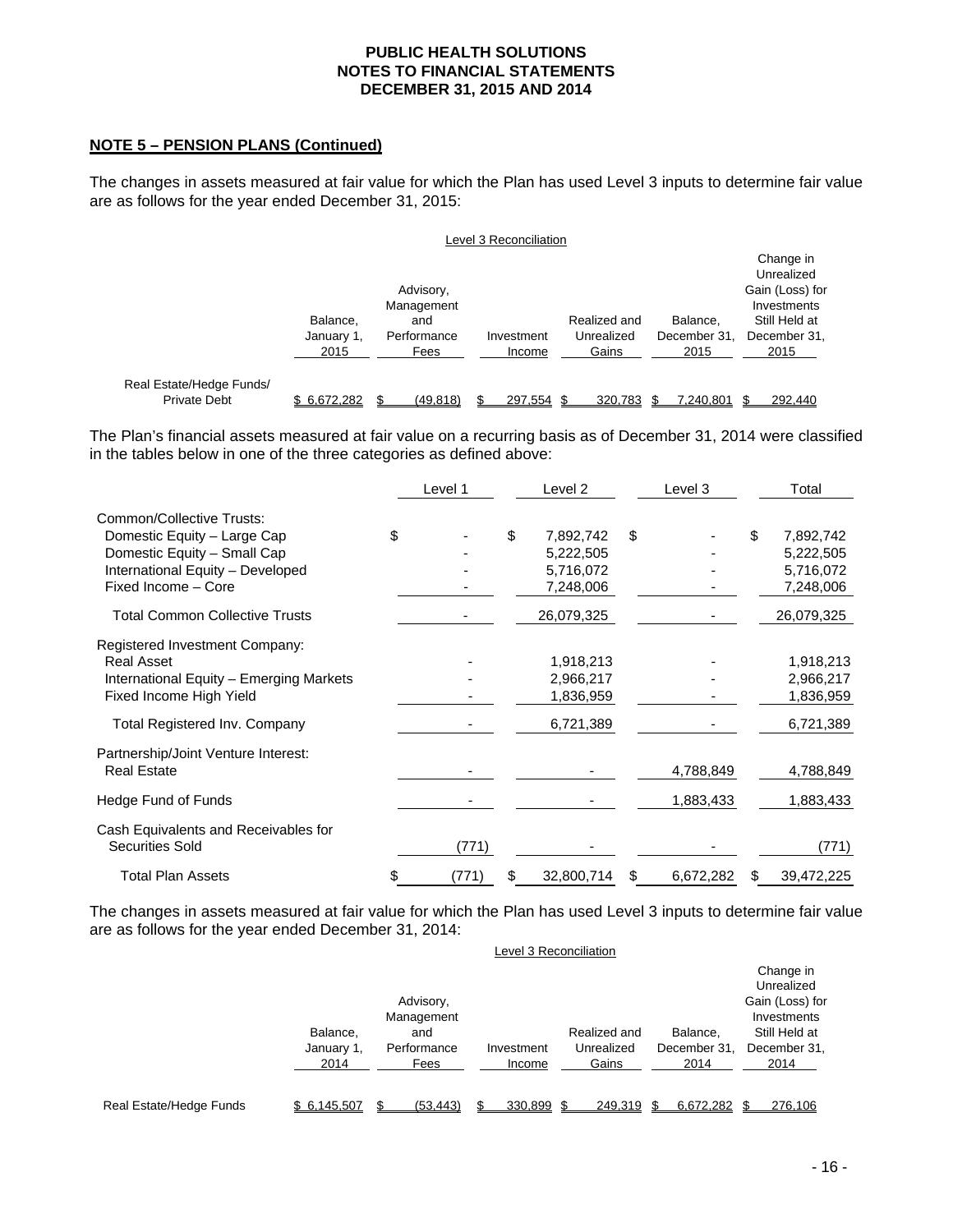## **NOTE 5 – PENSION PLANS (Continued)**

Public Health Solutions' policy is to recognize transfers in and transfers out as of the beginning of the reporting period of the event or change in circumstance that caused the transfer. There was no transfer between levels as of December 31, 2015 and 2014.

In determining fair value, the Plan utilizes valuation techniques that maximize the use of observable inputs, such as prices and other relevant information generated by market transactions involving identical or comparable assets ("market approach"), and minimize the use of unobservable inputs to the extent possible, and also considers counterparty credit risk.

The following is a description of the valuation methodology used for assets at fair value. There have been no changes in the methodologies used at December 31, 2015 and 2014.

#### **Common/Collective Trusts:**

The Plan's interests in the common/collective trusts are valued using the net asset value ("NAV") provided by the administrator of the trust and are based on the value of the underlying assets owned by the fund, minus its liabilities and then divided by the number of shares outstanding.

#### **Registered Investment Companies:**

The investments in registered investment companies are valued at the NAV of shares held by the Plan at yearend as provided by the investment manager. The underlying investments are generally valued using market quotations or prices obtained from independent pricing services.

#### **Partnership/Joint Venture Interests and Hedge Fund of Funds:**

The fair value of the investments in partnership/joint venture interests and hedge fund of funds is provided by the general partner or fund manager, and may be based on historical cost, appraisals, obtainable prices for similar assets or other estimates.

The preceding methods described may produce a fair value calculation that may not be indicative of net realizable value or reflective of future fair values. Furthermore, although the Plan believes its valuation methods are appropriate and consistent with other market participants, the use of different methodologies or assumptions to determine the fair value of certain financial instruments could result in a different fair value measurement at the reporting date.

Redemption terms vary among the funds ranging to a maximum requirement of 60 days' notice. There were no redemption restrictions as of December 31, 2015 and 2014.

There are no unfunded commitments at December 31, 2015 and 2014.

Public Health Solutions plans to contribute approximately \$1,800,000 in either cash or cash and credits to fund the Plan in 2016.

#### *Other Plans*

In an effort to help stabilize future pension costs, Public Health Solutions' Board of Directors froze the defined benefit plan as of December 31, 2006, and a new defined contribution plan, the Retirement Savings Plan, was established for employees effective January 1, 2007.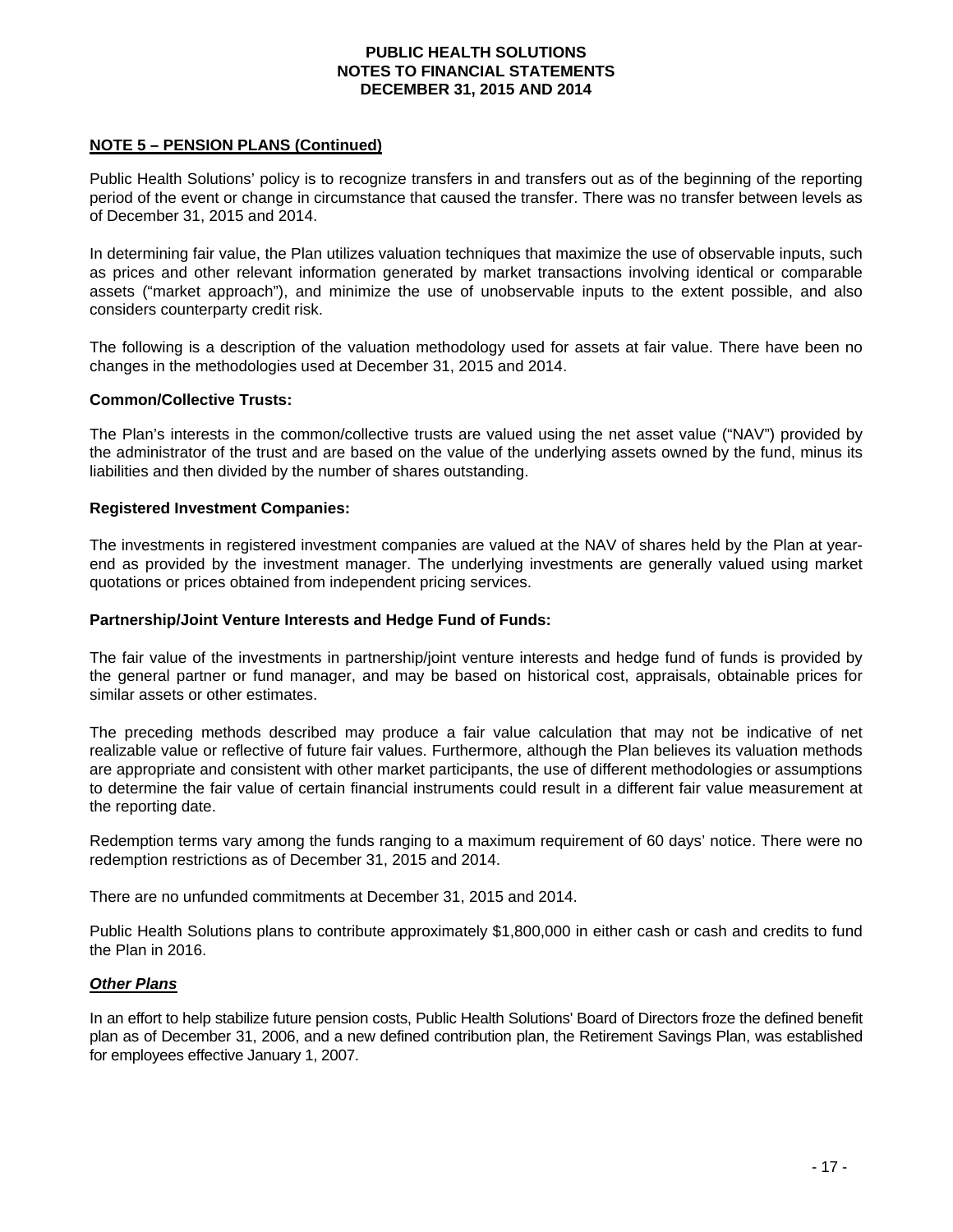## **NOTE 5 – PENSION PLANS (Continued)**

The Retirement Savings Plan is a self-directed 403(b) plan open to all non-union employees. Under the Retirement Savings Plan's provisions, Public Health Solutions contributes a percentage of eligible pay, on a sliding scale based on years of service in the form of basic and transition funds, and matches employee contributions to a maximum of two percent of pay. For the years ended December 31, 2015 and 2014, Public Health Solutions contributed \$916,681 and \$597,443, respectively, to the Retirement Savings Plan. Employees vest in the employer match after three years of service. The Retirement Savings Plan offers a variety of investment choices including a range of lifecycle funds and is fully portable. All of the Retirement Savings Plan's assets, which totaled \$30,583,193 and \$28,758,770, respectively, on December 31, 2015 and 2014, are administered by Vanguard in 2015.

Effective January 1, 1978, Public Health Solutions adopted a 403(b) Tax Deferred Annuity ("TDA") Plan for all employees. The TDA is funded solely by employee contributions. In conjunction with the opening of the Retirement Savings Plan, the TDA was closed to additional active employee contributions effective January 1, 2007. All of the TDA's assets, which totaled \$13,034,823 and \$13,758,197 respectively, on December 31, 2015 and 2014, are administered by TIAA-CREF, Mutual of America, and Mass Mutual (formerly The Hartford).

Effective April 7, 2003, Public Health Solutions adopted a nonqualified 457(b) Deferred Compensation Plan for highly compensated employees. The Plan is funded solely by employee contributions. All of the Plan's assets, which totaled \$856,716 and \$886,362, respectively, on December 31, 2015 and 2014, are administered by TIAA-CREF and Vanguard.

During the years ended December 31, 2015 and 2014, Public Health Solutions contributed \$65,603 and \$64,837, respectively, into a multi-employer defined contribution pension plan for all union employees.

## **NOTE 6 – LINE OF CREDIT**

At December 31, 2015 and 2014, Public Health Solutions had a \$5 million line of credit with a financial institution. The line of credit had outstanding balances of \$3,400,000 and \$1,400,000 at December 31, 2015 and 2014, respectively. The line expires on July 27, 2016 and is collateralized by Public Health Solutions' receivables, and carries interest at quarter percent below the Prime Rate (amounting to an interest rate of 3.25% and 3% as of December 31, 2015 and 2014, respectively). Management expects to renew the line of credit upon expiration. Interest expense incurred for the line of credit amounted to \$54,771 and \$54,780 for the years ended December 31, 2015 and 2014, respectively.

## **NOTE 7 – RESTRICTED NET ASSETS**

Temporarily restricted net assets at December 31, 2015 and 2014 amounted to \$393,046 and \$1,255,161, respectively. The funds were received from donors to be used to support Public Health Solutions' programs.

Net assets released from restrictions for the years ended December 31, 2015 and 2014 were released by incurring expenses satisfying the program restrictions and the expiration of time restrictions specified by the donors.

Endowment net assets consist of donor-restricted funds. As required by U.S. GAAP, net assets associated with endowment funds are classified and reported based on existence or absence of donor imposed restrictions. See Note 2I for how Public Health Solutions maintains its net assets.

Public Health Solutions adheres to the New York Prudent Management of Institutional Funds Act ("NYPMIFA"). Public Health Solutions recognizes that NYPMIFA permits the Board of Directors to appropriate for expenditure all earnings of endowment funds (both realized and unrealized) with a presumption of prudence to a ceiling of 7% annually based on a quarterly rolling five year average of the fair value of the endowment funds. Any unappropriated earnings that would otherwise be considered unrestricted by the donor will be reflected in temporarily restricted until appropriated.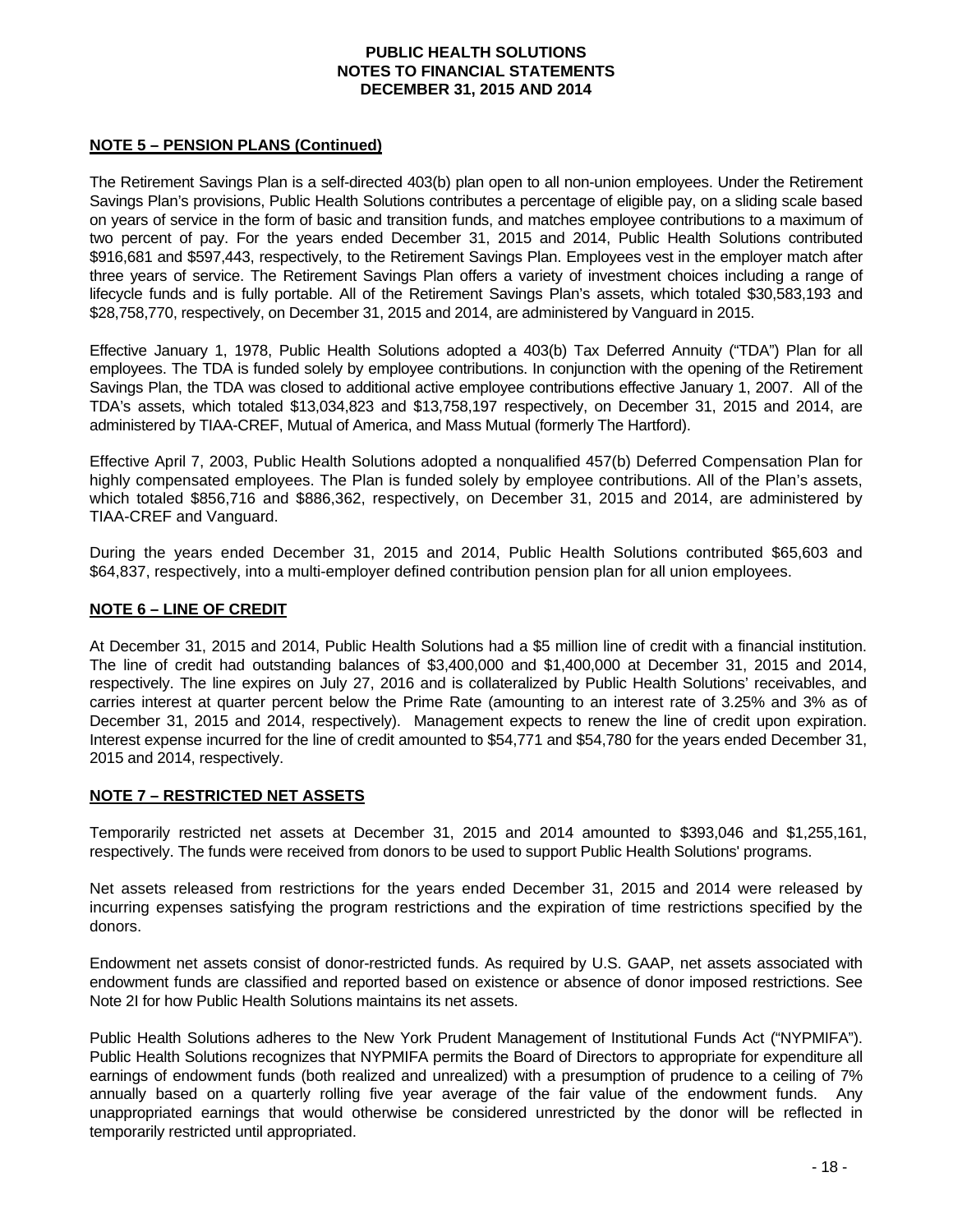## **NOTE 7 – RESTRICTED NET ASSETS (Continued)**

Public Health Solutions' Board has interpreted NYPMIFA as allowing the entity to appropriate for expenditure or accumulate so much of an endowment fund as the entity determines is prudent for the uses, benefits, purposes and duration for which the endowment fund is established, subject to the intent of the donor as expressed in the gift instrument.

The objective of Public Health Solutions is to maintain the principal endowment funds at the original amount designated by the donor. The investment policy to achieve this objective is to invest in low-risk investments that will provide a predictable stream of funding. Even though the donor did not restrict the earnings of the endowment, Public Health Solutions records earnings as temporarily restricted until appropriated by the Board for expenditure pursuant to U.S. GAAP.

In accordance with U.S. GAAP, organizations are required to disclose any deterioration of the fair value of assets associated with donor-restricted endowment funds that fall below the level the donor requires the organization to retain in perpetuity. Public Health Solutions has not incurred such deficiencies in its endowment funds as of December 31, 2015.

Changes in endowment net assets for the year ended December 31, 2015 are as follows:

|                                                                                                                   |    | Unappropriated<br>Temporarily<br>Restricted | Permanently<br>Restricted | Total |                     |  |
|-------------------------------------------------------------------------------------------------------------------|----|---------------------------------------------|---------------------------|-------|---------------------|--|
| Endowment net assets, beginning of year<br>Contribution<br>Interest income<br>Amount appropriated for expenditure | \$ | -<br>927                                    | 264,603                   | S     | -<br>264,603<br>927 |  |
| Endowment net assets, end of year                                                                                 |    | 927                                         | 264,603                   |       | <u>265,530</u>      |  |

#### **NOTE 8 – LEASE COMMITMENTS**

Public Health Solutions leases certain fixed assets under capital lease obligations which expired in 2014.

Public Health Solutions holds 15 operating lease commitments (one for administrative offices and 14 for project services) that have expiration dates through 2031. The following is a yearly schedule of future minimum rental commitments under these leases:

| Year Ending  |                 |
|--------------|-----------------|
| December 31, | Amount          |
| 2016         | \$<br>4,512,022 |
| 2017         | 4,744,255       |
| 2018         | 4,750,200       |
| 2019         | 4,663,008       |
| 2020         | 4,633,921       |
| Thereafter   | 15,086,470      |
|              |                 |
| Total        | 38.389.8        |
|              |                 |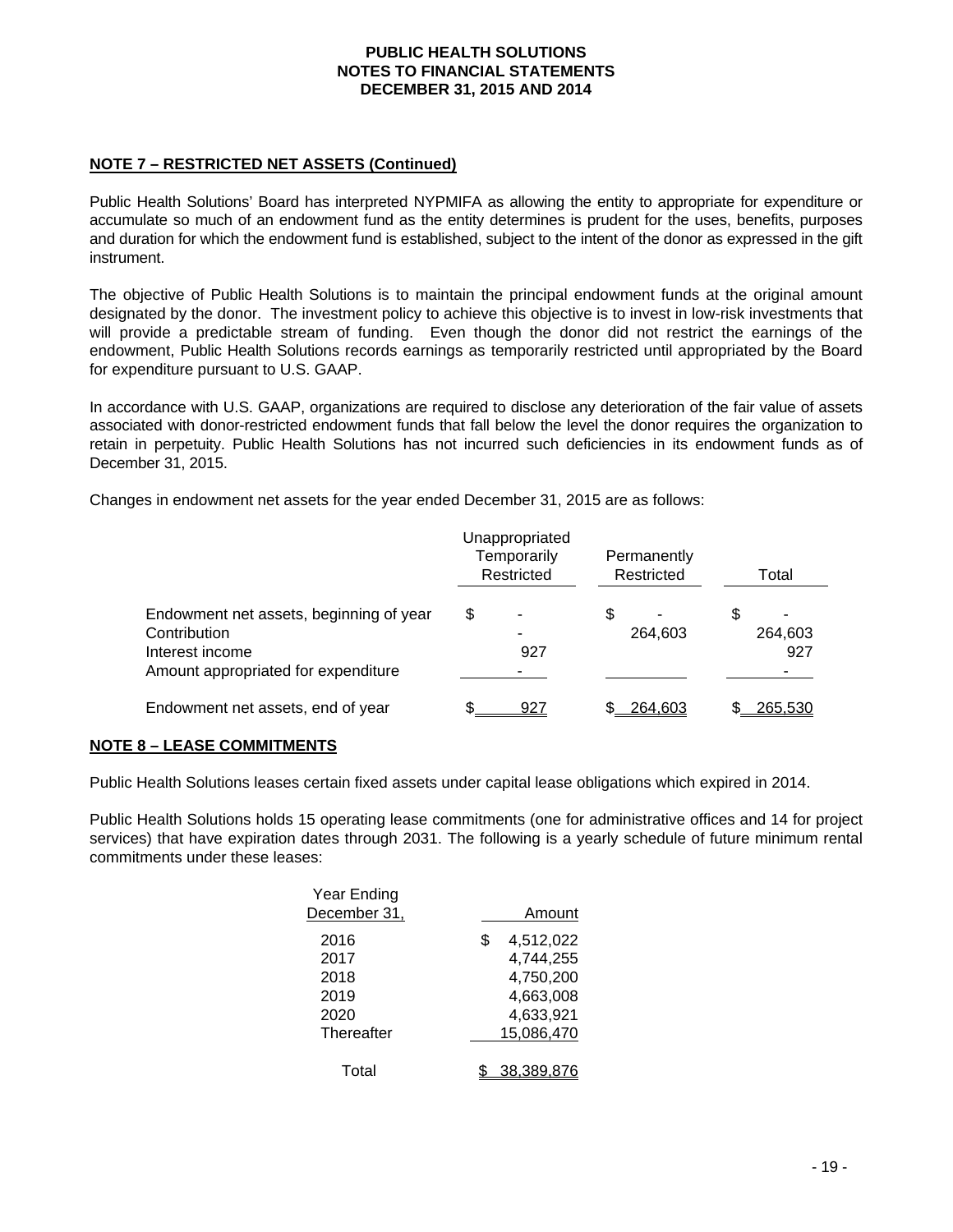#### **NOTE 8 – LEASE COMMITMENTS (Continued)**

Public Health Solutions anticipates that as leases expire new leases will be entered into at rentals which are not less than those previously paid for the equivalent facilities. Rent expense totaled approximately \$5,430,000 and \$5,100,000 in 2015 and 2014, respectively.

## **NOTE 9 – CONTINGENCIES**

- A. Grant awards received from governmental agencies provide grantors the right to audit transactions charged to projects and services rendered by Public Health Solutions with right of reimbursement. Audits were conducted in 2015 and it is management's opinion that no material liability exists that could affect the financial statements in connection with any such audits
- B. In the normal course of its operations, Public Health Solutions is a defendant or co-defendant in various legal proceedings, including medical malpractice claims arising out of the MIC program's prenatal care services. While the ultimate outcomes of such proceedings cannot be determined with certainty, Public Health Solutions' liability exposure in medical malpractice cases is generally limited because most medical professionals providing services at MIC centers have done so pursuant to agreements containing indemnification provisions that Public Health Solutions has entered into with major New York City hospitals. Management does not expect the resolution of legal proceedings brought against it to have a material adverse effect on Public Health Solutions' financial position.

At the end of 2015, there were three pending lawsuits alleging malpractice by Public Health Solutions. In these cases, the professional medical services at MIC were provided pursuant to an Agreement between Public Health Solutions and a hospital. Those Agreements require the hospital to indemnify Public Health Solutions for the actions of the hospitals' professionals. One case involves a stillbirth, another is a wrongful death action brought on behalf of the decedent MIC patient and the third is a case alleging untreated fetal distress. One case is scheduled for trial on June 1, 2016 and the other cases are in, or at the end of, the discovery phase. The outside attorneys representing Public Health Solutions in these matters have opined that recoveries, if any, would be below our insurance limits.

C. Effective July 1, 2010, Public Health Solutions changed its employee health insurance program from an indemnification plan to a self-insured plan. Under self insurance, Public Health Solutions pays administrative fees, stop-loss insurance premiums, and the actual cost of claims to the plan's third-party administrator. Claim costs are capped under the terms of the stop-loss protection. However, there are typically other assets and liabilities to consider in evaluating a self-insured plan's total run-out costs. These include the imprest balance or letter of credit, pharmacy rebate accruals and run-out cost of immature administrative fees. In the case of Public Health Solutions however, there are no pharmacy rebates paid to the plan sponsor and the administrative fee is mature, leaving Public Health Solutions with no administrative cost liability in the event of plan termination. As of December 31, 2015 and 2014, the plan's third-party administrator was holding a letter of credit of \$63,500 as collateral for the imprest balance. Such letter of credit was secured by certificates of deposit held by Public Health Solutions.

The plan's cost also incorporates a health insurance reserve, which is an estimate of incurred but unreported medical claims. The reserve estimate, developed by Public Health Solutions' benefits consultant's actuary, is based on a chain ladder approach, wherein historical claim payout patterns were evaluated and averaged in order to estimate the outstanding liability of claims incurred prior to year-end. The estimated loss reserve of approximately \$589,000 and \$557,000 as of December 31, 2015 and 2014 respectively, is included in accounts payable and accrued liabilities in the accompanying financial statements. Public Health Solutions intends to continue monitoring claims experience, claims cost, and the adequacy of the reserve requirement.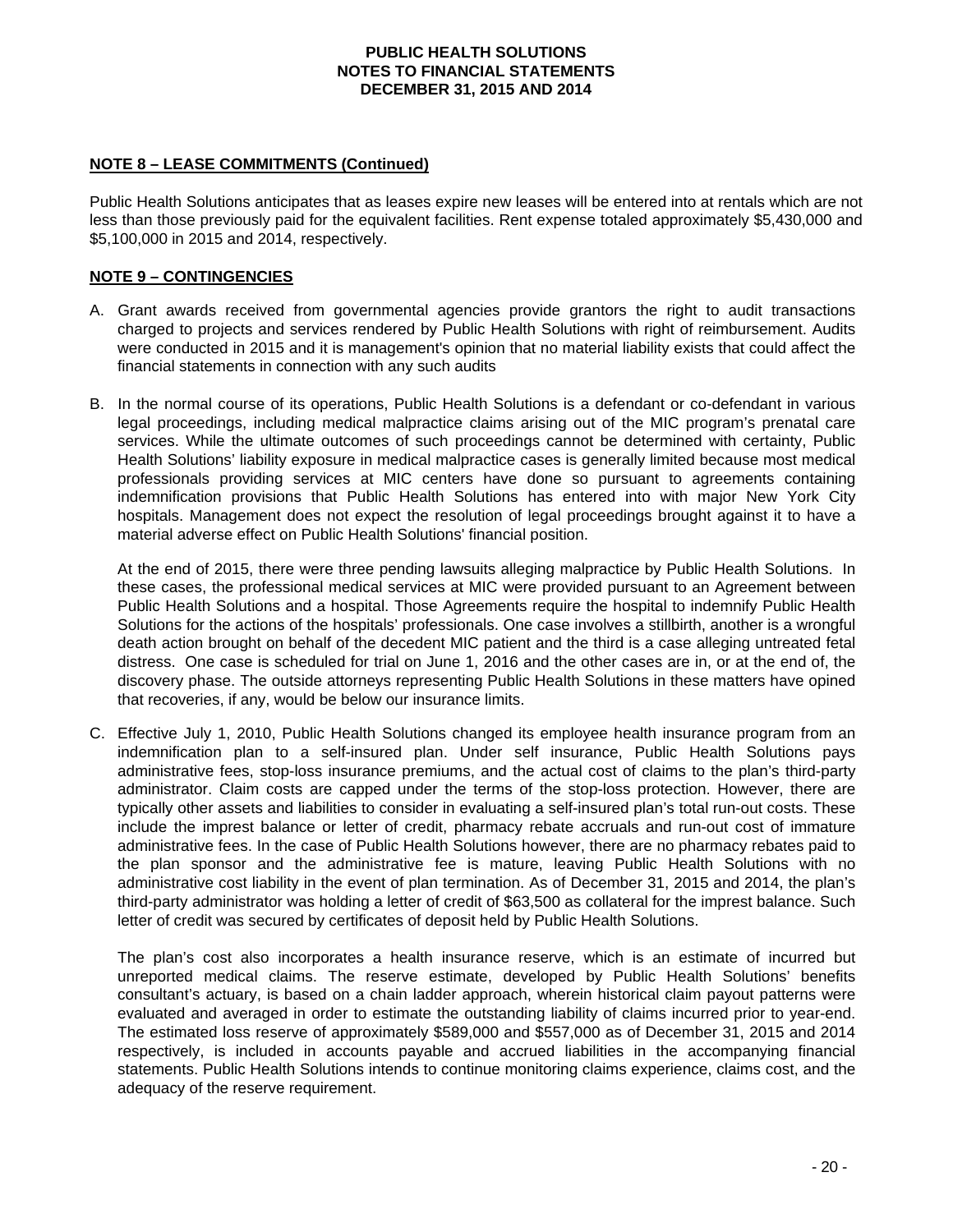## **NOTE 9 – CONTINGENCIES (Continued)**

D. Public Health Solutions believes it has no uncertain income tax positions as of December 31, 2015 and 2014 in accordance with Accounting Standards Codification ("ASC") Topic 740 ("Income Taxes"), which provides standards for establishing and classifying any tax provisions for uncertain tax positions. Public Health Solutions is no longer subject to federal or state and local income tax examinations by tax authorities for years ended before 2012.

#### **NOTE 10 – RELATED PARTY TRANSACTIONS**

As a major player in New York City's public health arena, Public Health Solutions seeks and obtains Board of Director candidates from a wide range of hospitals, universities and other New York City area organizations that provide health services or are otherwise connected to the public health field. In addition, Article 1, Sections 2 and 4 of Public Health Solutions' by-laws mandate the appointment of two local public health officials as exofficio Directors; the Commissioner of the New York City Department of Health, and the President of the New York City Health & Hospitals Corporation. Together, all of these individuals bring indispensable skills and expertise to Public Health Solutions' Board of Directors. However, due to the broad scope of services Public Health Solutions provides, Public Health Solutions has business arrangements with certain public agencies and private organizations where the ex-officio Directors and certain other Directors are agency heads or key employees.

The total amount contracted with such agencies and organizations approximated \$146 million and \$153 million in 2015 and 2014, respectively. Contracts with local government agencies are awarded in accordance with rigorous government procurement regulations. The award of contracts to Director and ex-officio Directoraffiliated organizations comply with Public Health Solutions' purchasing procedures; Directors and ex-officio Directors play no role in the process in either their organizational or directorship capacities. Management believes that Public Health Solutions is in full compliance with its comprehensive conflict of interest policy.

## **NOTE 11 – SUBSEQUENT EVENTS**

Management has evaluated events subsequent to the date of the statement of financial position through July 18, 2016, the date the financial statements were available to be issued.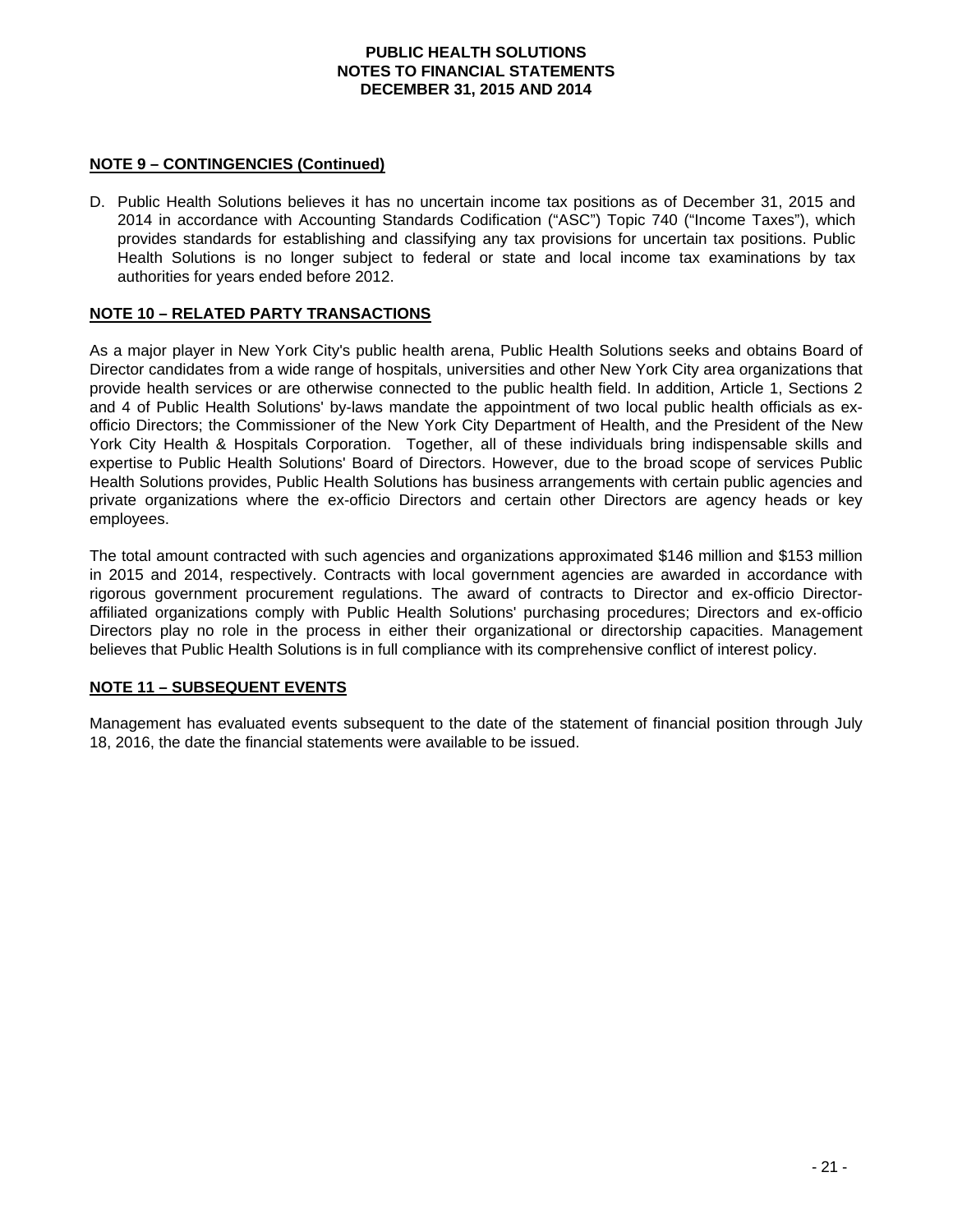## **PUBLIC HEALTH SOLUTIONS SCHEDULE OF EXPENDITURES OF FEDERAL AWARDS FOR THE YEAR ENDED DECEMBER 31, 2015**

|                                                                                                                                                                                  |                               | Pass-Through                                  |                                |                                                              |
|----------------------------------------------------------------------------------------------------------------------------------------------------------------------------------|-------------------------------|-----------------------------------------------|--------------------------------|--------------------------------------------------------------|
| Federal Grantor/Pass-Through Grantor/Program or Cluster Title                                                                                                                    | Federal<br><b>CFDA Number</b> | <b>Entity</b><br>Identifying<br><b>Number</b> | Federal<br><b>Expenditures</b> | <b>Amounts</b><br><b>Provided to</b><br><b>Subrecipients</b> |
| U.S. Department of Health and Human Services:                                                                                                                                    |                               |                                               |                                |                                                              |
| Public Health Emergency Preparedness:<br><b>Emergency Preparedness</b>                                                                                                           | 93.069                        |                                               | 16,866,650<br>\$               | 9,855,891<br>\$                                              |
| Adult Viral Hepatitis Prevention and Control:<br>Perinatal Hepatitis B Prevention                                                                                                | 93.270                        |                                               | 266,875                        |                                                              |
| <b>Family Planning Services</b><br>Family Planning Services - Title X<br>Routine HIV Testing, HIV Care and Treatment                                                             | 93.217                        |                                               | 4,706,540<br>582.761           | 1,599,098                                                    |
| Title X - HIEP                                                                                                                                                                   |                               |                                               | 174,329<br>5,463,630           | 214,078<br>53,408<br>1,866,584                               |
| Drug Abuse National Research Service Awards for Research Training:<br><b>Behavioral Science Training</b>                                                                         | 93.278                        |                                               | 827,622                        |                                                              |
| Children's Health Insurance Program:<br>Connecting Kids to Coverage Outreach and Enrollment Program                                                                              | 93.767                        |                                               | 253,454                        |                                                              |
| Pass-Through from New York State Department of Health:                                                                                                                           |                               |                                               |                                |                                                              |
| Children's Health Insurance Program:<br>IPA Navigator Program                                                                                                                    |                               | C028889                                       | 27,045<br>280.499              |                                                              |
| National Bioterrorism Hospital Preparedness Program:<br>Hospital Preparedness Program - HPP                                                                                      | 93.889                        |                                               | 9,019,308                      | 1,146,860                                                    |
| HHS Programs for Disaster Relief Appropriations Act - Non Construction:<br>Impact of Hurricane Sandy on Morbidity and Mortality in NYC                                           | 93.095                        |                                               | 133,020                        |                                                              |
| Mental Health Research Grants:<br>Scale-up of an Internet-Delivered Randomized Controlled Trial for HIV+Men                                                                      | 93.242                        |                                               | 566,212                        |                                                              |
| Capacity Building Assistance to Strengthen Public Health Immunization<br>Infrastructure and Performance - financed in part by the                                                |                               |                                               |                                |                                                              |
| Prevention and Public Health Fund (PPHF):<br>PPHF 2014: NYCDOHMH Enhance an IIS to Interface with VTRCKS<br>PPHF 2014: NYCDOHMH Immunization Infrastructure Enhancements to Meet | 93.733                        |                                               | 208,001                        |                                                              |
| Interoperability Requirements                                                                                                                                                    |                               |                                               | 512,718<br>720,719             | $\sim$                                                       |
| Healthy Start Initiative:<br><b>Healthy Start Initiative</b>                                                                                                                     | 93.926                        |                                               | 889,649                        | 458,043                                                      |
| Hospital Preparedness Program (HPP) and Public Health Emergency<br>Preparedness (PHEP) Aligned Cooperative Agreements                                                            | 93.074                        |                                               |                                |                                                              |
| PHEP - Supplemental Ebola Monitoring<br>PHEP - Supplemental Ebola Response                                                                                                       |                               |                                               | 365,166<br>3,359,137           |                                                              |
|                                                                                                                                                                                  |                               |                                               | 3,724,303                      |                                                              |
| Hospital Preparedness Program (HPP) Ebola Preparedness<br>and Response Activities<br>NYC DOHMH HPP Ebola Part A<br>NYC DOHMH HPP Ebola Part B                                    | 93.817                        |                                               | 5,000,931<br>70,751            |                                                              |
| Ebola Healthcare Preparedness and Response for Select Cities with Enhanced                                                                                                       |                               |                                               | 5,071,682                      |                                                              |
| Airport Entrance Screenings from Affected Countries in West Africa<br>NYC Ebola Health Preparedness                                                                              | 93.801                        |                                               | 250,000                        |                                                              |
| Preventive Health Services - Sexually Transmitted Diseases Research,<br>Demonstrations, and Public Information and Education:<br><b>HIV Prevention Training Center</b>           | 93.941                        |                                               | 518,658                        |                                                              |
| Pass-Through from Emory University:<br>HIV Demonstration, Research, Public and Professional Education Projects                                                                   |                               |                                               |                                |                                                              |
| Mobile Messaging Intervention                                                                                                                                                    |                               | T459517                                       | 18,061<br>536,719              |                                                              |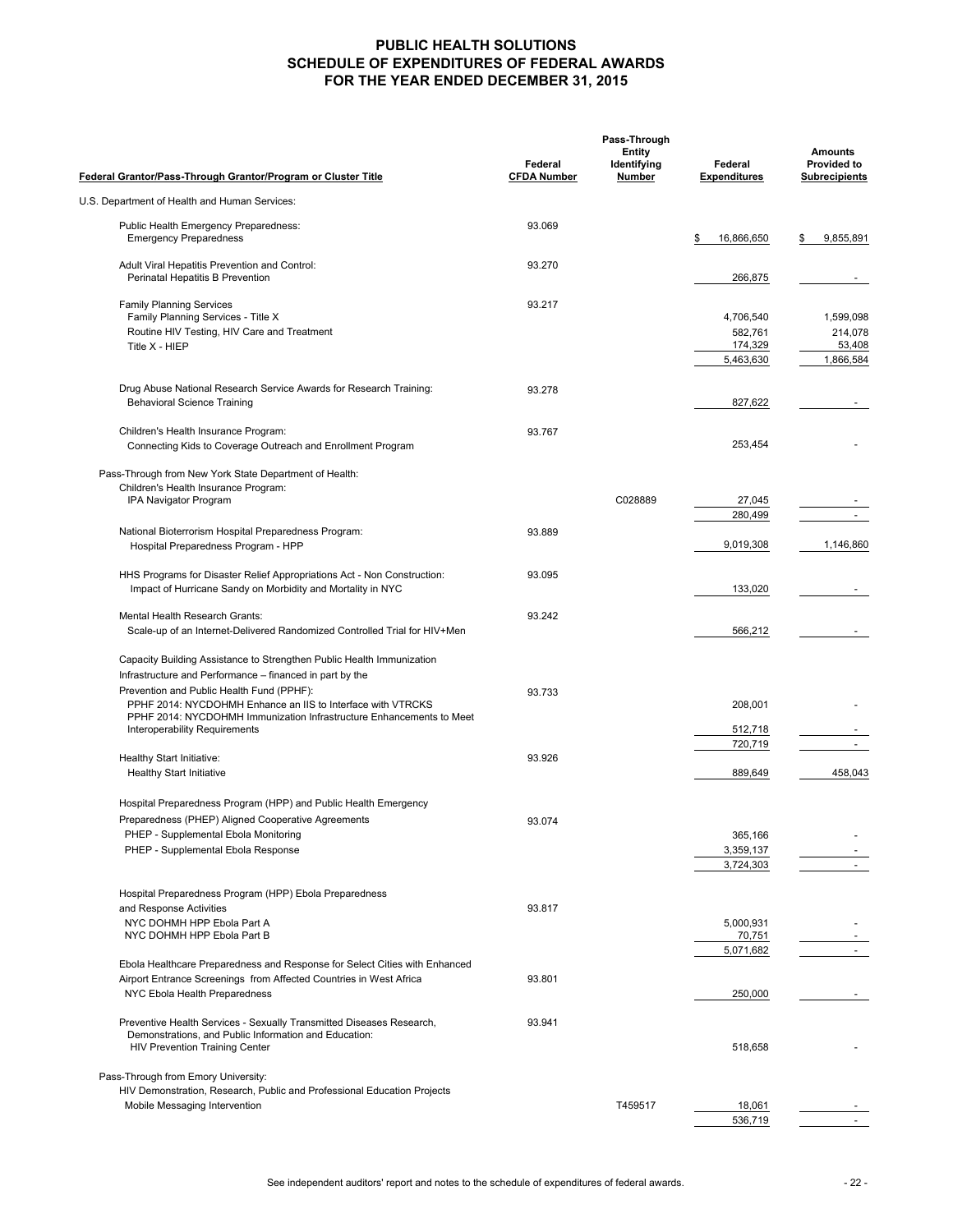## **PUBLIC HEALTH SOLUTIONS SCHEDULE OF EXPENDITURES OF FEDERAL AWARDS FOR THE YEAR ENDED DECEMBER 31, 2015**

| Federal Grantor/Pass-Through Grantor/Program or Cluster Title                     | Federal<br><b>CFDA Number</b> | <b>Entity</b><br>Identifying<br>Number | Federal<br><b>Expenditures</b> | <b>Amounts</b><br><b>Provided to</b><br><b>Subrecipients</b> |
|-----------------------------------------------------------------------------------|-------------------------------|----------------------------------------|--------------------------------|--------------------------------------------------------------|
| Pass-Through from New York City Department of Health and Mental Hygiene:          |                               |                                        |                                |                                                              |
| HIV Emergency Relief Project Grants:<br>Ryan White                                | 93.914                        | H89HA00015-25-01                       | 88,692,560<br>\$               | 71,590,356<br>\$                                             |
| Ryan White - TriCounty                                                            |                               | 15AE025901R0X00                        | 429,554                        |                                                              |
|                                                                                   |                               |                                        | 89, 122, 114                   | 71,590,356                                                   |
| HIV Prevention Activities - Health Department Based:                              | 93.940                        |                                        |                                |                                                              |
| <b>HIV Prevention Program</b>                                                     |                               | 2U62PS223460-06-2                      | 15,327,219                     | 8,821,066                                                    |
|                                                                                   |                               |                                        |                                |                                                              |
| HIV Prevention Activities_Non-Governmental Organization Based                     |                               |                                        |                                |                                                              |
|                                                                                   |                               | 1U65PS00451-01                         |                                |                                                              |
| Capacity Building Assistance for High-Impact HIV Prevention                       | 93.939                        | (PS14-1403)                            | 112,809                        |                                                              |
|                                                                                   |                               |                                        |                                |                                                              |
| Pass-Through from New York State Department of Health:                            |                               |                                        |                                |                                                              |
| Temporary Assistance for Needy Families:                                          | 93.558                        |                                        |                                |                                                              |
| <b>Bushwick Bright Start</b>                                                      |                               | C026198                                | 702,220                        |                                                              |
|                                                                                   |                               | C027562                                |                                |                                                              |
|                                                                                   |                               |                                        |                                |                                                              |
| Medical Assistance Program:                                                       | 93.778                        |                                        |                                |                                                              |
| IPA Navigator Program                                                             |                               | C028889                                | 395,778                        |                                                              |
| <b>MICHC</b>                                                                      |                               | C028971                                | 250,178                        |                                                              |
| Consumer Assistance for the Aged, Blind and Disabled                              |                               | C-029904                               | 262,771                        |                                                              |
|                                                                                   |                               |                                        | 908,727                        | $\sim$                                                       |
|                                                                                   |                               |                                        |                                |                                                              |
| State Planning and Establishment Grants for the Affordable Care Act:              | 93.525                        | C028889                                |                                |                                                              |
| IPA Navigator Program                                                             |                               |                                        | 241,475                        |                                                              |
| Pass-Through from Research Foundation of the State University of New York:        |                               |                                        |                                |                                                              |
| Maternal and Child Health Services Block Grant to the States:                     | 93.994                        |                                        |                                |                                                              |
| SIDS Info Counseling                                                              |                               | 1114596-3-6600                         | 186,442                        |                                                              |
|                                                                                   |                               |                                        |                                |                                                              |
| Pass-Through from Fund for Public Health in New York:                             |                               |                                        |                                |                                                              |
| Community Transformation Grants and National Dissemination and                    |                               |                                        |                                |                                                              |
| Support for Community Transformation Grants:                                      | 93.531                        |                                        |                                |                                                              |
| FPHNY-Tobacco Control Reimbursement                                               |                               | 80404                                  | 8,884                          |                                                              |
|                                                                                   |                               |                                        |                                |                                                              |
| Partnerships to Improve Community Health                                          | 93.331                        |                                        |                                |                                                              |
| Partnership to Improve Community Health                                           |                               | 80726                                  | 58,811                         |                                                              |
| Pass-Through from Community Health Network:                                       |                               |                                        |                                |                                                              |
| Special Projects of National Significance:                                        | 93.928                        |                                        |                                |                                                              |
| <b>TWEET Care</b>                                                                 |                               |                                        | 34,410                         |                                                              |
|                                                                                   |                               |                                        |                                |                                                              |
| Pass-Through from National Network of Public Health Institutes :                  |                               |                                        |                                |                                                              |
| Centers for Disease Control and Prevention-Investigation and Training Assistance: | 93.283                        |                                        |                                |                                                              |
| <b>Opioid Project</b>                                                             |                               | C500                                   | 16,281                         |                                                              |
| Pass-Through from The General Hospital Corporation                                |                               |                                        |                                |                                                              |
| <b>Global Travepinet</b>                                                          |                               | 224928                                 | 35,675                         |                                                              |
|                                                                                   |                               |                                        | 51,956                         |                                                              |
|                                                                                   |                               |                                        |                                |                                                              |
| Pass-Through from The Trustees of Columbia University                             |                               |                                        |                                |                                                              |
| Minority Health and Health Disparities Research:                                  | 93.307                        |                                        |                                |                                                              |
| Culture and HIV Risk in a Diverse Population                                      |                               | GG010626-01                            | 6,770                          |                                                              |
|                                                                                   |                               |                                        |                                |                                                              |
| Nursing Research                                                                  | 93.361                        |                                        |                                |                                                              |
| <b>VIP HANA</b>                                                                   |                               | GG012114-01                            | 7,864                          |                                                              |
|                                                                                   |                               |                                        |                                |                                                              |
| Pass-Through from National Association of Countries                               |                               |                                        |                                |                                                              |
| Medical Reserve Corps Small Grant Program:                                        | 93.008                        |                                        |                                |                                                              |
| Medical Reserve Corps-MRC                                                         |                               | 253                                    | 2,974                          |                                                              |
|                                                                                   |                               |                                        |                                |                                                              |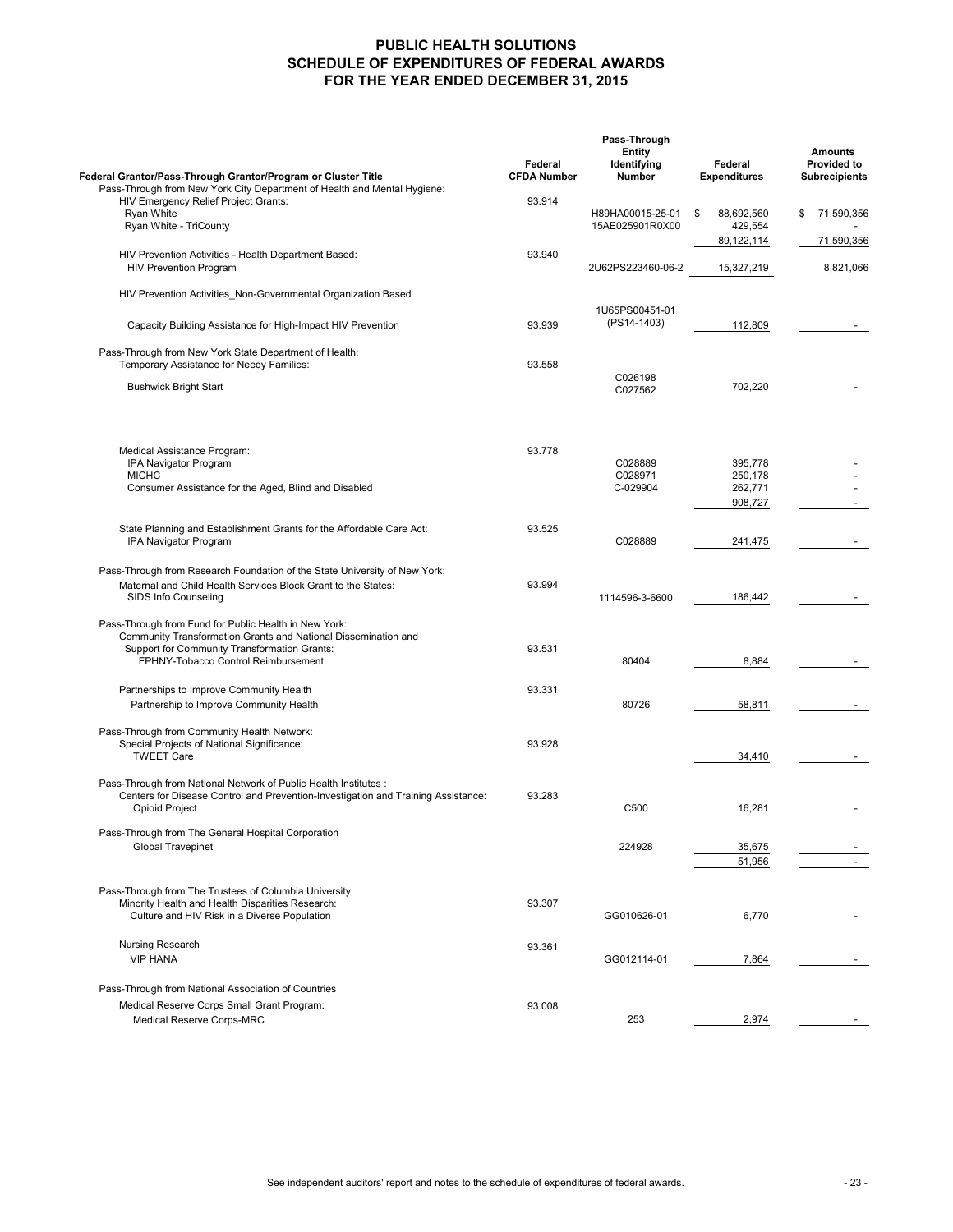## **PUBLIC HEALTH SOLUTIONS SCHEDULE OF EXPENDITURES OF FEDERAL AWARDS FOR THE YEAR ENDED DECEMBER 31, 2015**

|                                                                                                                                                                                                                                                                                                                           | Pass-Through                  |                                                        |                                                      |                                                              |  |
|---------------------------------------------------------------------------------------------------------------------------------------------------------------------------------------------------------------------------------------------------------------------------------------------------------------------------|-------------------------------|--------------------------------------------------------|------------------------------------------------------|--------------------------------------------------------------|--|
| Federal Grantor/Pass-Through Grantor/Program or Cluster Title                                                                                                                                                                                                                                                             | Federal<br><b>CFDA Number</b> | <b>Entity</b><br>Identifying<br>Number                 | Federal<br><b>Expenditures</b>                       | <b>Amounts</b><br><b>Provided to</b><br><b>Subrecipients</b> |  |
| Pass-Through from New York Blood Center, Inc.<br>Child Health and Human Development Extramural Research:<br>Using Technology to Match Young Black MSM to HIV Testing Options                                                                                                                                              | 93.865                        | NIH000262                                              | 124,134<br>\$                                        |                                                              |  |
| Pass-Through from Conference of Radiation Control Program Directors, Inc.<br>Environmental Public Health and Emergency Response:<br>NYC Radiation Response Volunteer Corps - RRVC                                                                                                                                         | 93.070                        |                                                        | 15,341                                               |                                                              |  |
| Pass-Through from Greater Jamaica Development Corporation.<br>Community Services Block Grant Discretionary Awards:<br>Queens Healthy Store Initiative                                                                                                                                                                     | 93.570                        | 90EE1027-01-00                                         | 185,270                                              |                                                              |  |
| Pass-Through from National Association of County and City Health Officials<br>Building Capacity of the Public Health System to Improve Population Health through<br>National, Non-Profit Organizations- financed in part by Prevention and Public<br>Health Funds (PPHF)<br>NACCHO Breastfeeding                          | 93.524                        | 2014-112045                                            | 49,308                                               |                                                              |  |
| Total Funded by U.S. Department of Health and Human Services:                                                                                                                                                                                                                                                             |                               |                                                        | 151,763,616                                          |                                                              |  |
| Department of Homeland Security<br>Pass-Through from New York City Department of Health:<br>Regional Catastrophic Preparedness Grant Program (RCPGP)<br>OEM<br>Total Funded by Department of Homeland Security                                                                                                            | 97.111                        | C881189                                                | 1,704,431<br>1,704,431                               |                                                              |  |
| U.S. Department of Agriculture:<br>Pass-Through from New York State Department of Health:<br>Special Supplemental Nutrition Program for Women, Infants and<br>Children:<br>Women, Infants & Children Supplemental Food Program<br>Women, Infants & Children Vendor Consolidation Program<br><b>WIC Noncash Assistance</b> | 10.557                        | C025785, C-028971,<br>DOH01-C-<br>30399GG-3<br>C025816 | 7,441,656<br>1,093,470<br>31, 161, 552<br>39,696,678 |                                                              |  |
| Pass-Through from NYU School of Medicine<br>Agriculture and Food Research Initiative:<br>Starting Early: Obesity Prevention                                                                                                                                                                                               | 10.310                        | 10-02175                                               | 50,422                                               |                                                              |  |
| Total Funded by U.S. Department of Agriculture                                                                                                                                                                                                                                                                            |                               |                                                        | 39,747,100                                           |                                                              |  |
| U.S. Department of Labor:<br>Pass-Through from New York State Department of Labor:<br>Compensation and Working Conditions:<br><b>Fatal Occupational Injuries</b>                                                                                                                                                          | 17.005                        | C015071                                                | 75,409                                               |                                                              |  |
| Total Funded by U.S. Department of Labor                                                                                                                                                                                                                                                                                  |                               |                                                        | 75,409                                               |                                                              |  |
| U.S. Department of Housing and Urban Development<br>Pass-Through from New York City Department of Health:<br>Housing Opportunities for Persons with AIDS - HOPWA<br>HIVCS - HOPWA Transitional Housing<br>Total Funded by U.S. Department of Housing and Urban Development                                                | 14.241                        | 2U62PS223460-06-2                                      | 1,608,448<br>1,608,448                               | 1,331,426                                                    |  |
| U.S. Department of Justice                                                                                                                                                                                                                                                                                                |                               |                                                        |                                                      |                                                              |  |
| Pass-Through from New York Chief Medical Examiner:<br>National Institute of Justice Research, Evaluation, and Development<br>Project Grants:<br><b>OCME-Forensic Science Training</b>                                                                                                                                     | 16.560                        | 81620130001923                                         | 2,002                                                |                                                              |  |
| Total Funded by U.S. Department of Justice                                                                                                                                                                                                                                                                                |                               |                                                        | 2,002                                                |                                                              |  |
| Amounts Provided to Subrecipients                                                                                                                                                                                                                                                                                         |                               |                                                        |                                                      | 95,070,226                                                   |  |
| <b>Total Expenditures of Federal Awards</b>                                                                                                                                                                                                                                                                               |                               |                                                        | 194,901,006<br>\$                                    |                                                              |  |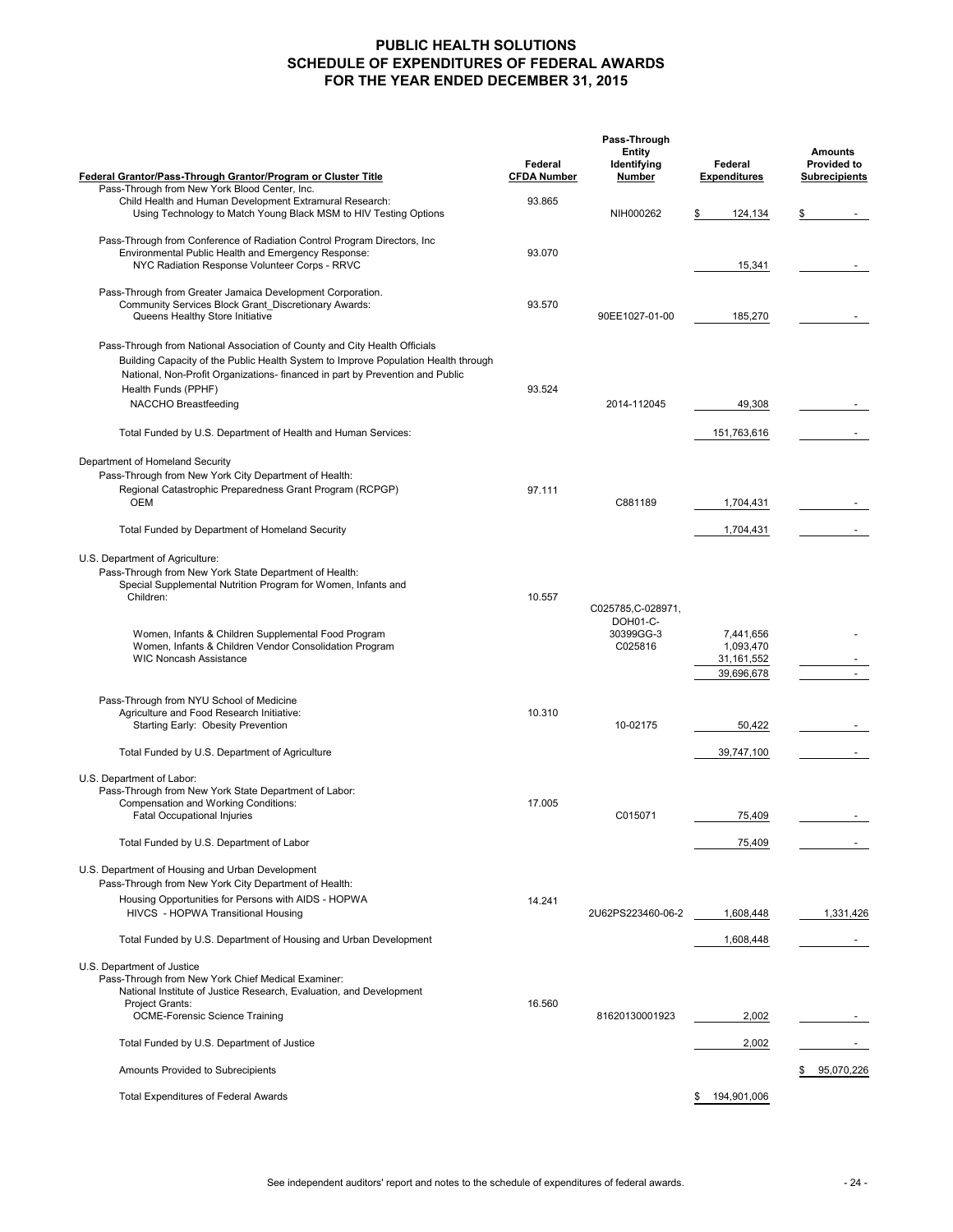#### **PUBLIC HEALTH SOLUTIONS NOTES TO THE SCHEDULE OF EXPENDITURES OF FEDERAL AWARDS FOR THE YEAR ENDED DECEMBER 31, 2015**

#### **NOTE 1 – BASIS OF PRESENTATION**

The accompanying schedule of expenditures of federal awards (the "Schedule") includes the federal award activity of Public Health Solutions (the "Organization") for the year ended December 31, 2015. The information in the Schedule is presented in accordance with the requirements of Title 2 U.S. Code of Federal Regulations Part 200, Uniform Administrative Requirements, Cost Principles, and Audit Requirements for Federal Awards (the "Uniform Guidance"). Because the Schedule presents only a selected portion of the operations of the Organization, it is not intended to and does not present the financial position, changes in net assets, or cash flows of the Organization.

The schedule of expenditures of federal awards includes Women, Infants and Children ("WIC") Supplemental Food Program checks redeemed totaling \$31,161,552, which are not recognized as revenue or expense in Public Health Solutions' financial statements. Such amount represents checks distributed directly by the New York State Department of Health to clients screened at Public Health Solutions' WIC clinic sites.

## **NOTE 2 – SUMMARY OF SIGNIFICANT ACCOUNTING POLICIES**

Expenditures reported on the Schedule are reported on the accrual basis of accounting except for amounts passed through to subrecipients which are reported on a cash basis. Such expenditures are recognized following the cost principles contained in the Uniform Guidance, wherein certain types of expenditures are not allowable or limited as to reimbursement.

#### **NOTE 3 – INDIRECT COST RATES**

The Organization has a federal approved indirect cost rate and has elected not to use the 10 percent de minimis indirect cost rate as allowed under the Uniform Guidance.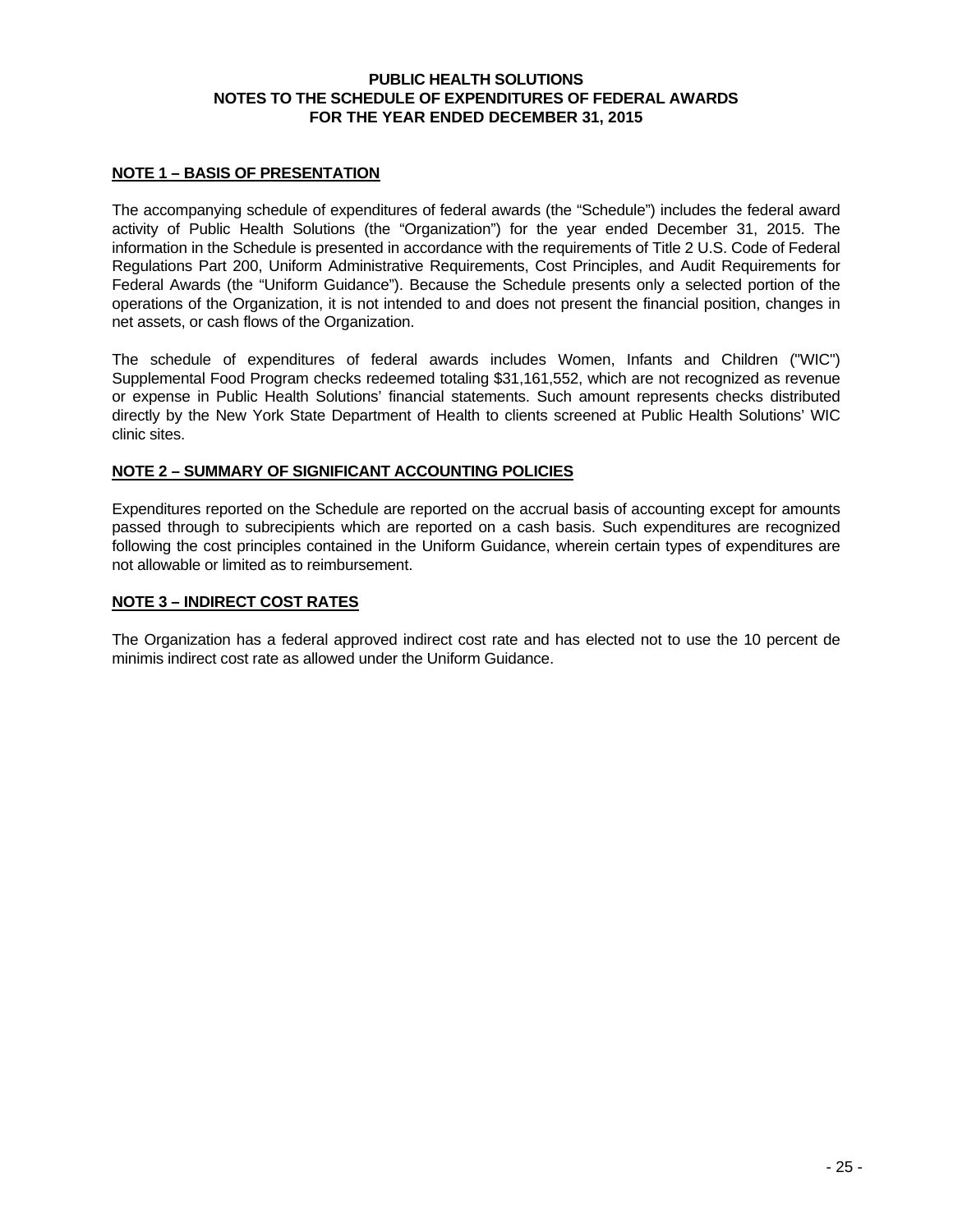Marks Paneth LLP New York 685 Third Avenue New Jersey<br>New York NY 10017 Pennsylvania New York, NY 10017 P 212.503.8800 Washington, DC F 212.370.3759 www.markspaneth.com



## **INDEPENDENT AUDITORS' REPORT ON INTERNAL CONTROL OVER FINANCIAL REPORTING AND ON COMPLIANCE AND OTHER MATTERS BASED ON AN AUDIT OF FINANCIAL STATEMENTS PERFORMED IN ACCORDANCE WITH**  *GOVERNMENT AUDITING STANDARDS*

The Board of Directors of Public Health Solutions

We have audited, in accordance with the auditing standards generally accepted in the United States of America and the standards applicable to financial audits contained in *Government Auditing Standards* issued by the Comptroller General of the United States, the financial statements of Public Health Solutions (the "Organization"), which comprise the statements of financial position as of December 31, 2015 and 2014, and the related statements of activities, functional expenses and cash flows for the years then ended, and the related notes to the financial statements, and have issued our report thereon dated July 18, 2016.

#### **Internal Control Over Financial Reporting**

In planning and performing our audit of the financial statements, we considered the Organization's internal control over financial reporting (internal control) to determine the audit procedures that are appropriate in the circumstances for the purpose of expressing our opinion on the financial statements, but not for the purpose of expressing an opinion on the effectiveness the Organization's internal control. Accordingly, we do not express an opinion on the effectiveness of the Organization's internal control.

A deficiency in internal control exists when the design or operation of a control does not allow management or employees, in the normal course of performing their assigned functions, to prevent, or detect and correct, misstatements on a timely basis. A material weakness is a deficiency, or a combination of deficiencies, in internal control, such that there is a reasonable possibility that a material misstatement of the entity's financial statements will not be prevented, or detected and corrected on a timely basis. A significant deficiency is a deficiency, or a combination of deficiencies, in internal control that is less severe than a material weakness, yet important enough to merit attention by those charged with governance.

Our consideration of internal control was for the limited purpose described in the first paragraph of this section and was not designed to identify all deficiencies in internal control that might be material weaknesses or significant deficiencies. Given these limitations, during our audit we did not identify any deficiencies in internal control that we consider to be material weaknesses. However, material weaknesses may exist that have not been identified.

#### **Compliance and Other Matters**

As part of obtaining reasonable assurance about whether the Organization's financial statements are free from material misstatement, we performed tests of its compliance with certain provisions of laws, regulations, contracts, and grant agreements, noncompliance with which could have a direct and material effect on the determination of financial statement amounts. However, providing an opinion on compliance with those provisions was not an objective of our audit, and accordingly, we do not express such an opinion. The results of our tests disclosed no instances of noncompliance or other matters that are required to be reported under *Government Auditing Standards.*

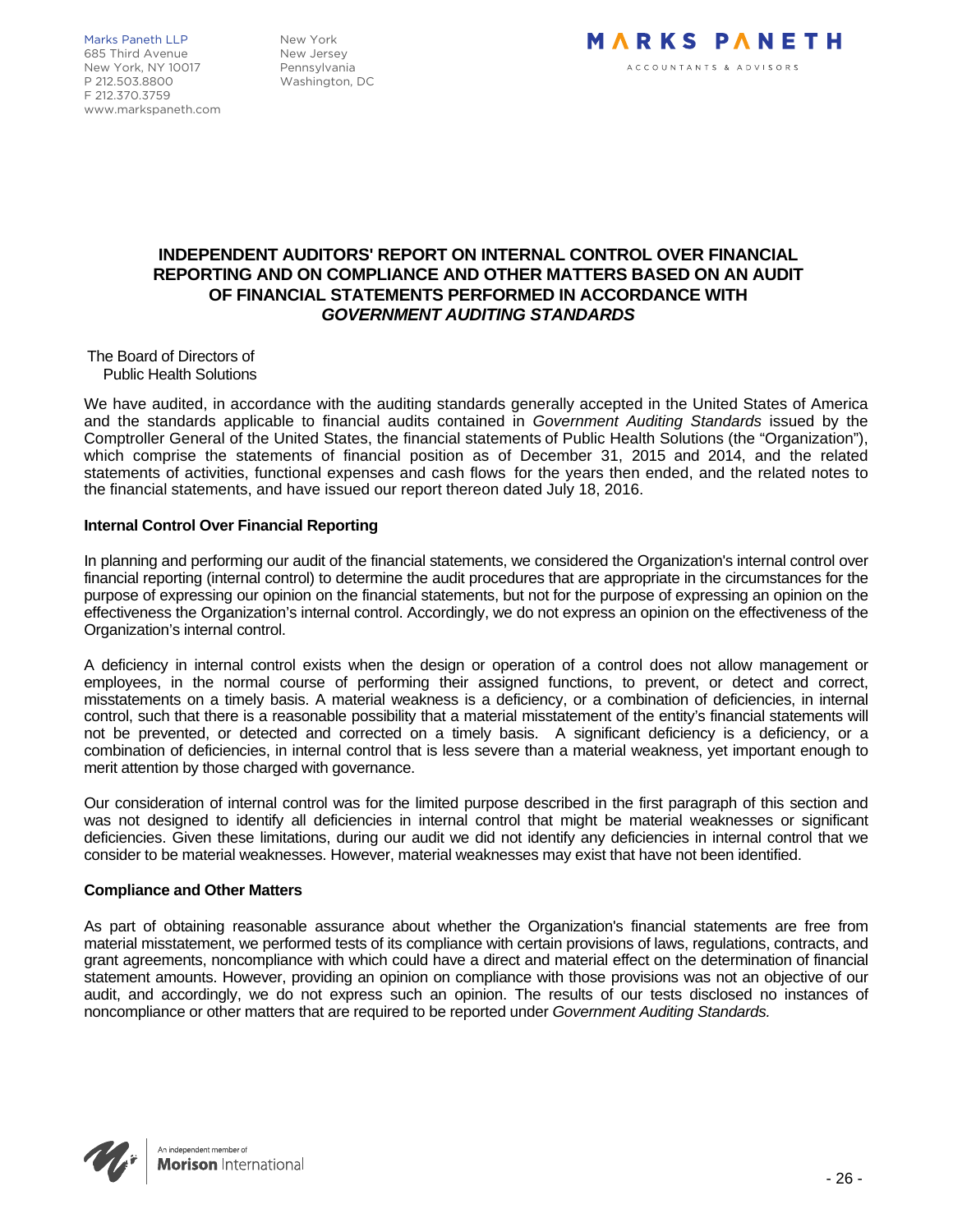#### **Purpose of this Report**

The purpose of this report is solely to describe the scope of our testing of internal control and compliance and the results of that testing, and not to provide an opinion on the effectiveness of the Organization's internal control or on compliance. This report is an integral part of an audit performed in accordance with *Government Auditing Standards* in considering the entity's internal control and compliance. Accordingly, this communication is not suitable for any other purpose.

Marks Pareth LLP

New York, NY July 18, 2016

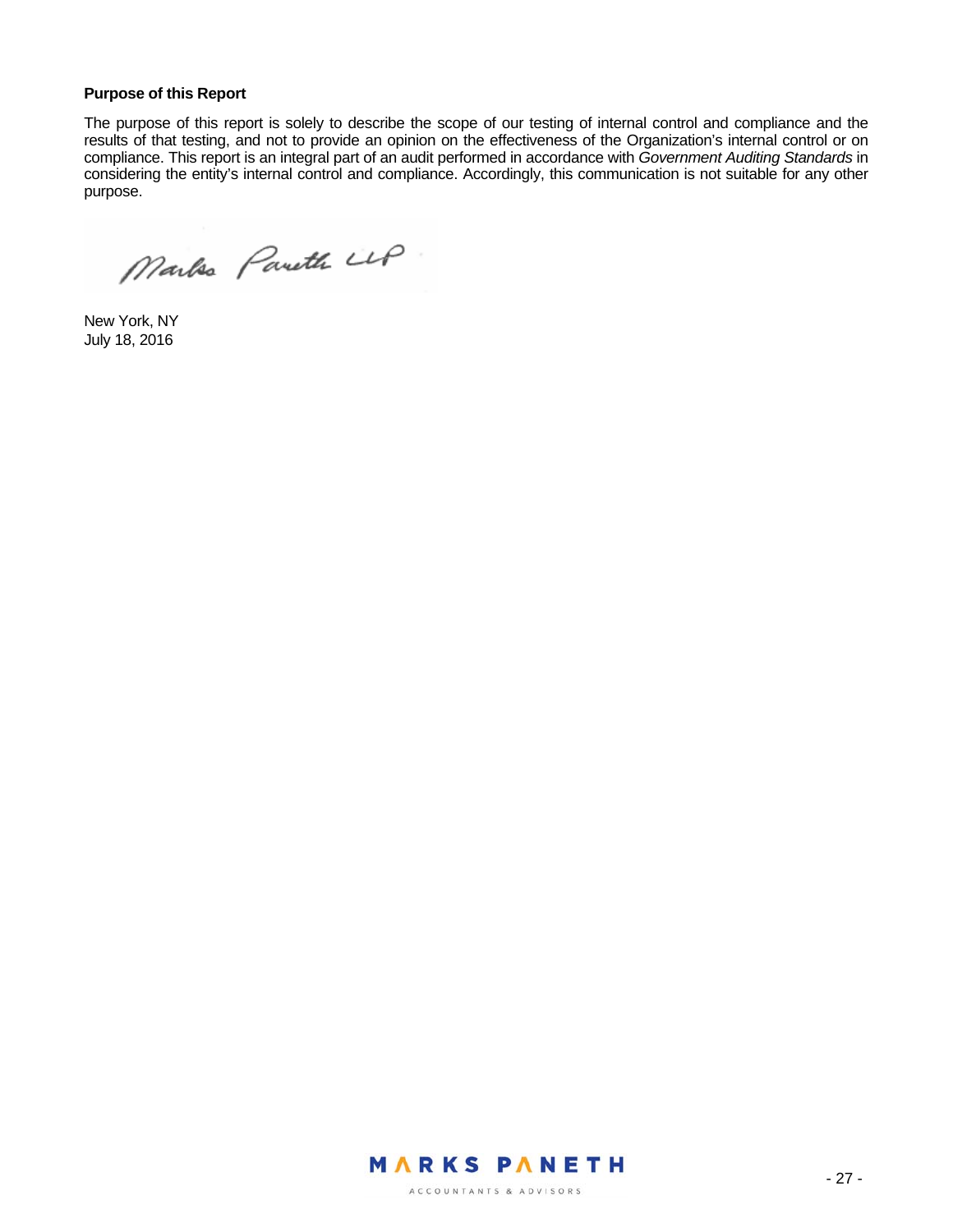Marks Paneth LLP New York 685 Third Avenue New Jersey<br>New York, NY 10017 Pennsylvania New York, NY 10017 P 212.503.8800 Washington, DC F 212.370.3759 www.markspaneth.com



## **INDEPENDENT AUDITORS' REPORT ON COMPLIANCE FOR EACH MAJOR FEDERAL PROGRAM AND REPORT ON INTERNAL CONTROL OVER COMPLIANCE REQUIRED BY UNIFORM GUIDANCE**

The Board of Directors of Public Health Solutions

#### **Report on Compliance for Each Major Federal Program**

We have audited Public Health Solutions (the "Organization") compliance with the types of compliance requirements described in the *U.S. Office of Management and Budget Compliance Supplement* that could have a direct and material effect on each of the Organization's major federal programs for the year ended December 31, 2015. The Organization's major federal programs are identified in the summary of auditors' results section of the accompanying schedule of findings and questioned costs.

#### *Management's Responsibility*

Management is responsible for compliance with the requirements of laws, regulations, contracts, and grants applicable to its federal programs.

#### *Auditor's Responsibility*

Our responsibility is to express an opinion on compliance for each of the Organization's major federal programs based on our audit of the types of compliance requirements referred to above. We conducted our audit of compliance in accordance with auditing standards generally accepted in the United States of America; the standards applicable to financial audits contained in *Government Auditing Standards*, issued by the Comptroller General of the United States ("GAS"), and the audit requirements of Title 2 U.S. Code of Federal Regulations ("CFR") Part 200, *Uniform Administrative Requirements, Cost Principles, and Audit Requirements for Federal Awards* ("Uniform Guidance"). Those standards and Uniform Guidance require that we plan and perform the audit to obtain reasonable assurance about whether noncompliance with the types of compliance requirements referred to above that could have a direct and material effect on a major federal program occurred. An audit includes examining, on a test basis, evidence about the Organization's compliance with those requirements and performing such other procedures as we considered necessary in the circumstances.

We believe that our audit provides a reasonable basis for our opinion on compliance for each major federal program. However, our audit does not provide a legal determination of the Organization's compliance.

#### *Opinion on Each Major Federal Program*

In our opinion, the Organization complied, in all material respects, with the types of compliance requirements referred to above that could have a direct and material effect on each of its major federal programs for the year ended December 31, 2015.

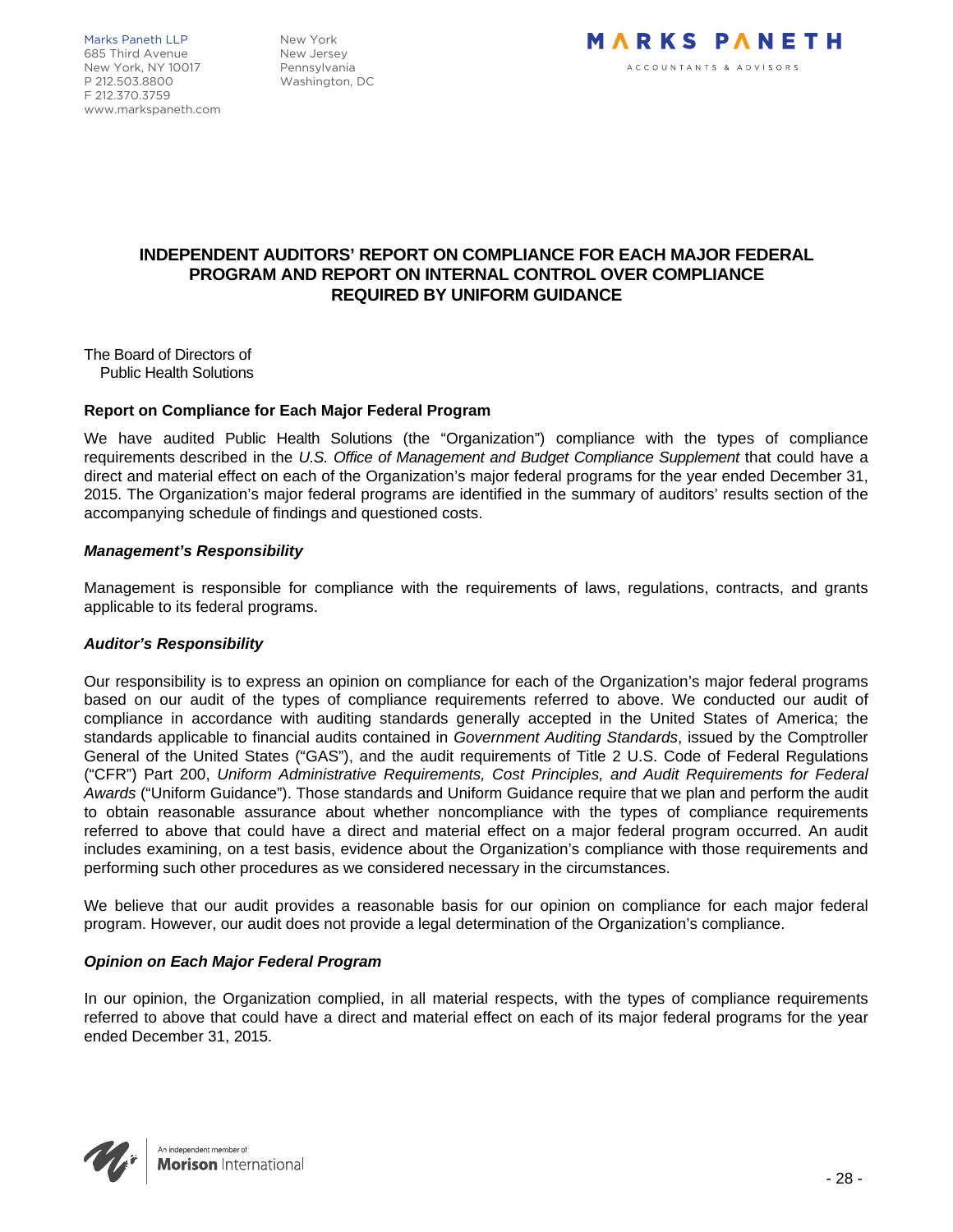#### **Report on Internal Control Over Compliance**

Management of the Organization is responsible for establishing and maintaining effective internal control over compliance with the types of compliance requirements referred to above. In planning and performing our audit of compliance, we considered the Organization's internal control over compliance with the types of requirements that could have a direct and material effect on each major federal program to determine the auditing procedures that are appropriate in the circumstances for the purpose of expressing an opinion on compliance for each major federal program and to test and report on internal control over compliance in accordance with the Uniform Guidance, but not for the purpose of expressing an opinion on the effectiveness of internal control over compliance. Accordingly, we do not express an opinion on the effectiveness of the Organization's internal control over compliance.

A *deficiency in internal control over compliance* exists when the design or operation of a control over compliance does not allow management or employees, in the normal course of performing their assigned functions, to prevent, or detect and correct, noncompliance with a type of compliance requirement of a federal program on a timely basis. A *material weakness in internal control over compliance* is a deficiency, or combination of deficiencies, in internal control over compliance, such that there is a reasonable possibility that material noncompliance with a type of compliance requirement of a federal program will not be prevented, or detected and corrected, on a timely basis. A *significant deficiency in internal control over compliance* is a deficiency, or a combination of deficiencies, in internal control over compliance with a type of compliance requirement of a federal program that is less severe than a material weakness in internal control over compliance, yet important enough to merit attention by those charged with governance.

Our consideration of internal control over compliance was for the limited purpose described in the first paragraph of this section and was not designed to identify all deficiencies in internal control over compliance that might be material weaknesses or significant deficiencies. We did not identify any deficiencies in internal control over compliance that we consider to be material weaknesses. However, material weaknesses may exist that have not been identified.

#### **Purpose of this Report**

The purpose of this report on internal control over compliance is solely to describe the scope of our testing of internal control over compliance and the results of that testing based on the Uniform Guidance. Accordingly, this report is not suitable for any other purpose.

Marks Pareth LLP

New York, NY September 16, 2016

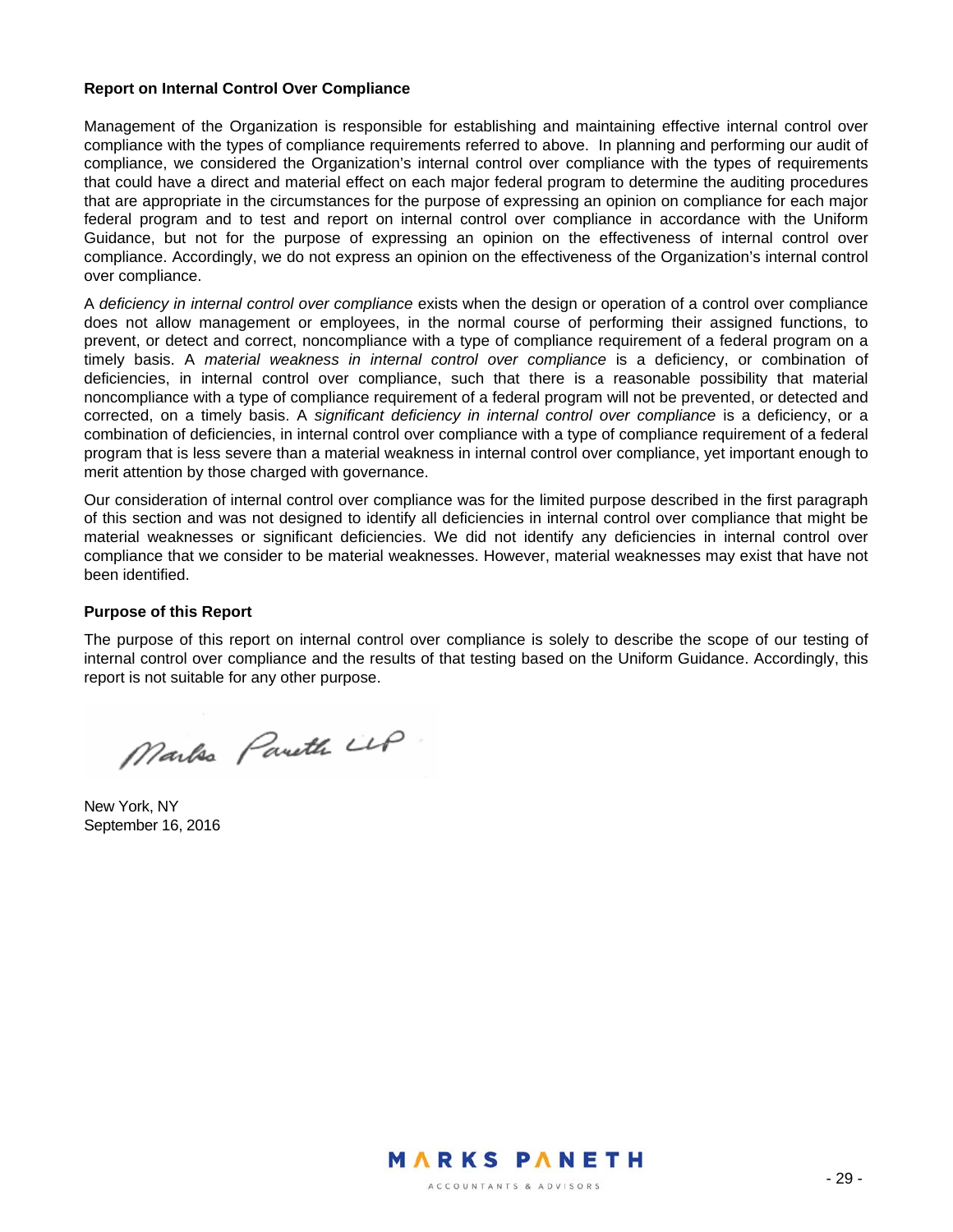### **PUBLIC HEALTH SOLUTIONS SCHEDULE OF FINDINGS AND QUESTIONED COSTS FOR THE YEAR ENDED DECEMBER 31, 2015**

## **Section I—Summary of Auditors' Results**

## *Financial Statements*

| Type of Auditors' report issued:                                                                                                                                                                                                                                                                                    |                       | Unmodified |                  |                   |
|---------------------------------------------------------------------------------------------------------------------------------------------------------------------------------------------------------------------------------------------------------------------------------------------------------------------|-----------------------|------------|------------------|-------------------|
| Internal control over financial reporting:<br>Material weaknesses identified?<br>Significant deficiency identified not considered<br>to be material weaknesses?                                                                                                                                                     | a a that a thread Yes |            | $\frac{X}{1}$ No |                   |
|                                                                                                                                                                                                                                                                                                                     |                       | Yes        |                  | X None reported   |
| Noncompliance material to financial statements noted?                                                                                                                                                                                                                                                               | <u>rando de Yes</u>   |            | $X$ No           |                   |
| <b>Federal Awards</b>                                                                                                                                                                                                                                                                                               |                       |            |                  |                   |
| Internal control over major programs:<br>Material weaknesses identified?<br>Significant deficiency identified not considered                                                                                                                                                                                        |                       | Yes        | $X$ No           |                   |
| to be material weaknesses?                                                                                                                                                                                                                                                                                          |                       | Yes        |                  | $X$ None reported |
| Type of auditors' report issued on compliance<br>for major programs:                                                                                                                                                                                                                                                | Unmodified            |            |                  |                   |
| Any audit findings disclosed that are required<br>to be reported in accordance with Uniform Guidance?                                                                                                                                                                                                               |                       | <b>Yes</b> | $\mathsf{X}$     | <b>No</b>         |
| Identification of major programs:                                                                                                                                                                                                                                                                                   |                       |            |                  |                   |
| CFDA 93.817 - Hospital Preparedness Program (HPP)<br>Ebola Preparedness and Response Activities<br>CFDA 93.074 - Hospital Preparedness Program (HPP) and<br><b>Public Health Emergency</b><br>CFDA 93.069 - Public Health Emergency Preparedness<br>CFDA 93.940 - HIV Prevention Activities-Health Department Based |                       |            |                  |                   |
| Dollar threshold used to distinguish between<br>Type A and Type B programs:                                                                                                                                                                                                                                         | \$3,000,000           |            |                  |                   |
| Auditee qualified as low-risk auditee?                                                                                                                                                                                                                                                                              |                       | X Yes      | $\frac{1}{2}$    | No                |
| <b>Section II-Financial Statement Findings</b>                                                                                                                                                                                                                                                                      |                       |            |                  |                   |
| No matters were reported.                                                                                                                                                                                                                                                                                           |                       |            |                  |                   |
| Section III-Federal Award Findings and Questioned Costs                                                                                                                                                                                                                                                             |                       |            |                  |                   |

No matters were reported.